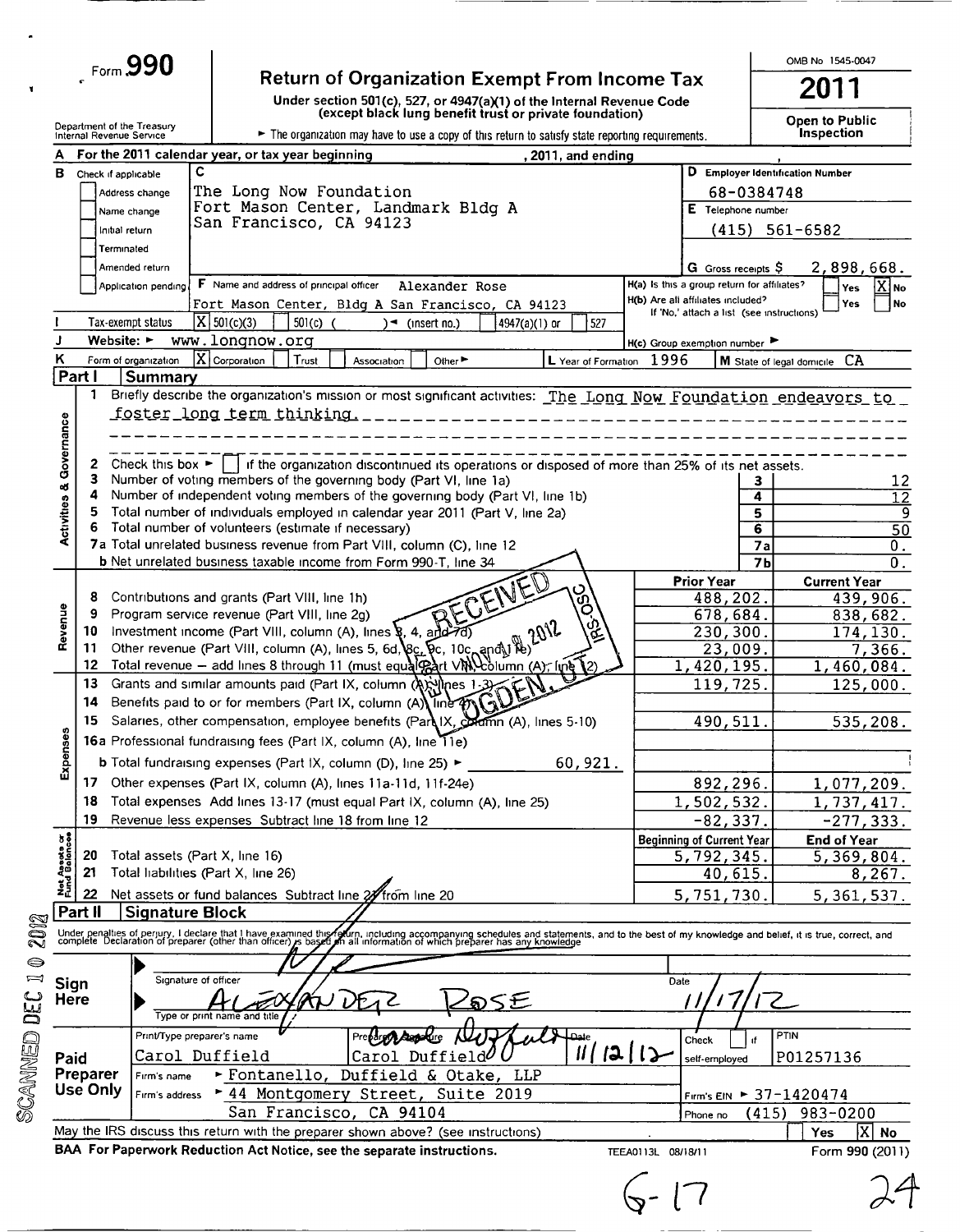| The Long Now Foundation<br>Form 990 (2011)                      |                                                                                                                                                                                                                                     | 68-0384748       | Page 2          |
|-----------------------------------------------------------------|-------------------------------------------------------------------------------------------------------------------------------------------------------------------------------------------------------------------------------------|------------------|-----------------|
| <b>Statement of Program Service Accomplishments</b><br>Part III |                                                                                                                                                                                                                                     |                  |                 |
|                                                                 | Check if Schedule O contains a response to any question in this Part III                                                                                                                                                            |                  | $\vert X \vert$ |
| 1 Briefly describe the organization's mission:                  |                                                                                                                                                                                                                                     |                  |                 |
| See Schedule 0                                                  |                                                                                                                                                                                                                                     |                  |                 |
|                                                                 |                                                                                                                                                                                                                                     |                  |                 |
|                                                                 |                                                                                                                                                                                                                                     |                  |                 |
|                                                                 |                                                                                                                                                                                                                                     |                  |                 |
|                                                                 | 2 Did the organization undertake any significant program services during the year which were not listed on the prior                                                                                                                |                  |                 |
| Form 990 or 990-EZ?                                             | See Schedule O                                                                                                                                                                                                                      | X                | No<br>Yes       |
| If 'Yes,' describe these new services on Schedule O             |                                                                                                                                                                                                                                     |                  |                 |
| З.                                                              | Did the organization cease conducting, or make significant changes in how it conducts, any program services?                                                                                                                        |                  | ΙX<br>No<br>Yes |
| If 'Yes,' describe these changes on Schedule O.                 |                                                                                                                                                                                                                                     |                  |                 |
|                                                                 | Describe the organization's program service accomplishments for each of its three largest program services, as measured by expenses.                                                                                                |                  |                 |
|                                                                 | Section 501(c)(3) and 501(c)(4) organizations and section $4947(a)(1)$ trusts are required to report the amount of grants and allocations to<br>others, the total expenses, and revenue, if any, for each program service reported. |                  |                 |
|                                                                 |                                                                                                                                                                                                                                     |                  |                 |
|                                                                 |                                                                                                                                                                                                                                     |                  |                 |
|                                                                 | 4a (Code: $\frac{1}{\sqrt{2}}$ , $\frac{1}{\sqrt{2}}$ ) (Expenses $\frac{1}{2}$ 788, 650. Including grants of $\frac{1}{2}$                                                                                                         | ) (Revenue<br>Ş. | 748, 942.       |
|                                                                 | The 10,000 Year Clock Project was conceived by Danny Hillis as a monument to                                                                                                                                                        |                  |                 |
|                                                                 | long-term thinking. The design development on the clock began in 01997 and the clock                                                                                                                                                |                  |                 |
| is now under construction in West Texas.                        |                                                                                                                                                                                                                                     |                  |                 |
|                                                                 |                                                                                                                                                                                                                                     |                  |                 |
|                                                                 |                                                                                                                                                                                                                                     |                  |                 |
|                                                                 |                                                                                                                                                                                                                                     |                  |                 |
|                                                                 |                                                                                                                                                                                                                                     |                  |                 |
|                                                                 |                                                                                                                                                                                                                                     |                  |                 |
|                                                                 |                                                                                                                                                                                                                                     |                  |                 |
|                                                                 |                                                                                                                                                                                                                                     |                  |                 |
|                                                                 |                                                                                                                                                                                                                                     |                  |                 |
|                                                                 |                                                                                                                                                                                                                                     |                  |                 |
|                                                                 | 4b (Code: (Expenses \$573, 761. including grants of \$125, 000.) (Revenue \$                                                                                                                                                        |                  | $800.$ )        |
|                                                                 | The Long Now Foundation engages in various projects and programs whose aim is to                                                                                                                                                    |                  |                 |
|                                                                 | creatively foster responsibility in the framework of the next 10,000 years. Besides                                                                                                                                                 |                  |                 |
|                                                                 | the 10,000 Year Clock and Seminars About Long-term Thinking, these projects include a                                                                                                                                               |                  |                 |
|                                                                 | series of special events, a museum space open to the public seven days a week, Long                                                                                                                                                 |                  |                 |
| Bets, and The Rosetta Project.                                  |                                                                                                                                                                                                                                     |                  |                 |
|                                                                 |                                                                                                                                                                                                                                     |                  |                 |
|                                                                 |                                                                                                                                                                                                                                     |                  |                 |
|                                                                 |                                                                                                                                                                                                                                     |                  |                 |
|                                                                 |                                                                                                                                                                                                                                     |                  |                 |
|                                                                 |                                                                                                                                                                                                                                     |                  |                 |
|                                                                 |                                                                                                                                                                                                                                     |                  |                 |
|                                                                 |                                                                                                                                                                                                                                     |                  |                 |
|                                                                 |                                                                                                                                                                                                                                     |                  |                 |
|                                                                 |                                                                                                                                                                                                                                     |                  |                 |
|                                                                 | <u> Seminars About Long-term Thinking: The purpose of this series is to build a </u>                                                                                                                                                |                  |                 |
|                                                                 | coherent, compelling body of ideas about long-term thinking, to help nudge                                                                                                                                                          |                  |                 |
|                                                                 | civilization toward Long Now's goal of making long-term thinking automatic and common                                                                                                                                               |                  |                 |
| instead of difficult and rare.                                  |                                                                                                                                                                                                                                     |                  |                 |
|                                                                 |                                                                                                                                                                                                                                     |                  |                 |
|                                                                 |                                                                                                                                                                                                                                     |                  |                 |
|                                                                 |                                                                                                                                                                                                                                     |                  |                 |
|                                                                 |                                                                                                                                                                                                                                     |                  |                 |
|                                                                 |                                                                                                                                                                                                                                     |                  |                 |
|                                                                 |                                                                                                                                                                                                                                     |                  |                 |
|                                                                 |                                                                                                                                                                                                                                     |                  |                 |
|                                                                 |                                                                                                                                                                                                                                     |                  |                 |
|                                                                 |                                                                                                                                                                                                                                     |                  |                 |
| 4d Other program services (Describe in Schedule O)              |                                                                                                                                                                                                                                     |                  |                 |
| (Expenses<br>S.                                                 | )(Revenue \$<br>including grants of $\frac{1}{2}$                                                                                                                                                                                   |                  |                 |
| 4e Total program service expenses ><br><b>BAA</b>               | 1,478,953.                                                                                                                                                                                                                          |                  | Form 990 (2011) |
|                                                                 | TEEA0102L 07/05/11                                                                                                                                                                                                                  |                  |                 |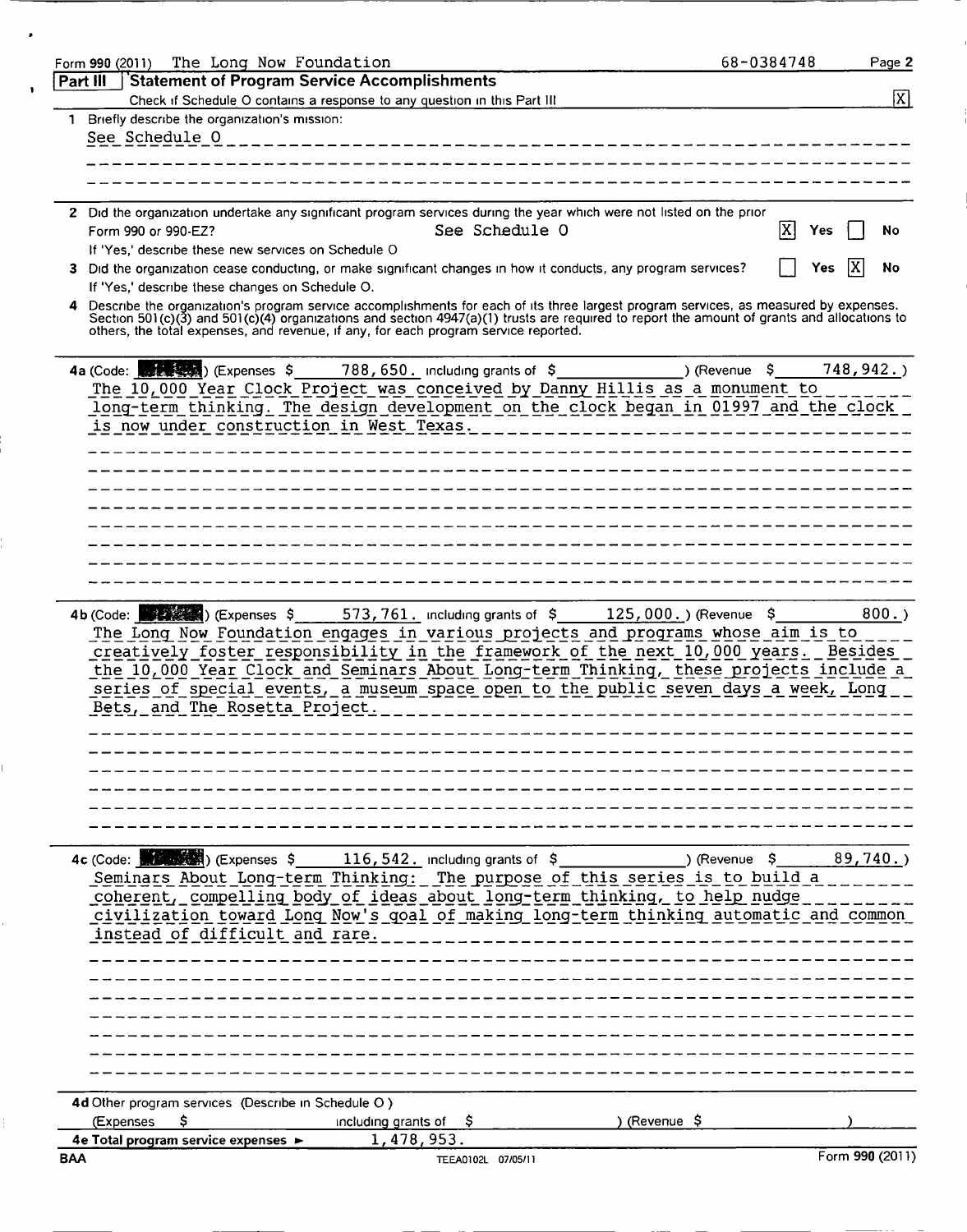#### Form 990 (2011) The Long Now Foundation entitled and the case of the Case of Page 3 **Part IV Checklist of Required Schedules**

 $\overline{\phantom{a}}$ 

 $\bar{\mathbf{r}}$ 

 $\ddot{\phantom{a}}$ 

| BAA | TEEA0103L 01/23/12                                                                                                                                                                                                                                                                                                |                                   | Form 990 (2011) |                                                      |
|-----|-------------------------------------------------------------------------------------------------------------------------------------------------------------------------------------------------------------------------------------------------------------------------------------------------------------------|-----------------------------------|-----------------|------------------------------------------------------|
|     | <b>b</b> If 'Yes' to line 20a, did the organization attach a copy of its audited financial statements to this return?                                                                                                                                                                                             | 20 <sub>b</sub>                   |                 |                                                      |
|     | 20 aDid the organization operate one or more hospital facilities? If 'Yes,' complete Schedule H                                                                                                                                                                                                                   | 20                                |                 | $\mathbf{x}$                                         |
|     | 19 Did the organization report more than \$15,000 of gross income from gaming activities on Part VIII, line 9a? If 'Yes,'<br>complete Schedule G. Part III                                                                                                                                                        | 19                                |                 | X.                                                   |
|     | 18 Did the organization report more than \$15,000 total of fundraising event gross income and contributions on Part VIII,<br>lines 1c and 8a? If 'Yes,' complete Schedule G, Part II                                                                                                                              | 18                                |                 | X.                                                   |
|     | 17 Did the organization report a total of more than \$15,000 of expenses for professional fundraising services on Part IX,<br>column (A), lines 6 and 11e? If 'Yes,' complete Schedule G, Part I (see instructions).                                                                                              | 17                                |                 | X.                                                   |
|     | 16 Did the organization report on Part IX, column (A), line 3, more than \$5,000 of aggregate grants or assistance to<br>individuals located outside the United States? If 'Yes,' complete Schedule F, Parts III and IV                                                                                           | 16                                |                 | X.                                                   |
|     | 15 Did the organization report on Part IX, column (A), line 3, more than \$5,000 of grants or assistance to any organization<br>or entity located outside the United States? If 'Yes,' complete Schedule F, Parts II and IV                                                                                       | 15                                |                 | X.                                                   |
|     | b Did the organization have aggregate revenues or expenses of more than \$10,000 from grantmaking, fundraising,<br>business, investment, and program service activities outside the United States, or aggregate foreign investments valued<br>at \$100,000 or more? If 'Yes,' complete Schedule F, Parts I and IV | 14b                               |                 | X.                                                   |
|     | 14a Did the organization maintain an office, employees, or agents outside of the United States?                                                                                                                                                                                                                   | 14a                               |                 | X.                                                   |
|     | 13 is the organization a school described in section $170(b)(1)(A)(u)$ ? If 'Yes,' complete Schedule E                                                                                                                                                                                                            | 13                                |                 | X                                                    |
|     | <b>b</b> Was the organization included in consolidated, independent audited financial statements for the tax year? If 'Yes,' and<br>if the organization answered 'No' to line 12a, then completing Schedule D, Parts XI, XII, and XIII is optional                                                                | 12 <sub>b</sub>                   |                 | X.                                                   |
|     | 12a Did the organization obtain separate, independent audited financial statements for the tax year? If 'Yes,' complete<br>Schedule D, Parts XI, XII, and XIII                                                                                                                                                    | 12a                               |                 | X                                                    |
|     | f Did the organization's separate or consolidated financial statements for the tax year include a footnote that addresses the organization's liability for uncertain tax positions under FIN 48 (ASC 740)? If 'Yes,' complete                                                                                     | 11f                               |                 | X                                                    |
|     | e Did the organization report an amount for other liabilities in Part X, line 25? If 'Yes,' complete Schedule D, Part X                                                                                                                                                                                           | 11 e                              |                 | $\mathbf{x}$                                         |
|     | d Did the organization report an amount for other assets in Part X, line 15 that is 5% or more of its total assets reported<br>in Part X, line 16? If 'Yes,' complete Schedule D, Part IX                                                                                                                         | 11 d                              |                 | X.                                                   |
|     | c Did the organization report an amount for investments— program related in Part X, line 13 that is 5% or more of its total<br>assets reported in Part X, line 16? If 'Yes,' complete Schedule D, Part VIII                                                                                                       | 11 c                              |                 | X.                                                   |
|     | <b>b</b> Did the organization report an amount for investments— other securities in Part X, line 12 that is 5% or more of its total<br>assets reported in Part X, line 16? If 'Yes,' complete Schedule D, Part VII                                                                                                | 11 b                              |                 | X.                                                   |
|     | a Did the organization report an amount for land, buildings and equipment in Part X, line 10? If 'Yes,' complete Schedule<br>D, Part VI                                                                                                                                                                           | 11 al                             | X               |                                                      |
|     | 11 If the organization's answer to any of the following questions is 'Yes', then complete Schedule D, Parts VI, VII, VIII, IX,<br>or X as applicable                                                                                                                                                              | トーレジ<br>$\mathcal{F}_\mathcal{E}$ | ÷.              | $\mathcal{L}^{\pm}$ .<br>$\frac{1}{2}+\frac{1}{2}$ . |
|     | 10 Did the organization, directly or through a related organization, hold assets in temporarily restricted endowments,<br>permanent endowments, or quasi-endowments? If 'Yes,' complete Schedule D, Part V                                                                                                        | 10                                |                 | X                                                    |
|     | 9 Did the organization report an amount in Part X, line 21; serve as a custodian for amounts not listed in Part X;<br>or provide credit counseling, debt management, credit repair, or debt negotiation services? If 'Yes,' complete<br>Schedule D, Part IV                                                       | 9                                 |                 | X.                                                   |
|     | 8 Did the organization maintain collections of works of art, historical treasures, or other similar assets? If 'Yes,'<br>complete Schedule D, Part III                                                                                                                                                            | 8                                 |                 | X.                                                   |
|     | 7 Did the organization receive or hold a conservation easement, including easements to preserve open space, the<br>environment, historic land areas or historic structures? If 'Yes,' complete Schedule D, Part II                                                                                                | 7                                 |                 | X.                                                   |
|     | 6 Did the organization maintain any donor advised funds or any similar funds or accounts for which donors have the right<br>to provide advice on the distribution or investment of amounts in such funds or accounts? If 'Yes,' complete Schedule D,<br>Part I                                                    | 6                                 |                 | X.                                                   |
|     | 5 Is the organization a section 501(c)(4), 501(c)(5), or 501(c)(6) organization that receives membership dues,<br>assessments, or similar amounts as defined in Revenue Procedure 98-197 If 'Yes,' complete Schedule C, Part III                                                                                  | 5                                 |                 | X.                                                   |
|     | 4 Section 501(c)(3) organizations Did the organization engage in lobbying activities, or have a section 501(h) election<br>in effect during the tax year? If 'Yes,' complete Schedule C, Part II                                                                                                                  | 4                                 |                 | X.                                                   |
|     | 3 Did the organization engage in direct or indirect political campaign activities on behalf of or in opposition to candidates<br>for public office? If 'Yes,' complete Schedule C. Part I                                                                                                                         | $\overline{\mathbf{3}}$           |                 | X.                                                   |
|     | 2 Is the organization required to complete Schedule B, Schedule of Contributors (see instructions)?                                                                                                                                                                                                               | $\mathbf{z}$                      | X               |                                                      |
|     | 1 Is the organization described in section 501(c)(3) or 4947(a)(1) (other than a private foundation)? If 'Yes,' complete<br>Schedule A                                                                                                                                                                            | 1                                 | X               |                                                      |
|     |                                                                                                                                                                                                                                                                                                                   |                                   | <b>Yes</b>      | No.                                                  |

 $- -$ 

 $\frac{1}{2}$  and  $\frac{1}{2}$  and  $\frac{1}{2}$ 

 $\alpha$  ,  $\alpha$  ,  $\alpha$ 

 $\sim$ 

 $\overline{\phantom{a}}$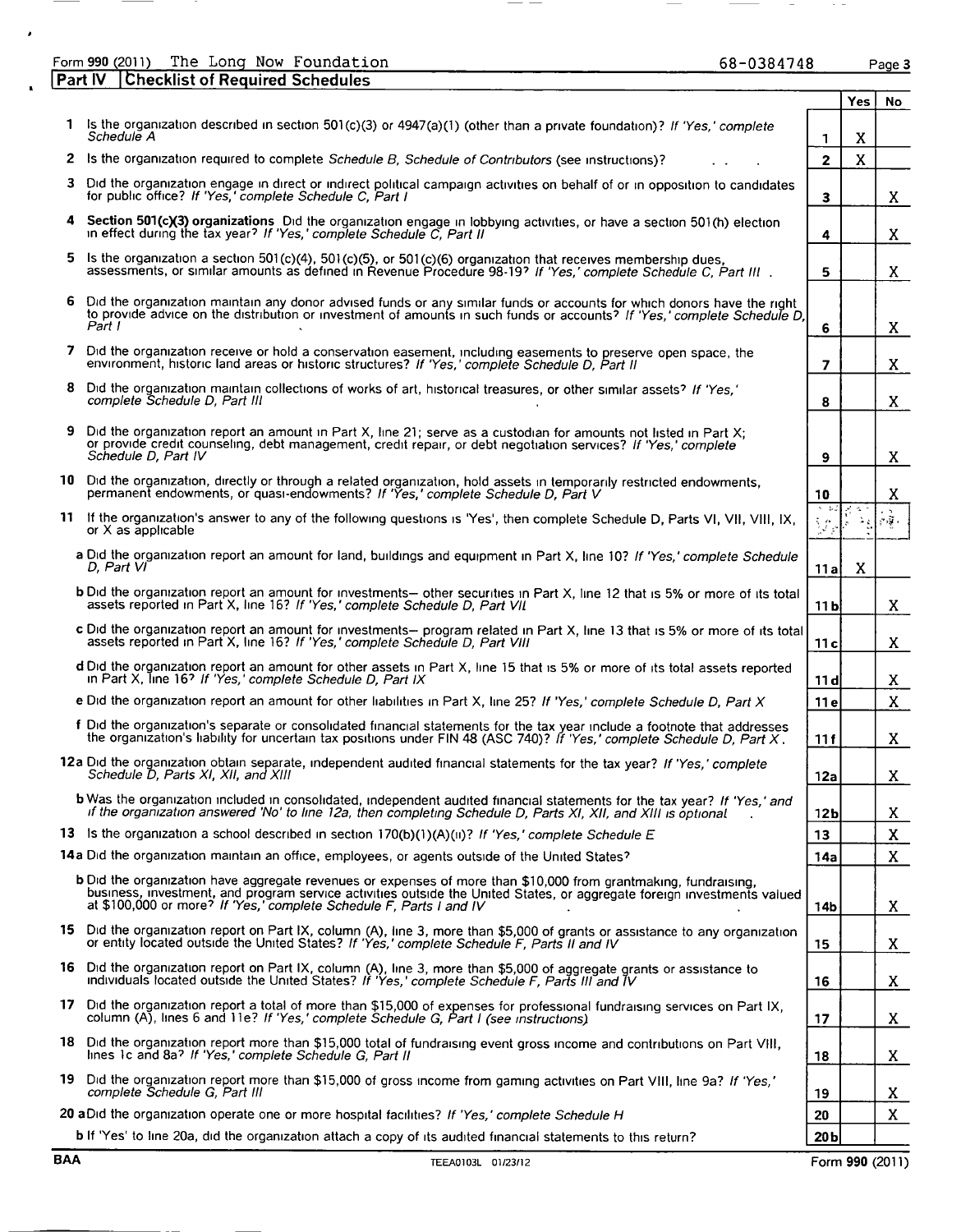|             | The Long Now Foundation<br>68-0384748<br>Form 990 (2011)                                                                                                                                                                                                                                                           |                 |             | Page 4          |
|-------------|--------------------------------------------------------------------------------------------------------------------------------------------------------------------------------------------------------------------------------------------------------------------------------------------------------------------|-----------------|-------------|-----------------|
| $ $ Part IV | <b>Checklist of Required Schedules</b> (continued)                                                                                                                                                                                                                                                                 |                 |             |                 |
|             |                                                                                                                                                                                                                                                                                                                    |                 | <b>Yes</b>  | <b>No</b>       |
|             | 21 Did the organization report more than \$5,000 of grants and other assistance to governments and organizations in the<br>United States on Part IX, column (A), line 1? If 'Yes,' complete Schedule I, Parts I and II                                                                                             | 21              | X           |                 |
|             | 22 Did the organization report more than \$5,000 of grants and other assistance to individuals in the United States on Part<br>IX, column (A), line 2? If 'Yes,' complete Schedule I, Parts I and III                                                                                                              | 22              |             | X.              |
|             | 23 Did the organization answer 'Yes' to Part VII, Section A, line 3, 4, or 5 about compensation of the organization's current<br>and former officers, directors, trustees, key employees, and highest compensated employees? If 'Yes,' complete<br>Schedule J                                                      | 23              |             | X.              |
|             | 24a Did the organization have a tax-exempt bond issue with an outstanding principal amount of more than \$100,000 as of<br>the last day of the year, and that was issued after December 31, 2002 <sup>3</sup> If 'Yes,' answer lines 24b through 24d and<br>complete Schedule K If 'No, go to line 25              | 24a             |             | X.              |
|             | <b>b</b> Did the organization invest any proceeds of tax-exempt bonds beyond a temporary period exception?                                                                                                                                                                                                         | 24b             |             |                 |
|             | c Did the organization maintain an escrow account other than a refunding escrow at any time during the year to defease<br>any tax-exempt bonds?                                                                                                                                                                    | 24с             |             |                 |
|             | d Did the organization act as an 'on behalf of' issuer for bonds outstanding at any time during the year?                                                                                                                                                                                                          | 24d             |             |                 |
|             | 25a Section 501(c)(3) and 501(c)(4) organizations. Did the organization engage in an excess benefit transaction with a<br>disqualified person during the year? If 'Yes,' complete Schedule L, Part I                                                                                                               | 25a             |             | X.              |
|             | b is the organization aware that it engaged in an excess benefit transaction with a disqualified person in a prior year, and<br>that the transaction has not been reported on any of the organization's prior Forms 990 or 990-EZ? If 'Yes,' complete<br>Schedule L, Part I                                        | 25 <sub>b</sub> |             | X.              |
|             | 26 Was a loan to or by a current or former officer, director, trustee, key employee, highly compensated employee, or<br>disqualified person outstanding as of the end of the organization's tax year? If 'Yes,' complete Schedule L, Part II                                                                       | 26              |             | X.              |
|             | 27 Did the organization provide a grant or other assistance to an officer, director, trustee, key employee, substantial<br>contributor or employee thereof, a grant selection committee member, or to a 35% controlled entity or family member<br>of any of these persons? If 'Yes,' complete Schedule L, Part III | 27              |             | X               |
|             | 28 Was the organization a party to a business transaction with one of the following parties (see Schedule L, Part IV<br>instructions for applicable filing thresholds, conditions, and exceptions):                                                                                                                |                 |             | $\alpha$        |
|             | a A current or former officer, director, trustee, or key employee? If 'Yes,' complete Schedule L, Part IV                                                                                                                                                                                                          | 28a             |             | $\mathbf{X}$    |
|             | <b>b</b> A family member of a current or former officer, director, trustee, or key employee? If 'Yes,' complete<br>Schedule L, Part IV                                                                                                                                                                             | 28 <sub>b</sub> |             | X.              |
|             | c An entity of which a current or former officer, director, trustee, or key employee (or a family member thereof) was an<br>officer, director, trustee, or direct or indirect owner? If 'Yes,' complete Schedule L, Part IV'                                                                                       | 28c             |             | X.              |
|             | 29 Did the organization receive more than \$25,000 in non-cash contributions? If 'Yes,' complete Schedule M                                                                                                                                                                                                        | 29              | $\mathbf x$ |                 |
| 30          | Did the organization receive contributions of art, historical treasures, or other similar assets, or qualified conservation<br>contributions? If 'Yes,' complete Schedule M                                                                                                                                        | 30              |             | X.              |
| 31.         | Did the organization liquidate, terminate, or dissolve and cease operations? If 'Yes,' complete Schedule N, Part I                                                                                                                                                                                                 | 31              |             | $\mathbf{X}$    |
| 32          | Did the organization sell, exchange, dispose of, or transfer more than 25% of its net assets? If 'Yes,' complete<br>Schedule N, Part II                                                                                                                                                                            | 32              |             | X.              |
| 33.         | Did the organization own 100% of an entity disregarded as separate from the organization under Regulations sections<br>301.7701-2 and 301 7701-3? If 'Yes,' complete Schedule R, Part I                                                                                                                            | 33              |             | X.              |
|             | 34 Was the organization related to any tax-exempt or taxable entity? If 'Yes,' complete Schedule R, Parts II, III, IV, and V,<br>lıne 1                                                                                                                                                                            | 34              |             | X               |
|             | 35a Did the organization have a controlled entity within the meaning of section 512(b)(13)?                                                                                                                                                                                                                        | 35a             |             | X               |
|             | <b>b</b> Did the organization receive any payment from or engage in any transaction with a controlled entity within the meaning<br>of section 512(b)(13)? If 'Yes,' complete Schedule R, Part V, line 2                                                                                                            | 35b             |             | X.              |
|             | 36 Section 501(c)(3) organizations. Did the organization make any transfers to an exempt non-charitable related<br>organization? If 'Yes,' complete Schedule R, Part V, line 2                                                                                                                                     | 36              |             | X               |
| 37          | Did the organization conduct more than 5% of its activities through an entity that is not a related organization and that is<br>treated as a partnership for federal income tax purposes? If 'Yes,' complete Schedule R, Part VI.                                                                                  | 37              |             | X.              |
| 38.         | Did the organization complete Schedule O and provide explanations in Schedule O for Part VI, lines 11 and 19?<br>Note. All Form 990 filers are required to complete Schedule O.                                                                                                                                    | 38              | x           |                 |
| <b>BAA</b>  |                                                                                                                                                                                                                                                                                                                    |                 |             | Form 990 (2011) |

 $\bullet$ 

Form 990 (2011)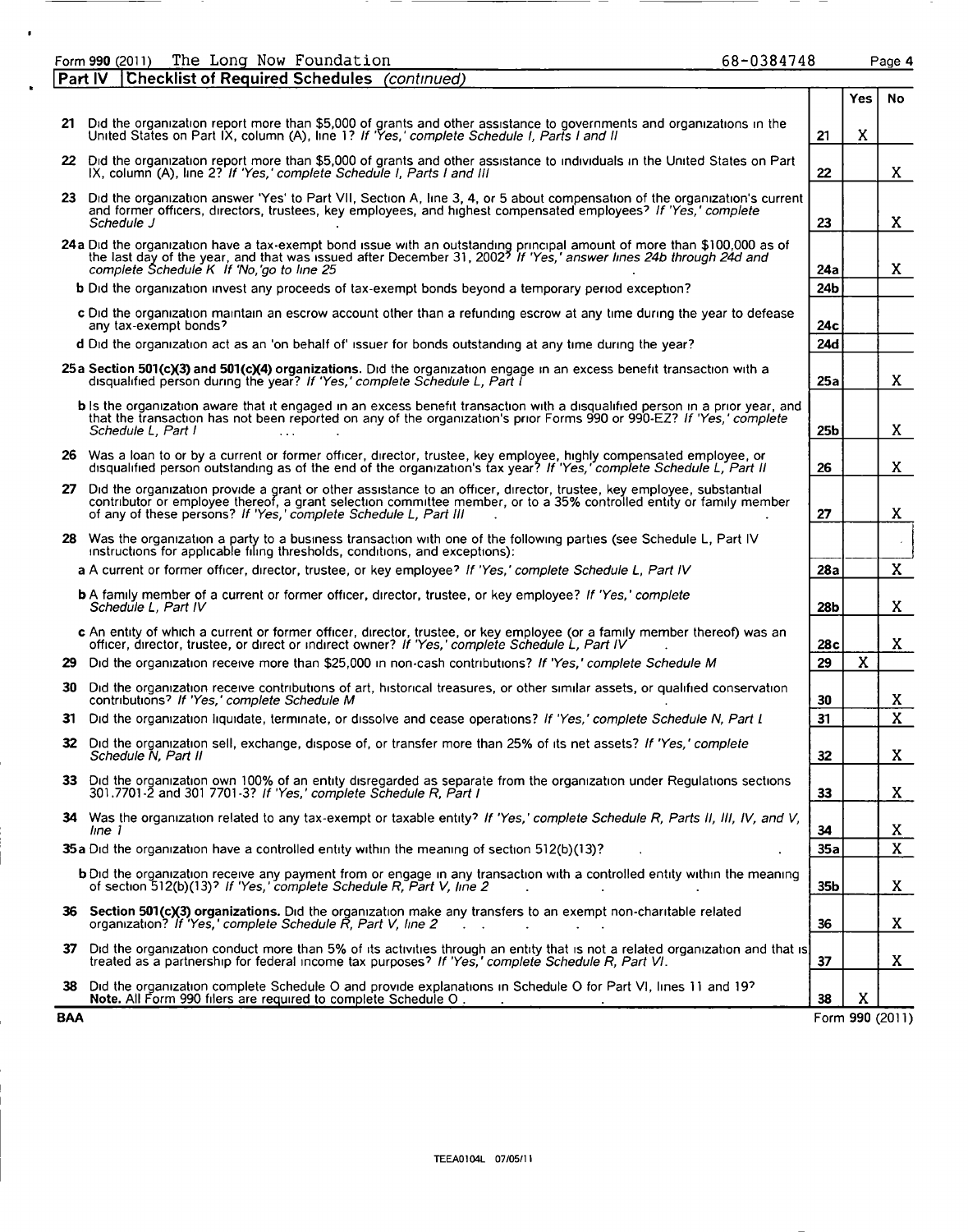| The Long Now Foundation<br>Form 990 (2011)                                                                                                                                                                                                       | 68-0384748     |                 | Page 5 |
|--------------------------------------------------------------------------------------------------------------------------------------------------------------------------------------------------------------------------------------------------|----------------|-----------------|--------|
| $\sqrt{PartV}$<br><b>Statements Regarding Other IRS Filings and Tax Compliance</b>                                                                                                                                                               |                |                 |        |
| Check if Schedule O contains a response to any question in this Part V                                                                                                                                                                           |                |                 |        |
|                                                                                                                                                                                                                                                  |                | Yes             | No     |
| 1a Enter the number reported in Box 3 of Form 1096 Enter -0- if not applicable                                                                                                                                                                   | 16<br>1a       |                 |        |
| b Enter the number of Forms W-2G included in line 1a. Enter -0- if not applicable                                                                                                                                                                | 1b<br>n        |                 |        |
| c Did the organization comply with backup withholding rules for reportable payments to vendors and reportable gaming<br>(gambling) winnings to prize winners?                                                                                    | 1 <sub>c</sub> | X               |        |
| 2a Enter the number of employees reported on Form W-3, Transmittal of Wage and Tax State-                                                                                                                                                        |                |                 |        |
| ments, filed for the calendar year ending with or within the year covered by this return                                                                                                                                                         | 9<br>2a        |                 |        |
| b If at least one is reported on line 2a, did the organization file all required federal employment tax returns?                                                                                                                                 | 2b             | $\mathbf X$     |        |
| Note. If the sum of lines 1a and 2a is greater than 250, you may be required to e-file (see instructions)                                                                                                                                        |                |                 |        |
| 3a Did the organization have unrelated business gross income of \$1,000 or more during the year?                                                                                                                                                 | 3a             |                 | X      |
| <b>b</b> If 'Yes' has it filed a Form 990-T for this year? If 'No,' provide an explanation in Schedule Q                                                                                                                                         | 3 <sub>b</sub> |                 |        |
| 4a At any time during the calendar year, did the organization have an interest in, or a signature or other authority over, a<br>financial account in a foreign country (such as a bank account, securities account, or other financial account)? | 4a             |                 | X.     |
| <b>b</b> If 'Yes,' enter the name of the foreign country:                                                                                                                                                                                        |                |                 |        |
| See instructions for filing requirements for Form TD F 90-22 1, Report of Foreign Bank and Financial Accounts                                                                                                                                    |                |                 |        |
| 5a Was the organization a party to a prohibited tax shelter transaction at any time during the tax year?                                                                                                                                         | 5а             |                 | X      |
| b Did any taxable party notify the organization that it was or is a party to a prohibited tax shelter transaction?                                                                                                                               | <b>5b</b>      |                 | X      |
| c If 'Yes,' to line 5a or 5b, did the organization file Form 8886-T?                                                                                                                                                                             | 5c             |                 |        |
| 6a Does the organization have annual gross receipts that are normally greater than \$100,000, and did the organization solicit any contributions that were not tax deductible?                                                                   | 6a             |                 | X      |
| b If 'Yes,' did the organization include with every solicitation an express statement that such contributions or gifts were<br>not tax deductible?.                                                                                              | 6b             |                 |        |
| 7 Organizations that may receive deductible contributions under section 170(c).                                                                                                                                                                  |                |                 |        |
| a Did the organization receive a payment in excess of \$75 made partly as a contribution and partly for goods and<br>services provided to the payor?                                                                                             |                |                 |        |
| b if 'Yes,' did the organization notify the donor of the value of the goods or services provided?                                                                                                                                                | 7a             |                 | X      |
|                                                                                                                                                                                                                                                  | 7 <sub>b</sub> |                 |        |
| c Did the organization sell, exchange, or otherwise dispose of tangible personal property for which it was required to file<br>Form 8282?                                                                                                        | 7c             |                 | X      |
| d If 'Yes,' indicate the number of Forms 8282 filed during the year                                                                                                                                                                              | 7d             |                 |        |
| e Did the organization receive any funds, directly or indirectly, to pay premiums on a personal benefit contract?                                                                                                                                | 7е             |                 | X      |
| f Did the organization, during the year, pay premiums, directly or indirectly, on a personal benefit contract?                                                                                                                                   | <b>7f</b>      |                 | X      |
| g If the organization received a contribution of qualified intellectual property, did the organization file Form 8899<br>as required?                                                                                                            | 7q             |                 |        |
| h If the organization received a contribution of cars, boats, airplanes, or other vehicles, did the organization file a<br>Form 1098-C?                                                                                                          | 7h             |                 |        |
| Sponsoring organizations maintaining donor advised funds and section 509(a)(3) supporting organizations. Did the                                                                                                                                 |                |                 |        |
| supporting organization, or a donor advised fund maintained by a sponsoring organization, have excess business<br>holdings at any time during the year?                                                                                          | 8              |                 |        |
| 9 Sponsoring organizations maintaining donor advised funds.                                                                                                                                                                                      |                |                 |        |
| a Did the organization make any taxable distributions under section 4966?                                                                                                                                                                        | 9a             |                 |        |
| <b>b</b> Did the organization make a distribution to a donor, donor advisor, or related person?                                                                                                                                                  | 9b             |                 |        |
| 10 Section 501(c)(7) organizations. Enter                                                                                                                                                                                                        |                |                 |        |
| a Initiation fees and capital contributions included on Part VIII, line 12<br>10a                                                                                                                                                                |                |                 |        |
| b Gross receipts, included on Form 990, Part VIII, line 12, for public use of club facilities<br>10 <sub>b</sub>                                                                                                                                 |                |                 |        |
| 11 Section 501(c)(12) organizations. Enter:                                                                                                                                                                                                      |                |                 |        |
| a Gross income from members or shareholders<br>11 a                                                                                                                                                                                              |                |                 |        |
| <b>b</b> Gross income from other sources (Do not net amounts due or paid to other sources<br>against amounts due or received from them.)<br>11 <sub>b</sub>                                                                                      |                |                 |        |
| 12a Section 4947(a)(1) non-exempt charitable trusts. Is the organization filing Form 990 in lieu of Form 1041?                                                                                                                                   | 12a            |                 |        |
| b If 'Yes,' enter the amount of tax-exempt interest received or accrued during the year<br>12 <sub>b</sub>                                                                                                                                       |                |                 |        |
| 13 Section 501(c)(29) qualified nonprofit health insurance issuers.                                                                                                                                                                              |                |                 |        |
| a Is the organization licensed to issue qualified health plans in more than one state?                                                                                                                                                           | 13a            |                 |        |
| Note. See the instructions for additional information the organization must report on Schedule O.                                                                                                                                                |                |                 |        |
| b Enter the amount of reserves the organization is required to maintain by the states in                                                                                                                                                         |                |                 |        |
| which the organization is licensed to issue qualified health plans<br>13 <sub>b</sub>                                                                                                                                                            |                |                 |        |
| c Enter the amount of reserves on hand<br>13c                                                                                                                                                                                                    |                |                 |        |
| 14a Did the organization receive any payments for indoor tanning services during the tax year?                                                                                                                                                   | 14a            |                 | X      |
| b If 'Yes,' has it filed a Form 720 to report these payments? If 'No,' provide an explanation in Schedule Q<br><b>BAA</b>                                                                                                                        | 14b            |                 |        |
| TEEA0105L 07/05/11                                                                                                                                                                                                                               |                | Form 990 (2011) |        |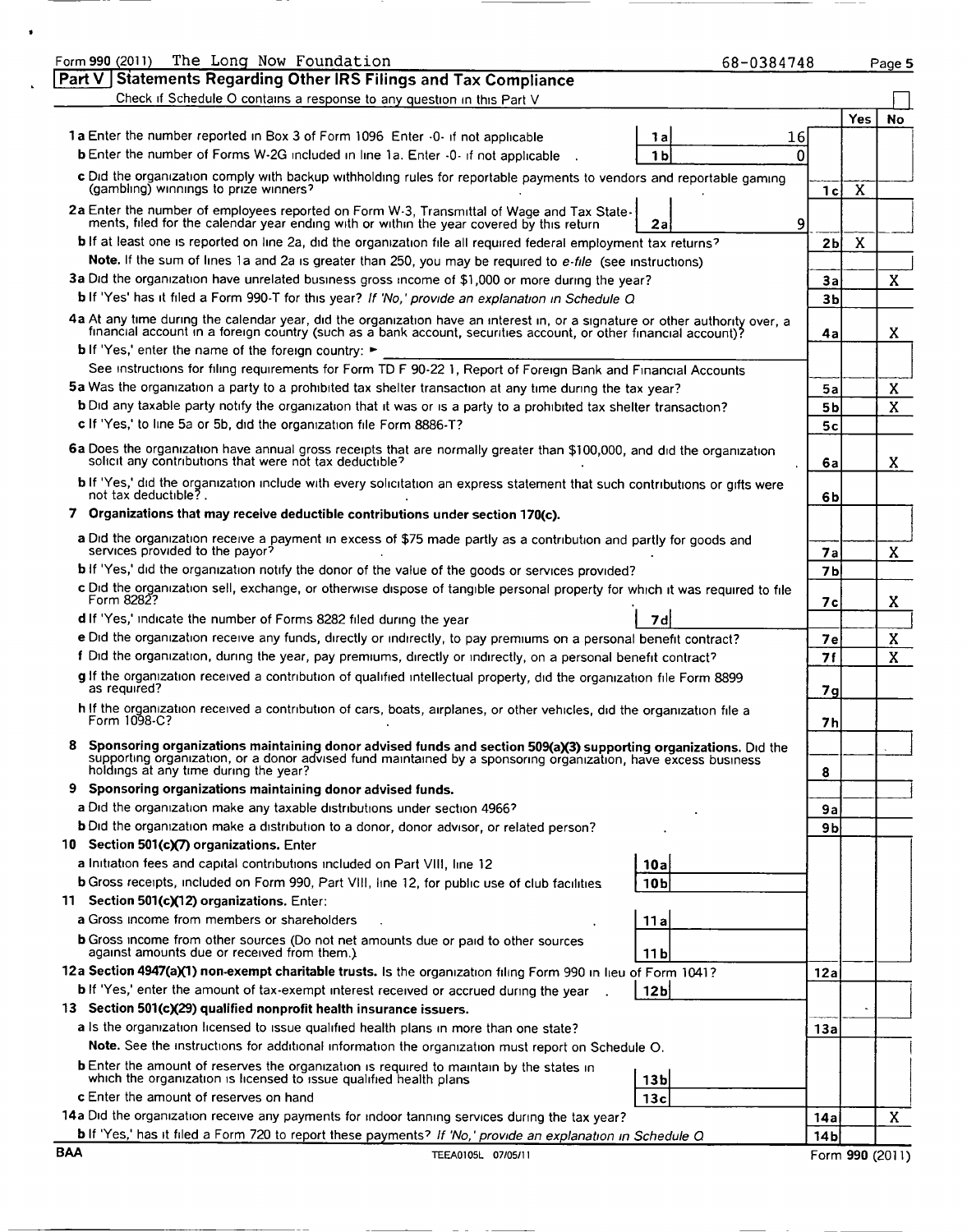| 68-0384748<br>Form 990 (2011) The Long Now Foundation                                                                                                                                                                                                                                                                      |                 |              | Page 6                        |
|----------------------------------------------------------------------------------------------------------------------------------------------------------------------------------------------------------------------------------------------------------------------------------------------------------------------------|-----------------|--------------|-------------------------------|
| Part VI<br>Governance, Management and Disclosure For each 'Yes' response to lines 2 through 7b below, and for<br>a 'No' response to line 8a, 8b, or 10b below, describe the circumstances, processes, or changes in<br>Schedule O. See instructions.                                                                       |                 |              |                               |
| Check if Schedule O contains a response to any question in this Part VI                                                                                                                                                                                                                                                    |                 |              | 冈                             |
| <b>Section A. Governing Body and Management</b>                                                                                                                                                                                                                                                                            |                 |              |                               |
|                                                                                                                                                                                                                                                                                                                            |                 | <b>Yes</b>   | <b>No</b>                     |
| 1a<br>12<br>1a Enter the number of voting members of the governing body at the end of the tax year<br>If there are material differences in voting rights among members<br>of the governing body, or if the governing body delegated broad authority to an executive committee or similar committee, explain in Schedule O. |                 |              |                               |
| 12<br><b>b</b> Enter the number of voting members included in line 1a, above, who are independent<br>1 b                                                                                                                                                                                                                   |                 |              |                               |
| 2 Did any officer, director, trustee, or key employee have a family relationship or a business relationship with any other<br>officer, director, trustee or key employee?                                                                                                                                                  | $\overline{2}$  |              | X                             |
| 3 Did the organization delegate control over management duties customarily performed by or under the direct supervision<br>of officers, directors or trustees, or key employees to a management company or other person?.                                                                                                  | 3               |              | X.                            |
| Did the organization make any significant changes to its governing documents<br>4                                                                                                                                                                                                                                          |                 |              |                               |
| since the prior Form 990 was filed?                                                                                                                                                                                                                                                                                        | 4<br>5          |              | X.<br>$\overline{\mathbf{x}}$ |
| Did the organization become aware during the year of a significant diversion of the organization's assets?<br>5.<br>Did the organization have members or stockholders?                                                                                                                                                     | 6               |              | $\mathbf{X}$                  |
| 6<br>7a Did the organization have members, stockholders, or other persons who had the power to elect or appoint one or more                                                                                                                                                                                                |                 |              |                               |
| members of the governing body?                                                                                                                                                                                                                                                                                             | 7а              |              | X.                            |
| b Are any governance decisions of the organization reserved to (or subject to approval by) members,<br>stockholders, or other persons other than the governing body?                                                                                                                                                       | 7 <sub>b</sub>  |              | x                             |
| Did the organization contemporaneously document the meetings held or written actions undertaken during the year by<br>8.<br>the following:                                                                                                                                                                                 |                 |              |                               |
| a The governing body?                                                                                                                                                                                                                                                                                                      | 8al             | X            |                               |
| <b>b</b> Each committee with authority to act on behalf of the governing body?                                                                                                                                                                                                                                             | 8bl             | $\mathbf{X}$ |                               |
| 9 Is there any officer, director or trustee, or key employee listed in Part VII, Section A, who cannot be reached at the organization's mailing address? If 'Yes,' provide the names and addresses in Schedule O                                                                                                           | 9               |              | X.                            |
| Section B. Policies (This Section B requests information about policies not required by the Internal Revenue Code.)                                                                                                                                                                                                        |                 |              |                               |
|                                                                                                                                                                                                                                                                                                                            | 10a             | Yes          | No<br>X                       |
| 10a Did the organization have local chapters, branches, or affiliates?                                                                                                                                                                                                                                                     |                 |              |                               |
| b If 'Yes,' did the organization have written policies and procedures governing the activities of such chapters, affiliates, and branches to ensure their operations are consistent with the organization's exempt purposes?                                                                                               | 10 b            |              |                               |
| 11 a Has the organization provided a complete copy of this Form 990 to all members of its governing body before filing the form?                                                                                                                                                                                           | 11a             | $\mathbf X$  |                               |
| b Describe in Schedule O the process, if any, used by the organization to review this Form 990. See Schedule O                                                                                                                                                                                                             |                 |              |                               |
| 12a Did the organization have a written conflict of interest policy? If 'No,' go to line 13                                                                                                                                                                                                                                | 12a             | X            |                               |
| <b>b</b> Were officers, directors or trustees, and key employees required to disclose annually interests that could give rise<br>to conflicts?.                                                                                                                                                                            | 12 <sub>b</sub> | X            |                               |
| c Did the organization regularly and consistently monitor and enforce compliance with the policy? If 'Yes,' describe in<br>Schedule O how this is done<br>See Schedule O                                                                                                                                                   | 12c             | X            |                               |
| 13 Did the organization have a written whistleblower policy?                                                                                                                                                                                                                                                               | 13              | X            |                               |
| Did the organization have a written document retention and destruction policy?<br>14.                                                                                                                                                                                                                                      | 14              | X            |                               |
| 15 Did the process for determining compensation of the following persons include a review and approval by independent<br>persons, comparability data, and contemporaneous substantiation of the deliberation and decision?                                                                                                 |                 |              |                               |
| a The organization's CEO, Executive Director, or top management official See Schedule Q                                                                                                                                                                                                                                    | 15a             | X            |                               |
| <b>b</b> Other officers of key employees of the organization . See Schedule O                                                                                                                                                                                                                                              | 15 <sub>b</sub> | X            |                               |
| If 'Yes' to line 15a or 15b, describe the process in Schedule O (See instructions.)                                                                                                                                                                                                                                        |                 |              |                               |
| 16a Did the organization invest in, contribute assets to, or participate in a joint venture or similar arrangement with a<br>taxable entity during the year?                                                                                                                                                               | 16a             |              | X                             |
| b If 'Yes,' did the organization follow a written policy or procedure requiring the organization to evaluate its<br>participation in joint venture arrangements under applicable federal tax law, and taken steps to safeguard the<br>organization's exempt status with respect to such arrangements?                      | 16 <sub>b</sub> |              |                               |
| <b>Section C. Disclosure</b>                                                                                                                                                                                                                                                                                               |                 |              |                               |
| 17 List the states with which a copy of this Form 990 is required to be filed $\blacktriangleright$ CA                                                                                                                                                                                                                     |                 |              |                               |
| 18 Section 6104 requires an organization to make its Forms 1023 (or 1024 if applicable), 990, and 990-T (501(c)(3)s only) available for public<br>inspection. Indicate how you make these available Check all that apply                                                                                                   |                 |              |                               |
| X <br>IXI<br>Upon request<br>Another's website<br>Own website                                                                                                                                                                                                                                                              |                 |              |                               |
|                                                                                                                                                                                                                                                                                                                            |                 |              |                               |
| the public during the tax year.<br>See Schedule O                                                                                                                                                                                                                                                                          |                 |              |                               |
| 19 Describe in Schedule O whether (and if so, how) the organization makes its governing documents, conflict of interest policy, and financial statements available to<br>20 State the name, physical address, and telephone number of the person who possesses the books and records of the organization:                  |                 |              |                               |
| Logan & Associates 1918 43rd Avenue San Francisco CA 94116 (415) 592-8151<br>BAA<br>TEEA0106L 01/23/12                                                                                                                                                                                                                     | Form 990 (2011) |              |                               |

 $\bullet$ 

l<br>|

 $\mathbb{L}$ 

Î.

 $\mathord{\vdash}$ 

 $\begin{array}{c} \rule{0pt}{2ex} \rule{0pt}{2ex} \rule{0pt}{2ex} \rule{0pt}{2ex} \rule{0pt}{2ex} \rule{0pt}{2ex} \rule{0pt}{2ex} \rule{0pt}{2ex} \rule{0pt}{2ex} \rule{0pt}{2ex} \rule{0pt}{2ex} \rule{0pt}{2ex} \rule{0pt}{2ex} \rule{0pt}{2ex} \rule{0pt}{2ex} \rule{0pt}{2ex} \rule{0pt}{2ex} \rule{0pt}{2ex} \rule{0pt}{2ex} \rule{0pt}{2ex} \rule{0pt}{2ex} \rule{0pt}{2ex} \rule{0pt}{2ex} \rule{0pt}{$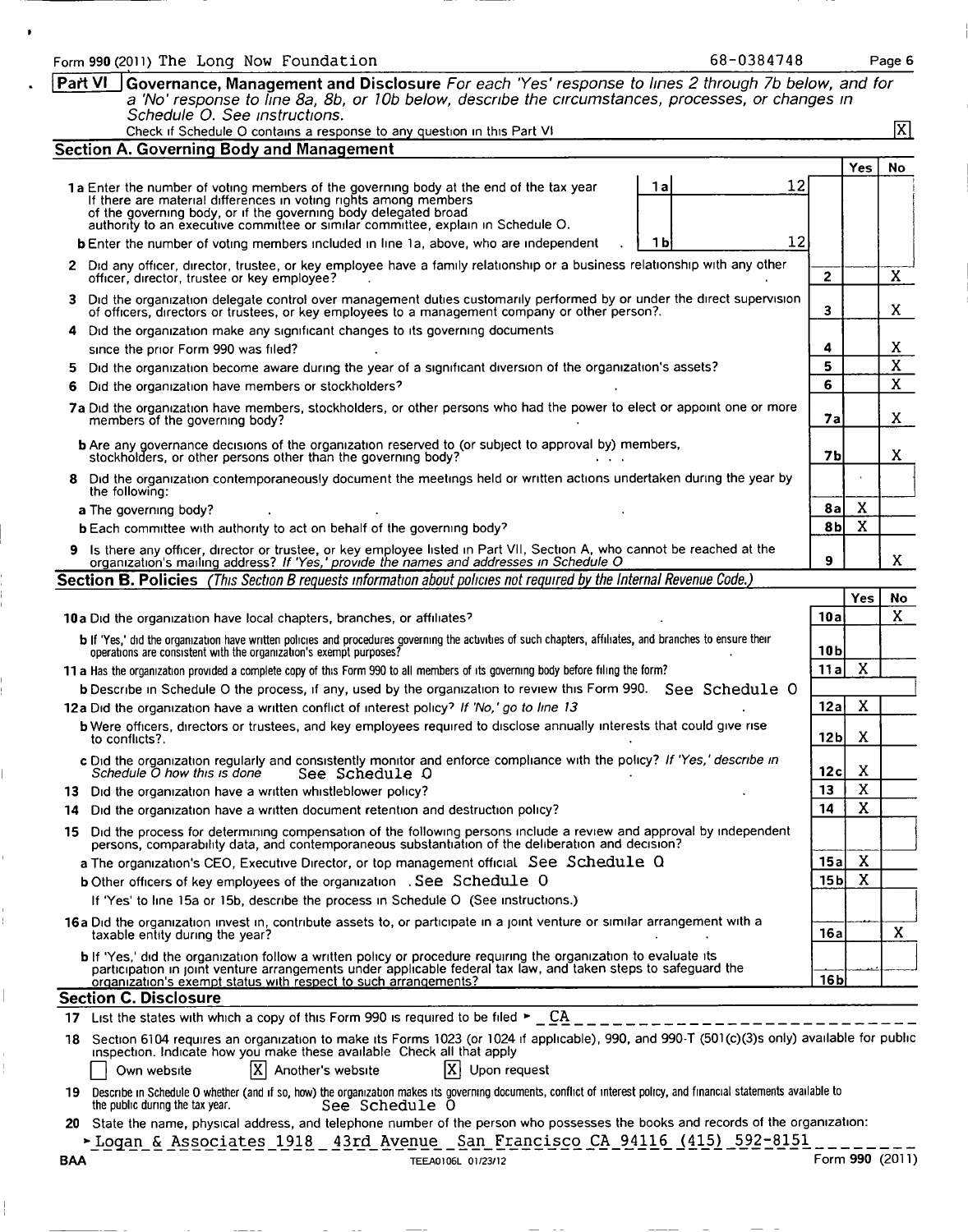| <b>Part VII Compensation of Officers, Directors, Trustees, Key Employees, Highest Compensated Employees, and</b><br>Independent Contractors |  |
|---------------------------------------------------------------------------------------------------------------------------------------------|--|
| Check if Schedule O contains a response to any question in this Part VII                                                                    |  |
| Section A. Officers, Directors, Trustees, Key Employees, and Highest Compensated Employees                                                  |  |

Form 990 (2011) The Long Now Foundation 68-0384748 Page 7

1a Complete this table for all persons required to be listed Report compensation for the calendar year ending with or within the organization's tax year

● List all of the organization's **current** officers, directors, trustees (whether individuals or organizations), regardless of amount of<br>compensation. Enter -0- in columns (D), (E), and (F) if no compensation was paid.

0 List all of the organization's current key employees, if any See instructions for definition of 'key employee '

List the organization's five **current** highest compensated employees (other than an officer, director, trustee, or key employee) who ● List the organization's five **current** highest compensated employees (other than \$100, related organizations.

0 List all of the organization's former officers, key employees, and highest compensated employees who received more than \$100,000 of reportable compensation from the organization and any related organizations

● List all of the organization's f**ormer directors or trustees** that received, in the capacity as a former director or trustee of the<br>organization, more than \$10,000 of reportable compensation from the organization and an

List persons in the followmg order: indIVidual trustees or directors, institutional trustees, officers; key employees; highest compensated employees, and former such persons

Check this box if neither the organization nor any related organization compensated any current officer, director, or trustee.

| (A)<br>Name and title                | (B)<br>Average<br>hours<br>per week<br>describe                 |                                     |                       |             | (C)<br>Position | (do not check more than one box,<br>unless person is both an officer<br>and a director/trustee) |        | (D)<br>Reportable<br>compensation from<br>the organization<br>(W-2/1099-MISC) | (E)<br>Reportable<br>compensation from<br>related organizations<br>(W-2/1099-MISC) | (F)<br>Estimated<br>amount of other<br>compensation      |
|--------------------------------------|-----------------------------------------------------------------|-------------------------------------|-----------------------|-------------|-----------------|-------------------------------------------------------------------------------------------------|--------|-------------------------------------------------------------------------------|------------------------------------------------------------------------------------|----------------------------------------------------------|
|                                      | hours for<br>related<br>organiza-<br>tions in<br>Schedule<br>O) | Individual trustee<br>  or director | Institutional trustee | Office      | Key employee    | Highest compensated<br>employee                                                                 | Former |                                                                               |                                                                                    | from the<br>organization<br>and related<br>organizations |
| (1) Paul Saffo<br>Director           | 2                                                               | X                                   |                       |             |                 |                                                                                                 |        | $\mathbf 0$ .                                                                 | 0.                                                                                 | 0.                                                       |
| (2) Douglas Carlston<br>Director     | $\overline{c}$                                                  | $\mathbf x$                         |                       |             |                 |                                                                                                 |        | $\mathbf 0$ .                                                                 | $\mathbf 0$ .                                                                      | О.                                                       |
| (3) Peter Schwartz<br>Director       | $\overline{2}$                                                  | X                                   |                       |             |                 |                                                                                                 |        | $\mathbf{0}$                                                                  | $\mathbf 0$ .                                                                      | 0.                                                       |
| (4) Brian Eno<br>Director            | $\overline{c}$                                                  | $\mathbf x$                         |                       |             |                 |                                                                                                 |        | $\mathbf 0$ .                                                                 | $\mathbf 0$ .                                                                      | 0.                                                       |
| (5) Michael Keller<br>Director       | $\overline{c}$                                                  | X                                   |                       |             |                 |                                                                                                 |        | $\mathbf 0$ .                                                                 | 0.                                                                                 | 0.                                                       |
| (6) Esther Dyson<br>Director         | $\overline{c}$                                                  | X                                   |                       |             |                 |                                                                                                 |        | 0.                                                                            | 0.                                                                                 | 0.                                                       |
| (7) David Rumsey<br>Treasurer        | $\overline{2}$                                                  | $\mathbf x$                         |                       |             |                 |                                                                                                 |        | $\mathbf{0}$ .                                                                | $\mathbf 0$ .                                                                      | 0.                                                       |
| (8) Kim Polese<br>Director           | $\overline{c}$                                                  | $\mathbf X$                         |                       |             |                 |                                                                                                 |        | $\mathbf{0}$ .                                                                | $\mathbf 0$ .                                                                      | 0.                                                       |
| (9) Stewart Brand<br>Co-Chair/Pres   | 10                                                              | $\mathbf x$                         |                       | X           |                 |                                                                                                 |        | 0.                                                                            | $\mathbf 0$ .                                                                      | $0$ .                                                    |
| (10) W. Daniel Hillis<br>Co-Chair    | 10                                                              | X                                   |                       | $\mathbf x$ |                 |                                                                                                 |        | $\mathbf{0}$ .                                                                | $\mathbf 0$ .                                                                      | 0.                                                       |
| (11) Kevin Kelly<br>Secretary        | $\overline{c}$                                                  | X                                   |                       | X           |                 |                                                                                                 |        | $\mathbf{0}$ .                                                                | $\mathbf 0$ .                                                                      | 0.                                                       |
| (12) David Eagleman<br>Director      | 2                                                               | X                                   |                       |             |                 |                                                                                                 |        | $\mathbf{0}$ .                                                                | $\mathbf 0$ .                                                                      | 0.                                                       |
| (13) Alexander Rose<br>Exec Director | 40                                                              |                                     |                       | X           |                 |                                                                                                 |        | 135,950.                                                                      | $\mathbf 0$ .                                                                      | 8,848.                                                   |
| (14)                                 |                                                                 |                                     |                       |             |                 |                                                                                                 |        |                                                                               |                                                                                    |                                                          |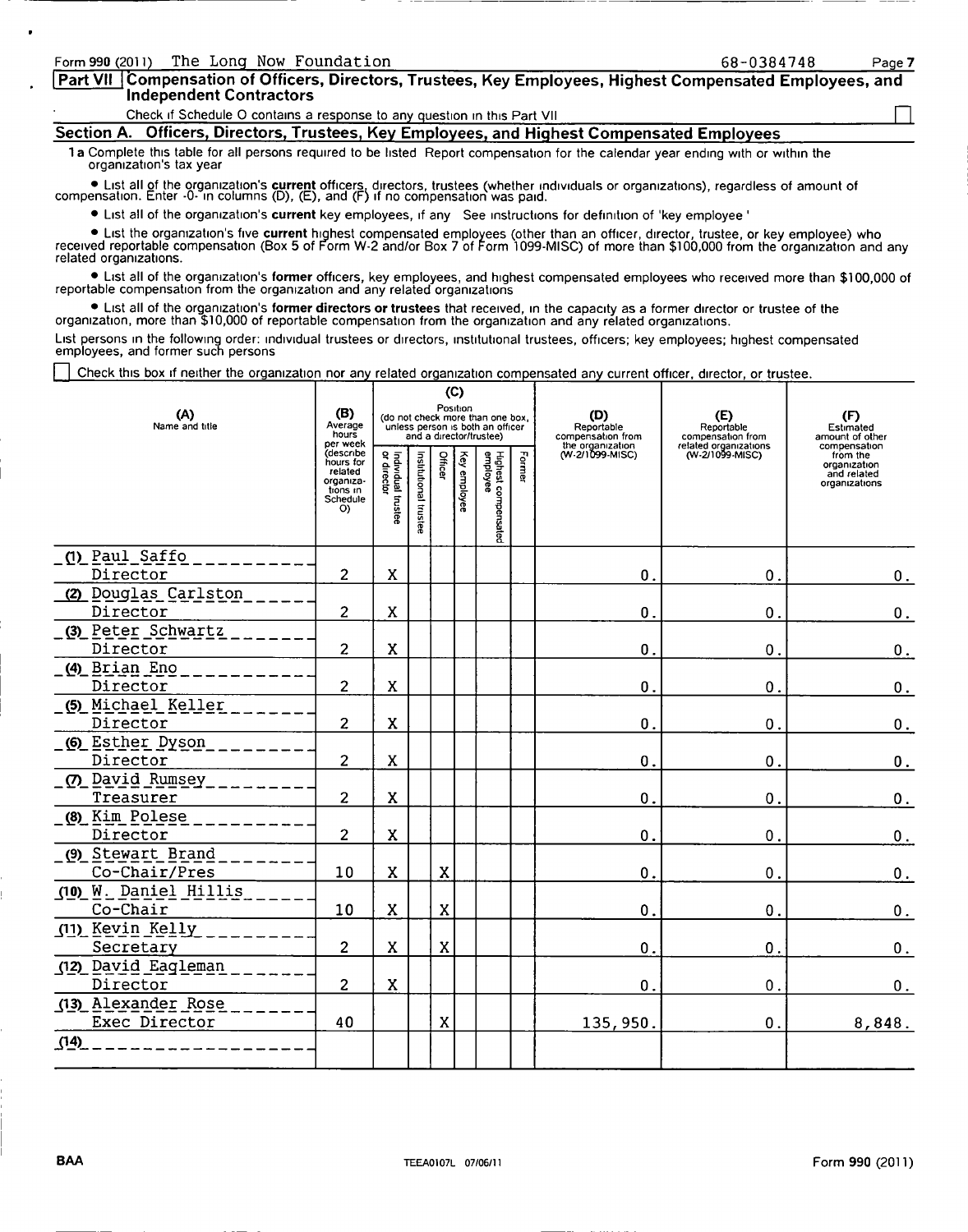| Form 990 (2011) The Long Now Foundation<br>Part VII Section A. Officers, Directors, Trustees, Key Employees, and Highest Compensated Employees (cont)                                                                                                        |                                                                                                                                                                                                                                                                             |  |         |                                 |                                                                                                                                           |        |                                                                               | 68-0384748                                                                         |   |                                                                                                                 | Page 8       |
|--------------------------------------------------------------------------------------------------------------------------------------------------------------------------------------------------------------------------------------------------------------|-----------------------------------------------------------------------------------------------------------------------------------------------------------------------------------------------------------------------------------------------------------------------------|--|---------|---------------------------------|-------------------------------------------------------------------------------------------------------------------------------------------|--------|-------------------------------------------------------------------------------|------------------------------------------------------------------------------------|---|-----------------------------------------------------------------------------------------------------------------|--------------|
| (A)<br>Name and title                                                                                                                                                                                                                                        | (B)<br>Averagel<br>hours<br>per<br>net and the set of the set of the set of the set of the set of the set of the set of the set of the set of the set of the set of the set of the set of the set of the set of the set of the set of the set of the set of the s<br>Sch O) |  | Officer | (C)<br>Position<br>Key employee | (do not check more than one<br>box, unless person is both an<br>officer and a director/trustee)<br>Highest compensated<br><u>employee</u> | Former | (D)<br>Reportable<br>compensation from<br>the organization<br>(W-2/1099-MISC) | (E)<br>Reportable<br>compensation from<br>related organizations<br>(W-2/1099-MISC) |   | (F)<br>Estimated<br>amount of other<br>compensation<br>from the<br>organization<br>and related<br>organizations |              |
| (15)<br>-------------------------                                                                                                                                                                                                                            |                                                                                                                                                                                                                                                                             |  |         |                                 |                                                                                                                                           |        |                                                                               |                                                                                    |   |                                                                                                                 |              |
| (16)<br>------------------------                                                                                                                                                                                                                             |                                                                                                                                                                                                                                                                             |  |         |                                 |                                                                                                                                           |        |                                                                               |                                                                                    |   |                                                                                                                 |              |
| (17)<br>------------------------                                                                                                                                                                                                                             |                                                                                                                                                                                                                                                                             |  |         |                                 |                                                                                                                                           |        |                                                                               |                                                                                    |   |                                                                                                                 |              |
| (18)____________________________                                                                                                                                                                                                                             |                                                                                                                                                                                                                                                                             |  |         |                                 |                                                                                                                                           |        |                                                                               |                                                                                    |   |                                                                                                                 |              |
| (19)_____________________________                                                                                                                                                                                                                            |                                                                                                                                                                                                                                                                             |  |         |                                 |                                                                                                                                           |        |                                                                               |                                                                                    |   |                                                                                                                 |              |
|                                                                                                                                                                                                                                                              |                                                                                                                                                                                                                                                                             |  |         |                                 |                                                                                                                                           |        |                                                                               |                                                                                    |   |                                                                                                                 |              |
|                                                                                                                                                                                                                                                              |                                                                                                                                                                                                                                                                             |  |         |                                 |                                                                                                                                           |        |                                                                               |                                                                                    |   |                                                                                                                 |              |
|                                                                                                                                                                                                                                                              |                                                                                                                                                                                                                                                                             |  |         |                                 |                                                                                                                                           |        |                                                                               |                                                                                    |   |                                                                                                                 |              |
| (23)____________________________                                                                                                                                                                                                                             |                                                                                                                                                                                                                                                                             |  |         |                                 |                                                                                                                                           |        |                                                                               |                                                                                    |   |                                                                                                                 |              |
| (24)_____________________________                                                                                                                                                                                                                            |                                                                                                                                                                                                                                                                             |  |         |                                 |                                                                                                                                           |        |                                                                               |                                                                                    |   |                                                                                                                 |              |
| (25)                                                                                                                                                                                                                                                         |                                                                                                                                                                                                                                                                             |  |         |                                 |                                                                                                                                           |        |                                                                               |                                                                                    |   |                                                                                                                 |              |
| 1b Sub-total                                                                                                                                                                                                                                                 |                                                                                                                                                                                                                                                                             |  |         |                                 | $\ddot{\phantom{0}}$                                                                                                                      | ►      | 135,950.                                                                      | 0.                                                                                 |   |                                                                                                                 | 8,848.       |
| c Total from continuation sheets to Part VII, Section A<br>d Total (add lines 1b and 1c)<br>2 Total number of individuals (including but not limited to those listed above) who received more than \$100,000 of reportable compensation                      |                                                                                                                                                                                                                                                                             |  |         |                                 |                                                                                                                                           |        | 0.<br>135,950.                                                                | 0.<br>$\overline{0}$ .                                                             |   |                                                                                                                 | 0.<br>8,848. |
| ▶<br>- 1<br>from the organization                                                                                                                                                                                                                            |                                                                                                                                                                                                                                                                             |  |         |                                 |                                                                                                                                           |        |                                                                               |                                                                                    |   |                                                                                                                 |              |
| з<br>Did the organization list any former officer, director or trustee, key employee, or highest compensated employee<br>on line 1a? If 'Yes,' complete Schedule J for such individual                                                                       |                                                                                                                                                                                                                                                                             |  |         |                                 |                                                                                                                                           |        |                                                                               |                                                                                    | 3 | Yes                                                                                                             | No<br>X      |
| For any individual listed on line 1a, is the sum of reportable compensation and other compensation from<br>4<br>the organization and related organizations greater than \$150,000? If 'Yes' complete Schedule J for                                          |                                                                                                                                                                                                                                                                             |  |         |                                 |                                                                                                                                           |        |                                                                               |                                                                                    |   |                                                                                                                 |              |
| such individual<br>Did any person listed on line 1a receive or accrue compensation from any unrelated organization or individual<br>for services rendered to the organization? If 'Yes,' complete Schedule J for such person<br>5.                           |                                                                                                                                                                                                                                                                             |  |         |                                 |                                                                                                                                           |        |                                                                               |                                                                                    | 4 |                                                                                                                 | X            |
| <b>Section B. Independent Contractors</b>                                                                                                                                                                                                                    |                                                                                                                                                                                                                                                                             |  |         |                                 |                                                                                                                                           |        |                                                                               |                                                                                    | 5 |                                                                                                                 | X            |
| Complete this table for your five highest compensated independent contractors that received more than \$100,000 of<br>1.<br>compensation from the organization. Report compensation for the calendar year ending with or within the organization's tax year. |                                                                                                                                                                                                                                                                             |  |         |                                 |                                                                                                                                           |        |                                                                               |                                                                                    |   |                                                                                                                 |              |
| (A)<br>Name and business address                                                                                                                                                                                                                             |                                                                                                                                                                                                                                                                             |  |         |                                 |                                                                                                                                           |        | (B)<br>Description of services                                                |                                                                                    |   | (C)<br>Compensation                                                                                             |              |
| Chris Rand Fort Mason, Bldg A San Francisco, CA 94123                                                                                                                                                                                                        |                                                                                                                                                                                                                                                                             |  |         |                                 |                                                                                                                                           |        | Clock Machinist                                                               |                                                                                    |   | 195,708.                                                                                                        |              |
| Paolo Salvagione Box 220 Sausalito, CA 94966                                                                                                                                                                                                                 |                                                                                                                                                                                                                                                                             |  |         |                                 |                                                                                                                                           |        | Engineer                                                                      |                                                                                    |   | 106,626.                                                                                                        |              |
|                                                                                                                                                                                                                                                              |                                                                                                                                                                                                                                                                             |  |         |                                 |                                                                                                                                           |        |                                                                               |                                                                                    |   |                                                                                                                 |              |
| 2 Total number of independent contractors (including but not limited to those listed above) who received more than                                                                                                                                           |                                                                                                                                                                                                                                                                             |  |         |                                 |                                                                                                                                           |        |                                                                               |                                                                                    |   |                                                                                                                 |              |
| \$100,000 in compensation from the organization $\geq 2$                                                                                                                                                                                                     |                                                                                                                                                                                                                                                                             |  |         |                                 |                                                                                                                                           |        |                                                                               |                                                                                    |   |                                                                                                                 |              |

-- - - -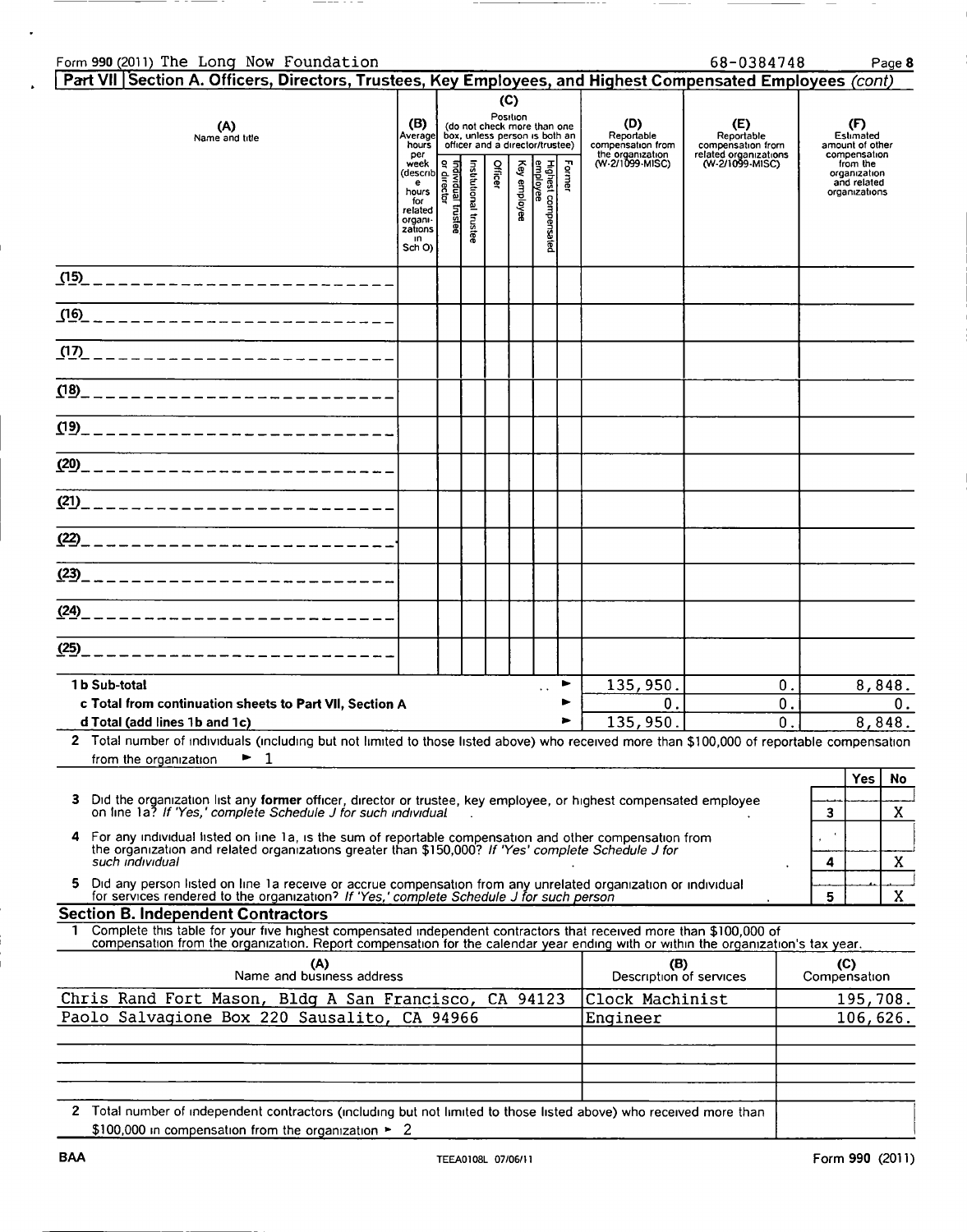# Form 990 (2011) The Long Now Foundation<br>Part VIII Statement of Revenue

Page 9

|                                                          | Tan The Platentent of Revenue                                                                                                                                                                                                                                                                                                                                                                                         | (A)<br>Total revenue | (B)<br>Related or<br>exempt<br>function<br>revenue | (C)<br>Unrelated<br>business<br>revenue | (D)<br>Revenue<br>excluded from tax<br>under sections<br>512, 513, or 514 |
|----------------------------------------------------------|-----------------------------------------------------------------------------------------------------------------------------------------------------------------------------------------------------------------------------------------------------------------------------------------------------------------------------------------------------------------------------------------------------------------------|----------------------|----------------------------------------------------|-----------------------------------------|---------------------------------------------------------------------------|
| <b>PROGRAM SERVICE REVENUE AND OTHER SIMILAR AMOUNTS</b> | 1a Federated campaigns<br>1al<br><b>b</b> Membership dues<br>1 <sub>b</sub><br>216,050.<br>c Fundraising events.<br>1 <sub>c</sub><br>d Related organizations<br>1 <sub>d</sub><br>e Government grants (contributions)<br>1 <sub>e</sub><br>f All other contributions, gifts, grants, and<br>similar amounts not included above<br>1f<br>223,856.<br>101,326.<br>\$<br>q Noncash contributions included in Ins 1a-1f: |                      |                                                    |                                         |                                                                           |
|                                                          | h Total. Add lines 1a-1f                                                                                                                                                                                                                                                                                                                                                                                              | 439,906.             |                                                    |                                         |                                                                           |
|                                                          | <b>Business Code</b>                                                                                                                                                                                                                                                                                                                                                                                                  |                      |                                                    |                                         |                                                                           |
|                                                          | 2a Texas Clock Project<br>900099                                                                                                                                                                                                                                                                                                                                                                                      | 748,942.             | 748,942.                                           |                                         |                                                                           |
|                                                          | <b>b</b> Seminars<br>900099                                                                                                                                                                                                                                                                                                                                                                                           | 77,140               | 77,140.                                            |                                         |                                                                           |
|                                                          | c Speaking Fees<br>900099                                                                                                                                                                                                                                                                                                                                                                                             | 12,600               | 12,600.                                            |                                         |                                                                           |
|                                                          | d                                                                                                                                                                                                                                                                                                                                                                                                                     |                      |                                                    |                                         |                                                                           |
|                                                          | All other program service revenue                                                                                                                                                                                                                                                                                                                                                                                     |                      |                                                    |                                         |                                                                           |
|                                                          | ►<br>g Total. Add lines 2a-2f                                                                                                                                                                                                                                                                                                                                                                                         | 838,682.             |                                                    |                                         |                                                                           |
|                                                          | 3<br>Investment income (including dividends, interest and<br>other similar amounts)<br>Income from investment of tax-exempt bond proceeds 1<br>4                                                                                                                                                                                                                                                                      | 144, 126.            |                                                    |                                         | 144, 126.                                                                 |
|                                                          | Royalties<br>5                                                                                                                                                                                                                                                                                                                                                                                                        |                      |                                                    |                                         |                                                                           |
|                                                          | (i) Real<br>(ii) Personal                                                                                                                                                                                                                                                                                                                                                                                             |                      |                                                    |                                         |                                                                           |
|                                                          | 6a Gross rents                                                                                                                                                                                                                                                                                                                                                                                                        |                      |                                                    |                                         |                                                                           |
|                                                          | <b>b</b> Less: rental expenses                                                                                                                                                                                                                                                                                                                                                                                        |                      |                                                    |                                         |                                                                           |
|                                                          | c Rental income or (loss)                                                                                                                                                                                                                                                                                                                                                                                             |                      |                                                    |                                         |                                                                           |
|                                                          | d Net rental income or (loss)                                                                                                                                                                                                                                                                                                                                                                                         |                      |                                                    |                                         |                                                                           |
|                                                          | (i) Securities<br>(ii) Other<br><b>7a</b> Gross amount from sales of<br>1,460,203.<br>assets other than inventory                                                                                                                                                                                                                                                                                                     |                      |                                                    |                                         |                                                                           |
|                                                          | <b>b</b> Less, cost or other basis<br>1,430,199.<br>and sales expenses<br>30,004.<br>c Gain or (loss).                                                                                                                                                                                                                                                                                                                |                      |                                                    |                                         |                                                                           |
|                                                          | ь<br>d Net gain or (loss)                                                                                                                                                                                                                                                                                                                                                                                             | 30,004.              |                                                    |                                         | 30,004.                                                                   |
| ¥                                                        | 8a Gross income from fundraising events<br>(not including $$$                                                                                                                                                                                                                                                                                                                                                         |                      |                                                    |                                         |                                                                           |
| <b>OTHER REVE</b>                                        | of contributions reported on line 1c)<br>See Part IV, line 18                                                                                                                                                                                                                                                                                                                                                         |                      |                                                    |                                         |                                                                           |
|                                                          | <b>b</b> Less: direct expenses                                                                                                                                                                                                                                                                                                                                                                                        |                      |                                                    |                                         |                                                                           |
|                                                          | c Net income or (loss) from fundraising events<br>9a Gross income from gaming activities.<br>See Part IV, line 19<br>а                                                                                                                                                                                                                                                                                                |                      |                                                    |                                         |                                                                           |
|                                                          | <b>b</b> Less: direct expenses .                                                                                                                                                                                                                                                                                                                                                                                      |                      |                                                    |                                         |                                                                           |
|                                                          | c Net income or (loss) from gaming activities.                                                                                                                                                                                                                                                                                                                                                                        |                      |                                                    |                                         |                                                                           |
|                                                          | 10a Gross sales of inventory, less returns<br>and allowances<br>14,855.                                                                                                                                                                                                                                                                                                                                               |                      |                                                    |                                         |                                                                           |
|                                                          | 8,385<br><b>b</b> Less: cost of goods sold                                                                                                                                                                                                                                                                                                                                                                            |                      |                                                    |                                         |                                                                           |
|                                                          | c Net income or (loss) from sales of inventory                                                                                                                                                                                                                                                                                                                                                                        | 6,470.               | 6,470.                                             |                                         |                                                                           |
|                                                          | Miscellaneous Revenue<br><b>Business Code</b><br>11a Reimbursement/Misc Exp<br>900099                                                                                                                                                                                                                                                                                                                                 |                      |                                                    |                                         |                                                                           |
|                                                          | b Royalty<br>900099                                                                                                                                                                                                                                                                                                                                                                                                   | 811<br>85.           | 811                                                |                                         | 85.                                                                       |
|                                                          | c                                                                                                                                                                                                                                                                                                                                                                                                                     |                      |                                                    |                                         |                                                                           |
|                                                          | d All other revenue                                                                                                                                                                                                                                                                                                                                                                                                   |                      |                                                    |                                         |                                                                           |
|                                                          | e Total. Add lines 11a-11d<br>▶                                                                                                                                                                                                                                                                                                                                                                                       | 896.                 |                                                    |                                         |                                                                           |
|                                                          | 12 Total revenue. See instructions<br>▶                                                                                                                                                                                                                                                                                                                                                                               | 1,460,084.           | 845, 963.                                          | 0.                                      | 174, 215.                                                                 |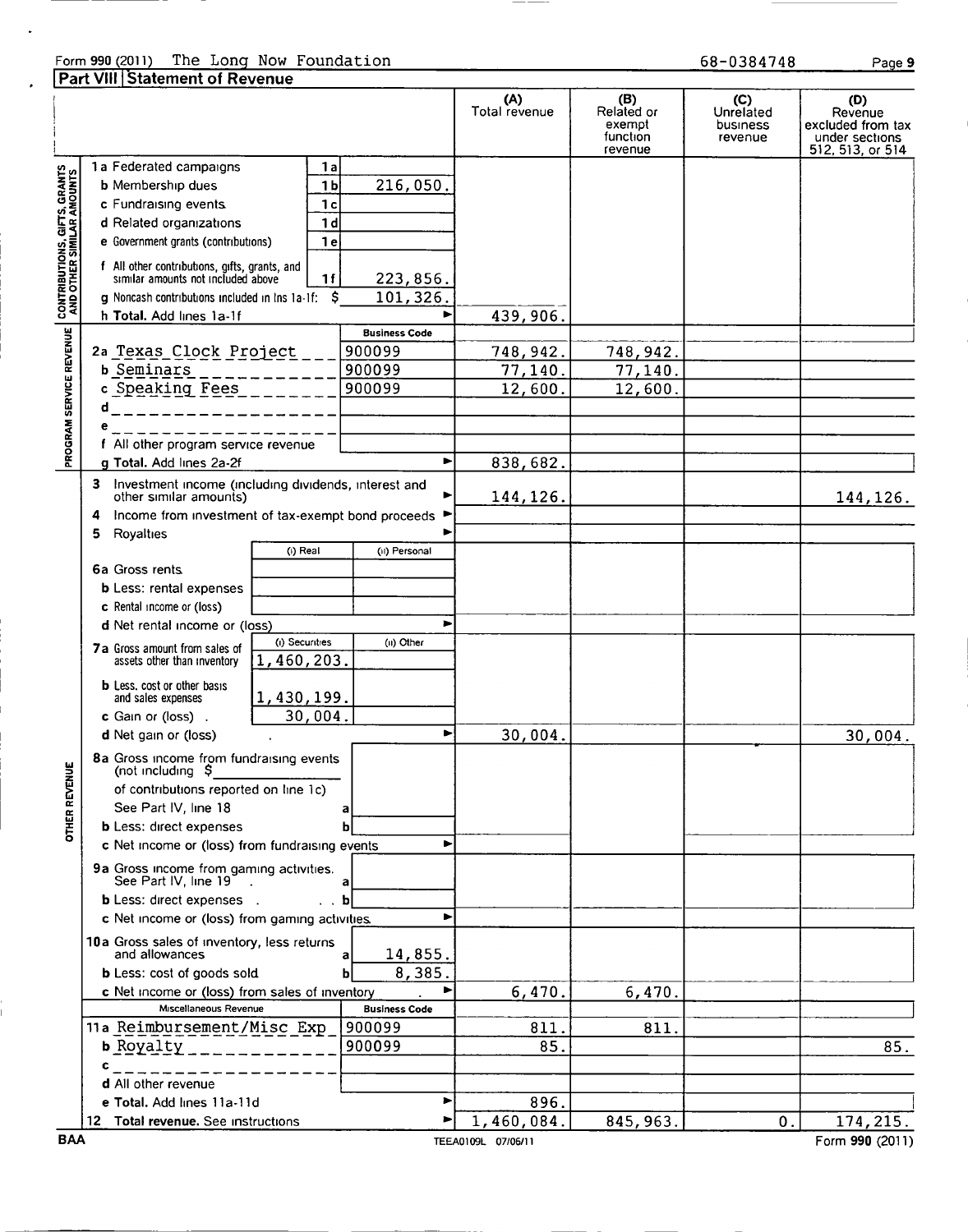### Form 990 (2011) The Long Now Foundation

Section 501(c)(3) and 501(c)(4) organizations must complete all columns All other organizations must complete column (A) but are not required to complete columns (B), (C), and (D).

|              | Check if Schedule O contains a response to any question in this Part IX                                                                                                                                                     |                        |                                    |                                           |                                |
|--------------|-----------------------------------------------------------------------------------------------------------------------------------------------------------------------------------------------------------------------------|------------------------|------------------------------------|-------------------------------------------|--------------------------------|
|              | Do not include amounts reported on lines<br>6b, 7b, 8b, 9b, and 10b of Part VIII.                                                                                                                                           | (A)<br>Total expenses  | (B)<br>Program service<br>expenses | (C)<br>Management and<br>general expenses | (D)<br>Fundraising<br>expenses |
| $\mathbf{1}$ | Grants and other assistance to governments<br>and organizations in the United States See<br>Part IV, line 21                                                                                                                | 125,000.               | 125,000.                           |                                           |                                |
| $\mathbf{z}$ | Grants and other assistance to individuals in<br>the United States See Part IV, line 22                                                                                                                                     |                        |                                    |                                           |                                |
| 3.           | Grants and other assistance to governments,<br>organizations, and individuals outside the<br>United States. See Part IV, lines 15 and 16                                                                                    |                        |                                    |                                           |                                |
| 4<br>5       | Benefits paid to or for members<br>Compensation of current officers, directors,<br>trustees, and key employees                                                                                                              | 144,798.               | 130, 318.                          | 14,480.                                   | О.                             |
| 6            | Compensation not included above, to<br>disqualified persons (as defined under<br>section $4958(f)(1)$ ) and persons described<br>in section $4958(c)(3)(B)$                                                                 | $\mathbf 0$ .          | $\mathbf 0$ .                      | О.                                        | 0.                             |
|              | 7 Other salaries and wages                                                                                                                                                                                                  | 322,899.               | 193,739.                           | 96,870.                                   | 32, 290.                       |
| R            | Pension plan accruals and contributions<br>(include section 401(k) and section 403(b)<br>employer contributions)                                                                                                            | 7,786.                 | 4,671.                             | 2,336.                                    | 779.                           |
| 9            | Other employee benefits.                                                                                                                                                                                                    | 24,668.                | 14,801.                            | 7,400.                                    | 2,467.                         |
| 10           | Payroll taxes                                                                                                                                                                                                               | 35,057.                | 21,034.                            | 10,517.                                   | 3,506.                         |
|              | 11 Fees for services (non-employees):                                                                                                                                                                                       |                        |                                    |                                           |                                |
|              | a Management                                                                                                                                                                                                                |                        |                                    |                                           |                                |
|              | <b>b</b> Legal                                                                                                                                                                                                              | 20,271.                | 12,163.                            | 6,081.                                    | 2,027.                         |
|              | c Accounting                                                                                                                                                                                                                | 5,200                  | 3,120                              | 1,560.                                    | 520.                           |
|              | d Lobbying                                                                                                                                                                                                                  |                        |                                    |                                           |                                |
|              | e Professional fundraising services. See Part IV, line 17                                                                                                                                                                   |                        |                                    |                                           |                                |
|              | f Investment management fees                                                                                                                                                                                                | 68,968.                | 41,381                             | 20,691                                    | 6,896.                         |
|              | q Other                                                                                                                                                                                                                     | 590,040.               | 590,040.                           |                                           |                                |
|              | 12 Advertising and promotion                                                                                                                                                                                                | 23,762.                | 23,762.                            |                                           |                                |
| 13           | Office expenses                                                                                                                                                                                                             | 26,038.                | 15,623.                            | 7,811                                     | 2,604.                         |
| 14           | Information technology                                                                                                                                                                                                      | 10,690.                | 6,414.                             | 3,207                                     | 1,069.                         |
| 15           | Royalties                                                                                                                                                                                                                   |                        |                                    |                                           |                                |
| 16           | Occupancy                                                                                                                                                                                                                   | 55,562.                | 33, 337.                           | 16,669.                                   | 5,556.                         |
|              | 17 Travel                                                                                                                                                                                                                   | 44,046.                | 44,046.                            |                                           |                                |
|              | 18 Payments of travel or entertainment<br>expenses for any federal, state, or local<br>public officials                                                                                                                     |                        |                                    |                                           |                                |
|              | 19 Conferences, conventions, and meetings                                                                                                                                                                                   | 34,862.                | 34,862.                            |                                           |                                |
|              | 20 Interest                                                                                                                                                                                                                 |                        |                                    |                                           |                                |
| 21           | Payments to affiliates                                                                                                                                                                                                      |                        |                                    |                                           |                                |
|              | 22 Depreciation, depletion, and amortization                                                                                                                                                                                |                        |                                    |                                           |                                |
| 23           | Insurance<br>24 Other expenses Itemize expenses not<br>covered above (List miscellaneous expenses<br>in line 24e If line 24e amount exceeds 10%<br>of line 25, column (A) amount, list line 24e<br>expenses on Schedule O.) | 10,094.                | 6,057.                             | 3,028.                                    | 1,009.                         |
|              | a Clock Supplies                                                                                                                                                                                                            | 131, 914.              | 131, 914                           |                                           |                                |
|              | <b>b</b> Other Supplies                                                                                                                                                                                                     | 21,976.                | 13,185.                            | 6,593.                                    | 2,198.                         |
|              | c Merchant Charges                                                                                                                                                                                                          | $\overline{16}$ , 435. | 16,435.                            |                                           |                                |
|              | d Wholesale Products                                                                                                                                                                                                        | 11,497.                | 11,497.                            |                                           |                                |
|              | e All other expenses                                                                                                                                                                                                        | 5,854.                 | 5,554.                             | 300.                                      |                                |
|              | 25 Total functional expenses. Add lines 1 through 24e                                                                                                                                                                       | 1,737,417.             | 1,478,953.                         | 197,543.                                  | 60,921.                        |
|              | 26 Joint costs. Complete this line only if<br>the organization reported in column (B)<br>joint costs from a combined educational<br>campaign and fundraising solicitation                                                   |                        |                                    |                                           |                                |
|              | Check here $\blacktriangleright$<br>if following<br>SOP 98-2 (ASC 958-720)                                                                                                                                                  |                        |                                    |                                           |                                |

Page 10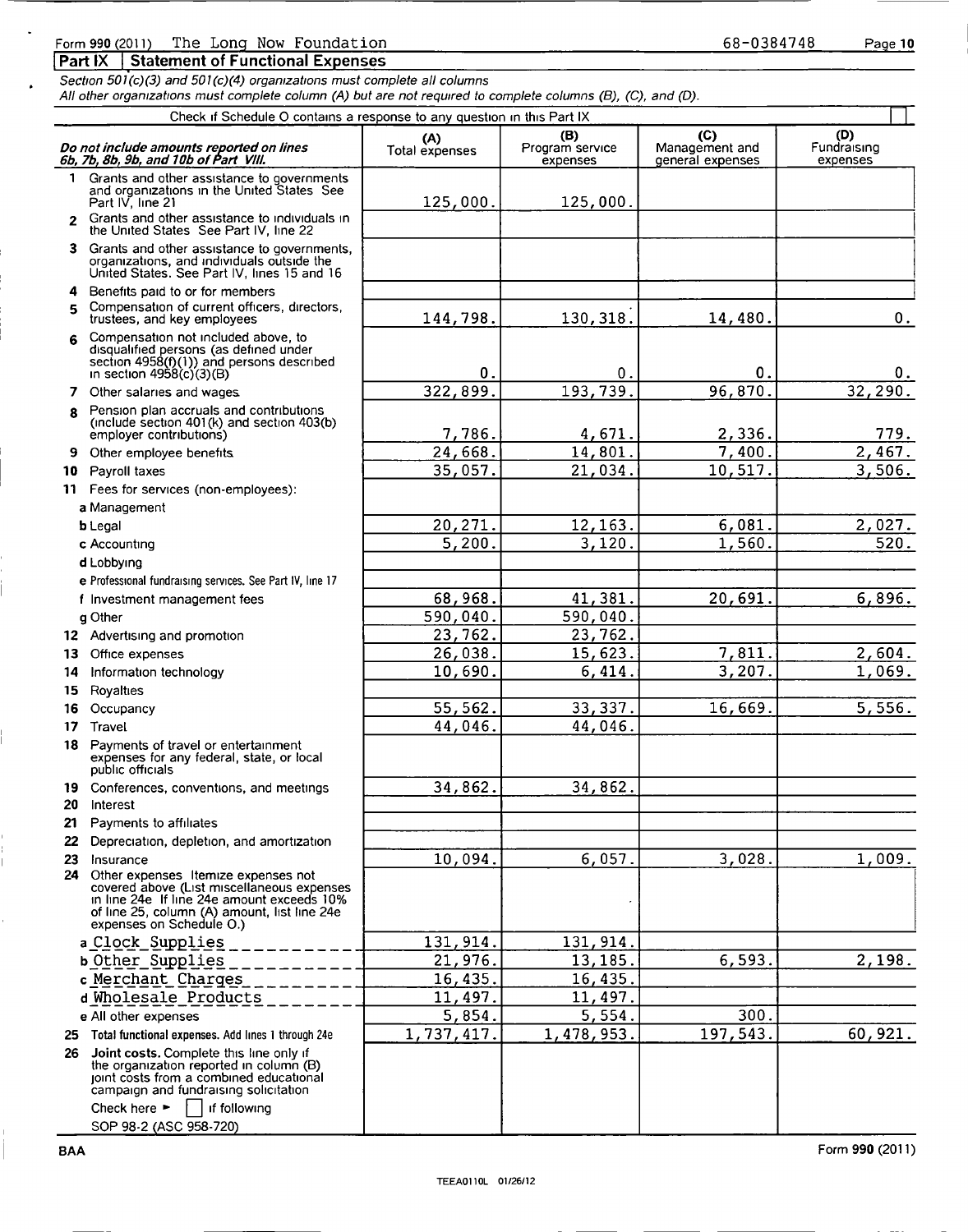## Form 990 (2011) The Long Now Foundation<br>
Part X Balance Sheet 68-0384748 Page 11

| <b>Part X</b> | <b>Balance Sheet</b> |  |
|---------------|----------------------|--|
|               |                      |  |

l.

| Cash - non-interest-bearing<br>1<br>Savings and temporary cash investments<br>2<br>Pledges and grants receivable, net<br>3<br>Accounts receivable, net<br>4<br>Receivables from current and former officers, directors, trustees, key employees,<br>5<br>and highest compensated employees Complete Part II of Schedule L<br>Receivables from other disqualified persons (as defined under section 4958(f)(1)),<br>6<br>persons described in section 4958(c)(3)(B), and contributing employers and<br>sponsoring organizations of section 501(c)(9) voluntary employees' beneficiary<br>organizations (see instructions)<br>Notes and loans receivable, net<br>7<br>Inventories for sale or use<br>8<br>Prepaid expenses and deferred charges<br>9<br>10a Land, buildings, and equipment: cost or other basis<br>Complete Part VI of Schedule D<br>295,800.<br>10a<br>10 <sub>b</sub><br><b>b</b> Less: accumulated depreciation.<br>Investments - publicly traded securities.<br>11 | 12,944.<br>536, 457.                                                                                                                                                                                                                                                                                                                                                                                                                                                                                                                                                                                                                                                                                                                                                                                                                                                                                                                      | $\mathbf{1}$<br>$\overline{2}$<br>3<br>4<br>5<br>6<br>$\overline{z}$<br>8<br>9                                                                                                                                                                                             | 11,959.<br>533, 272.<br>11,500.                                                        |
|--------------------------------------------------------------------------------------------------------------------------------------------------------------------------------------------------------------------------------------------------------------------------------------------------------------------------------------------------------------------------------------------------------------------------------------------------------------------------------------------------------------------------------------------------------------------------------------------------------------------------------------------------------------------------------------------------------------------------------------------------------------------------------------------------------------------------------------------------------------------------------------------------------------------------------------------------------------------------------------|-------------------------------------------------------------------------------------------------------------------------------------------------------------------------------------------------------------------------------------------------------------------------------------------------------------------------------------------------------------------------------------------------------------------------------------------------------------------------------------------------------------------------------------------------------------------------------------------------------------------------------------------------------------------------------------------------------------------------------------------------------------------------------------------------------------------------------------------------------------------------------------------------------------------------------------------|----------------------------------------------------------------------------------------------------------------------------------------------------------------------------------------------------------------------------------------------------------------------------|----------------------------------------------------------------------------------------|
|                                                                                                                                                                                                                                                                                                                                                                                                                                                                                                                                                                                                                                                                                                                                                                                                                                                                                                                                                                                      |                                                                                                                                                                                                                                                                                                                                                                                                                                                                                                                                                                                                                                                                                                                                                                                                                                                                                                                                           |                                                                                                                                                                                                                                                                            |                                                                                        |
|                                                                                                                                                                                                                                                                                                                                                                                                                                                                                                                                                                                                                                                                                                                                                                                                                                                                                                                                                                                      |                                                                                                                                                                                                                                                                                                                                                                                                                                                                                                                                                                                                                                                                                                                                                                                                                                                                                                                                           |                                                                                                                                                                                                                                                                            |                                                                                        |
|                                                                                                                                                                                                                                                                                                                                                                                                                                                                                                                                                                                                                                                                                                                                                                                                                                                                                                                                                                                      |                                                                                                                                                                                                                                                                                                                                                                                                                                                                                                                                                                                                                                                                                                                                                                                                                                                                                                                                           |                                                                                                                                                                                                                                                                            |                                                                                        |
|                                                                                                                                                                                                                                                                                                                                                                                                                                                                                                                                                                                                                                                                                                                                                                                                                                                                                                                                                                                      |                                                                                                                                                                                                                                                                                                                                                                                                                                                                                                                                                                                                                                                                                                                                                                                                                                                                                                                                           |                                                                                                                                                                                                                                                                            |                                                                                        |
|                                                                                                                                                                                                                                                                                                                                                                                                                                                                                                                                                                                                                                                                                                                                                                                                                                                                                                                                                                                      |                                                                                                                                                                                                                                                                                                                                                                                                                                                                                                                                                                                                                                                                                                                                                                                                                                                                                                                                           |                                                                                                                                                                                                                                                                            |                                                                                        |
|                                                                                                                                                                                                                                                                                                                                                                                                                                                                                                                                                                                                                                                                                                                                                                                                                                                                                                                                                                                      |                                                                                                                                                                                                                                                                                                                                                                                                                                                                                                                                                                                                                                                                                                                                                                                                                                                                                                                                           |                                                                                                                                                                                                                                                                            |                                                                                        |
|                                                                                                                                                                                                                                                                                                                                                                                                                                                                                                                                                                                                                                                                                                                                                                                                                                                                                                                                                                                      |                                                                                                                                                                                                                                                                                                                                                                                                                                                                                                                                                                                                                                                                                                                                                                                                                                                                                                                                           |                                                                                                                                                                                                                                                                            |                                                                                        |
|                                                                                                                                                                                                                                                                                                                                                                                                                                                                                                                                                                                                                                                                                                                                                                                                                                                                                                                                                                                      |                                                                                                                                                                                                                                                                                                                                                                                                                                                                                                                                                                                                                                                                                                                                                                                                                                                                                                                                           |                                                                                                                                                                                                                                                                            |                                                                                        |
|                                                                                                                                                                                                                                                                                                                                                                                                                                                                                                                                                                                                                                                                                                                                                                                                                                                                                                                                                                                      |                                                                                                                                                                                                                                                                                                                                                                                                                                                                                                                                                                                                                                                                                                                                                                                                                                                                                                                                           |                                                                                                                                                                                                                                                                            |                                                                                        |
|                                                                                                                                                                                                                                                                                                                                                                                                                                                                                                                                                                                                                                                                                                                                                                                                                                                                                                                                                                                      |                                                                                                                                                                                                                                                                                                                                                                                                                                                                                                                                                                                                                                                                                                                                                                                                                                                                                                                                           |                                                                                                                                                                                                                                                                            |                                                                                        |
|                                                                                                                                                                                                                                                                                                                                                                                                                                                                                                                                                                                                                                                                                                                                                                                                                                                                                                                                                                                      | 295,800.                                                                                                                                                                                                                                                                                                                                                                                                                                                                                                                                                                                                                                                                                                                                                                                                                                                                                                                                  | 10c                                                                                                                                                                                                                                                                        | 295,800.                                                                               |
|                                                                                                                                                                                                                                                                                                                                                                                                                                                                                                                                                                                                                                                                                                                                                                                                                                                                                                                                                                                      | 4,938,352.                                                                                                                                                                                                                                                                                                                                                                                                                                                                                                                                                                                                                                                                                                                                                                                                                                                                                                                                | 11                                                                                                                                                                                                                                                                         | 4,504,271.                                                                             |
| Investments - other securities See Part IV, line 11<br>12                                                                                                                                                                                                                                                                                                                                                                                                                                                                                                                                                                                                                                                                                                                                                                                                                                                                                                                            |                                                                                                                                                                                                                                                                                                                                                                                                                                                                                                                                                                                                                                                                                                                                                                                                                                                                                                                                           | 12                                                                                                                                                                                                                                                                         |                                                                                        |
| 13<br>Investments - program-related. See Part IV, line 11                                                                                                                                                                                                                                                                                                                                                                                                                                                                                                                                                                                                                                                                                                                                                                                                                                                                                                                            |                                                                                                                                                                                                                                                                                                                                                                                                                                                                                                                                                                                                                                                                                                                                                                                                                                                                                                                                           | 13                                                                                                                                                                                                                                                                         |                                                                                        |
| Intangible assets<br>14                                                                                                                                                                                                                                                                                                                                                                                                                                                                                                                                                                                                                                                                                                                                                                                                                                                                                                                                                              |                                                                                                                                                                                                                                                                                                                                                                                                                                                                                                                                                                                                                                                                                                                                                                                                                                                                                                                                           | 14                                                                                                                                                                                                                                                                         |                                                                                        |
| Other assets See Part IV, line 11<br>15                                                                                                                                                                                                                                                                                                                                                                                                                                                                                                                                                                                                                                                                                                                                                                                                                                                                                                                                              | 8,792.                                                                                                                                                                                                                                                                                                                                                                                                                                                                                                                                                                                                                                                                                                                                                                                                                                                                                                                                    | 15                                                                                                                                                                                                                                                                         | 13,002.                                                                                |
| Total assets. Add lines 1 through 15 (must equal line 34)<br>16                                                                                                                                                                                                                                                                                                                                                                                                                                                                                                                                                                                                                                                                                                                                                                                                                                                                                                                      | 5,792,345.                                                                                                                                                                                                                                                                                                                                                                                                                                                                                                                                                                                                                                                                                                                                                                                                                                                                                                                                | 16                                                                                                                                                                                                                                                                         | 5,369,804.                                                                             |
|                                                                                                                                                                                                                                                                                                                                                                                                                                                                                                                                                                                                                                                                                                                                                                                                                                                                                                                                                                                      |                                                                                                                                                                                                                                                                                                                                                                                                                                                                                                                                                                                                                                                                                                                                                                                                                                                                                                                                           |                                                                                                                                                                                                                                                                            | 8,267.                                                                                 |
|                                                                                                                                                                                                                                                                                                                                                                                                                                                                                                                                                                                                                                                                                                                                                                                                                                                                                                                                                                                      |                                                                                                                                                                                                                                                                                                                                                                                                                                                                                                                                                                                                                                                                                                                                                                                                                                                                                                                                           |                                                                                                                                                                                                                                                                            |                                                                                        |
|                                                                                                                                                                                                                                                                                                                                                                                                                                                                                                                                                                                                                                                                                                                                                                                                                                                                                                                                                                                      |                                                                                                                                                                                                                                                                                                                                                                                                                                                                                                                                                                                                                                                                                                                                                                                                                                                                                                                                           |                                                                                                                                                                                                                                                                            |                                                                                        |
|                                                                                                                                                                                                                                                                                                                                                                                                                                                                                                                                                                                                                                                                                                                                                                                                                                                                                                                                                                                      |                                                                                                                                                                                                                                                                                                                                                                                                                                                                                                                                                                                                                                                                                                                                                                                                                                                                                                                                           |                                                                                                                                                                                                                                                                            |                                                                                        |
|                                                                                                                                                                                                                                                                                                                                                                                                                                                                                                                                                                                                                                                                                                                                                                                                                                                                                                                                                                                      |                                                                                                                                                                                                                                                                                                                                                                                                                                                                                                                                                                                                                                                                                                                                                                                                                                                                                                                                           |                                                                                                                                                                                                                                                                            |                                                                                        |
| Payables to current and former officers, directors, trustees, key employees,<br>22<br>highest compensated employees, and disqualified persons. Complete Part II                                                                                                                                                                                                                                                                                                                                                                                                                                                                                                                                                                                                                                                                                                                                                                                                                      |                                                                                                                                                                                                                                                                                                                                                                                                                                                                                                                                                                                                                                                                                                                                                                                                                                                                                                                                           |                                                                                                                                                                                                                                                                            |                                                                                        |
|                                                                                                                                                                                                                                                                                                                                                                                                                                                                                                                                                                                                                                                                                                                                                                                                                                                                                                                                                                                      |                                                                                                                                                                                                                                                                                                                                                                                                                                                                                                                                                                                                                                                                                                                                                                                                                                                                                                                                           |                                                                                                                                                                                                                                                                            |                                                                                        |
|                                                                                                                                                                                                                                                                                                                                                                                                                                                                                                                                                                                                                                                                                                                                                                                                                                                                                                                                                                                      |                                                                                                                                                                                                                                                                                                                                                                                                                                                                                                                                                                                                                                                                                                                                                                                                                                                                                                                                           |                                                                                                                                                                                                                                                                            |                                                                                        |
|                                                                                                                                                                                                                                                                                                                                                                                                                                                                                                                                                                                                                                                                                                                                                                                                                                                                                                                                                                                      |                                                                                                                                                                                                                                                                                                                                                                                                                                                                                                                                                                                                                                                                                                                                                                                                                                                                                                                                           |                                                                                                                                                                                                                                                                            |                                                                                        |
|                                                                                                                                                                                                                                                                                                                                                                                                                                                                                                                                                                                                                                                                                                                                                                                                                                                                                                                                                                                      |                                                                                                                                                                                                                                                                                                                                                                                                                                                                                                                                                                                                                                                                                                                                                                                                                                                                                                                                           | 25                                                                                                                                                                                                                                                                         |                                                                                        |
| 26                                                                                                                                                                                                                                                                                                                                                                                                                                                                                                                                                                                                                                                                                                                                                                                                                                                                                                                                                                                   |                                                                                                                                                                                                                                                                                                                                                                                                                                                                                                                                                                                                                                                                                                                                                                                                                                                                                                                                           |                                                                                                                                                                                                                                                                            | 8,267.                                                                                 |
|                                                                                                                                                                                                                                                                                                                                                                                                                                                                                                                                                                                                                                                                                                                                                                                                                                                                                                                                                                                      |                                                                                                                                                                                                                                                                                                                                                                                                                                                                                                                                                                                                                                                                                                                                                                                                                                                                                                                                           |                                                                                                                                                                                                                                                                            |                                                                                        |
|                                                                                                                                                                                                                                                                                                                                                                                                                                                                                                                                                                                                                                                                                                                                                                                                                                                                                                                                                                                      |                                                                                                                                                                                                                                                                                                                                                                                                                                                                                                                                                                                                                                                                                                                                                                                                                                                                                                                                           |                                                                                                                                                                                                                                                                            |                                                                                        |
|                                                                                                                                                                                                                                                                                                                                                                                                                                                                                                                                                                                                                                                                                                                                                                                                                                                                                                                                                                                      |                                                                                                                                                                                                                                                                                                                                                                                                                                                                                                                                                                                                                                                                                                                                                                                                                                                                                                                                           |                                                                                                                                                                                                                                                                            | 4,841,438.                                                                             |
|                                                                                                                                                                                                                                                                                                                                                                                                                                                                                                                                                                                                                                                                                                                                                                                                                                                                                                                                                                                      |                                                                                                                                                                                                                                                                                                                                                                                                                                                                                                                                                                                                                                                                                                                                                                                                                                                                                                                                           |                                                                                                                                                                                                                                                                            | 520,099.                                                                               |
|                                                                                                                                                                                                                                                                                                                                                                                                                                                                                                                                                                                                                                                                                                                                                                                                                                                                                                                                                                                      |                                                                                                                                                                                                                                                                                                                                                                                                                                                                                                                                                                                                                                                                                                                                                                                                                                                                                                                                           |                                                                                                                                                                                                                                                                            |                                                                                        |
|                                                                                                                                                                                                                                                                                                                                                                                                                                                                                                                                                                                                                                                                                                                                                                                                                                                                                                                                                                                      |                                                                                                                                                                                                                                                                                                                                                                                                                                                                                                                                                                                                                                                                                                                                                                                                                                                                                                                                           |                                                                                                                                                                                                                                                                            |                                                                                        |
|                                                                                                                                                                                                                                                                                                                                                                                                                                                                                                                                                                                                                                                                                                                                                                                                                                                                                                                                                                                      |                                                                                                                                                                                                                                                                                                                                                                                                                                                                                                                                                                                                                                                                                                                                                                                                                                                                                                                                           |                                                                                                                                                                                                                                                                            |                                                                                        |
| 30                                                                                                                                                                                                                                                                                                                                                                                                                                                                                                                                                                                                                                                                                                                                                                                                                                                                                                                                                                                   |                                                                                                                                                                                                                                                                                                                                                                                                                                                                                                                                                                                                                                                                                                                                                                                                                                                                                                                                           |                                                                                                                                                                                                                                                                            |                                                                                        |
| 31                                                                                                                                                                                                                                                                                                                                                                                                                                                                                                                                                                                                                                                                                                                                                                                                                                                                                                                                                                                   |                                                                                                                                                                                                                                                                                                                                                                                                                                                                                                                                                                                                                                                                                                                                                                                                                                                                                                                                           |                                                                                                                                                                                                                                                                            |                                                                                        |
| 32                                                                                                                                                                                                                                                                                                                                                                                                                                                                                                                                                                                                                                                                                                                                                                                                                                                                                                                                                                                   |                                                                                                                                                                                                                                                                                                                                                                                                                                                                                                                                                                                                                                                                                                                                                                                                                                                                                                                                           |                                                                                                                                                                                                                                                                            |                                                                                        |
|                                                                                                                                                                                                                                                                                                                                                                                                                                                                                                                                                                                                                                                                                                                                                                                                                                                                                                                                                                                      |                                                                                                                                                                                                                                                                                                                                                                                                                                                                                                                                                                                                                                                                                                                                                                                                                                                                                                                                           | 33                                                                                                                                                                                                                                                                         |                                                                                        |
| 33<br>34<br>Total liabilities and net assets/fund balances                                                                                                                                                                                                                                                                                                                                                                                                                                                                                                                                                                                                                                                                                                                                                                                                                                                                                                                           | 5,792,345.                                                                                                                                                                                                                                                                                                                                                                                                                                                                                                                                                                                                                                                                                                                                                                                                                                                                                                                                | 34                                                                                                                                                                                                                                                                         | 5, 361, 537.<br>5,369,804.                                                             |
| 17<br>18<br>19<br>20<br>21<br>23<br>24<br>25<br>28<br>29                                                                                                                                                                                                                                                                                                                                                                                                                                                                                                                                                                                                                                                                                                                                                                                                                                                                                                                             | Accounts payable and accrued expenses<br>Grants payable<br>Deferred revenue<br>Tax-exempt bond liabilities<br>Escrow or custodial account liability Complete Part IV of Schedule D.<br>of Schedule L<br>Secured mortgages and notes payable to unrelated third parties<br>Unsecured notes and loans payable to unrelated third parties<br>Total liabilities. Add lines 17 through 25.<br>Organizations that follow SFAS 117, check here ►<br>$ X $ and complete lines<br>27 through 29 and lines 33 and 34.<br>27 Unrestricted net assets<br>Temporarily restricted net assets<br>Permanently restricted net assets<br>Organizations that do not follow SFAS 117, check here $\blacktriangleright$   and complete<br>lines 30 through 34.<br>Capital stock or trust principal, or current funds.<br>Paid-in or capital surplus, or land, building, or equipment fund.<br>Retained earnings, endowment, accumulated income, or other funds | 40,615.<br>Other liabilities (including federal income tax, payables to related third parties, and other liabilities not included on lines 17-24) Complete Part X of Schedule D.<br>40,615<br>5, 207, 803.<br>543, 927.<br>5,751,730.<br>Total net assets or fund balances | 17<br>18<br>19<br>20<br>21<br>22<br>23<br>24<br>26<br>27<br>28<br>29<br>30<br>31<br>32 |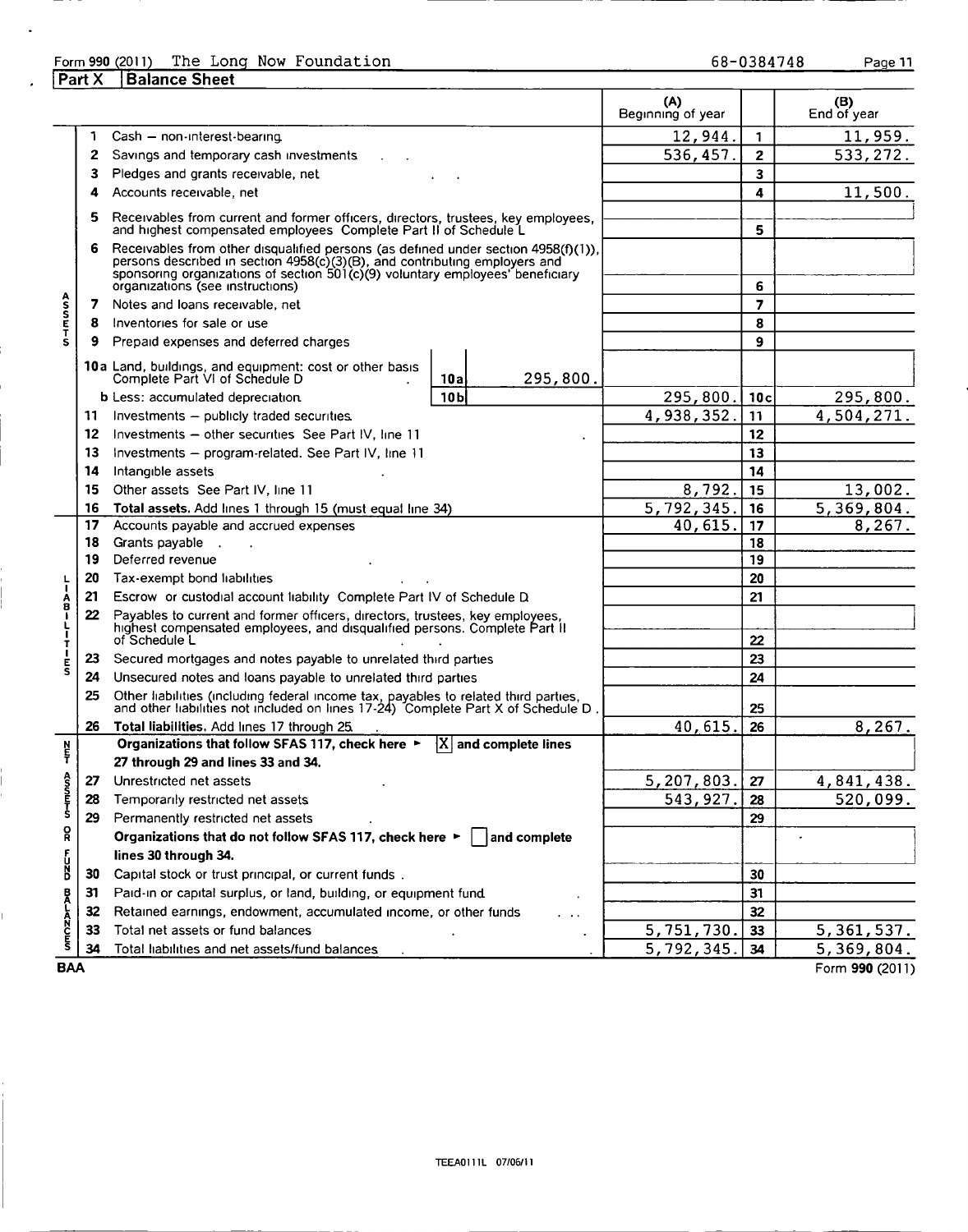| The Long Now Foundation<br>Form 990 (2011)                                                                                                                                                                                    | 68-0384748   |                 |              | Page 12        |
|-------------------------------------------------------------------------------------------------------------------------------------------------------------------------------------------------------------------------------|--------------|-----------------|--------------|----------------|
| <b>Reconciliation of Net Assets</b><br>Part XI                                                                                                                                                                                |              |                 |              |                |
| Check if Schedule O contains a response to any question in this Part XI                                                                                                                                                       |              |                 |              | [X]            |
|                                                                                                                                                                                                                               |              |                 |              |                |
| Total revenue (must equal Part VIII, column (A), line 12)                                                                                                                                                                     |              | 1,460,084.      |              |                |
| Total expenses (must equal Part IX, column (A), line 25)                                                                                                                                                                      | $\mathbf{z}$ | 1,737,417.      |              |                |
| Revenue less expenses Subtract line 2 from line 1<br>3                                                                                                                                                                        | 3            |                 | $-277, 333.$ |                |
| Net assets or fund balances at beginning of year (must equal Part X, line 33, column (A)).                                                                                                                                    | 4            | 5,751,730.      |              |                |
| Other changes in net assets or fund balances (explain in Schedule O) See Schedule O<br>5                                                                                                                                      | 5            |                 | $-112,860.$  |                |
| Net assets or fund balances at end of year. Combine lines 3, 4, and 5 (must equal Part X, line 33,<br>6<br>column (B))                                                                                                        | 6            | 5,361,537.      |              |                |
| Part XII   Financial Statements and Reporting                                                                                                                                                                                 |              |                 |              |                |
| Check if Schedule O contains a response to any question in this Part XII                                                                                                                                                      |              |                 |              |                |
|                                                                                                                                                                                                                               |              |                 | <b>Yes</b>   | No             |
| X Accrual<br>Other<br>1 Accounting method used to prepare the Form 990<br>l Cash                                                                                                                                              |              |                 |              |                |
| If the organization changed its method of accounting from a prior year or checked 'Other,' explain<br>in Schedule O.                                                                                                          |              |                 |              |                |
| 2a Were the organization's financial statements compiled or reviewed by an independent accountant?                                                                                                                            |              | 2a              |              | $\mathbf{X}$   |
| <b>b</b> Were the organization's financial statements audited by an independent accountant?                                                                                                                                   |              | 2 <sub>b</sub>  |              | $\overline{X}$ |
| c If 'Yes' to line 2a or 2b, does the organization have a committee that assumes responsibility for oversight of the audit,<br>review, or compilation of its financial statements and selection of an independent accountant? |              | 2c              |              |                |
| If the organization changed either its oversight process or selection process during the tax year, explain<br>in Schedule O                                                                                                   |              |                 |              |                |
| d If 'Yes' to line 2a or 2b, check a box below to indicate whether the financial statements for the year were issued on a<br>separate basis, consolidated basis, or both:                                                     |              |                 |              |                |
| Consolidated basis<br>Both consolidated and separate basis<br>Separate basis                                                                                                                                                  |              |                 |              |                |
| 3a As a result of a federal award, was the organization required to undergo an audit or audits as set forth in the Single<br>Audit Act and OMB Circular A-133?                                                                |              | 3a              |              | X              |
| b If 'Yes,' did the organization undergo the required audit or audits? If the organization did not undergo the required audit<br>or audits, explain why in Schedule O and describe any steps taken to undergo such audits     |              | 3 <sub>b</sub>  |              |                |
| <b>BAA</b>                                                                                                                                                                                                                    |              | Form 990 (2011) |              |                |

 $\ddot{\phantom{a}}$ 

 $\ddot{\phantom{1}}$ 

ţ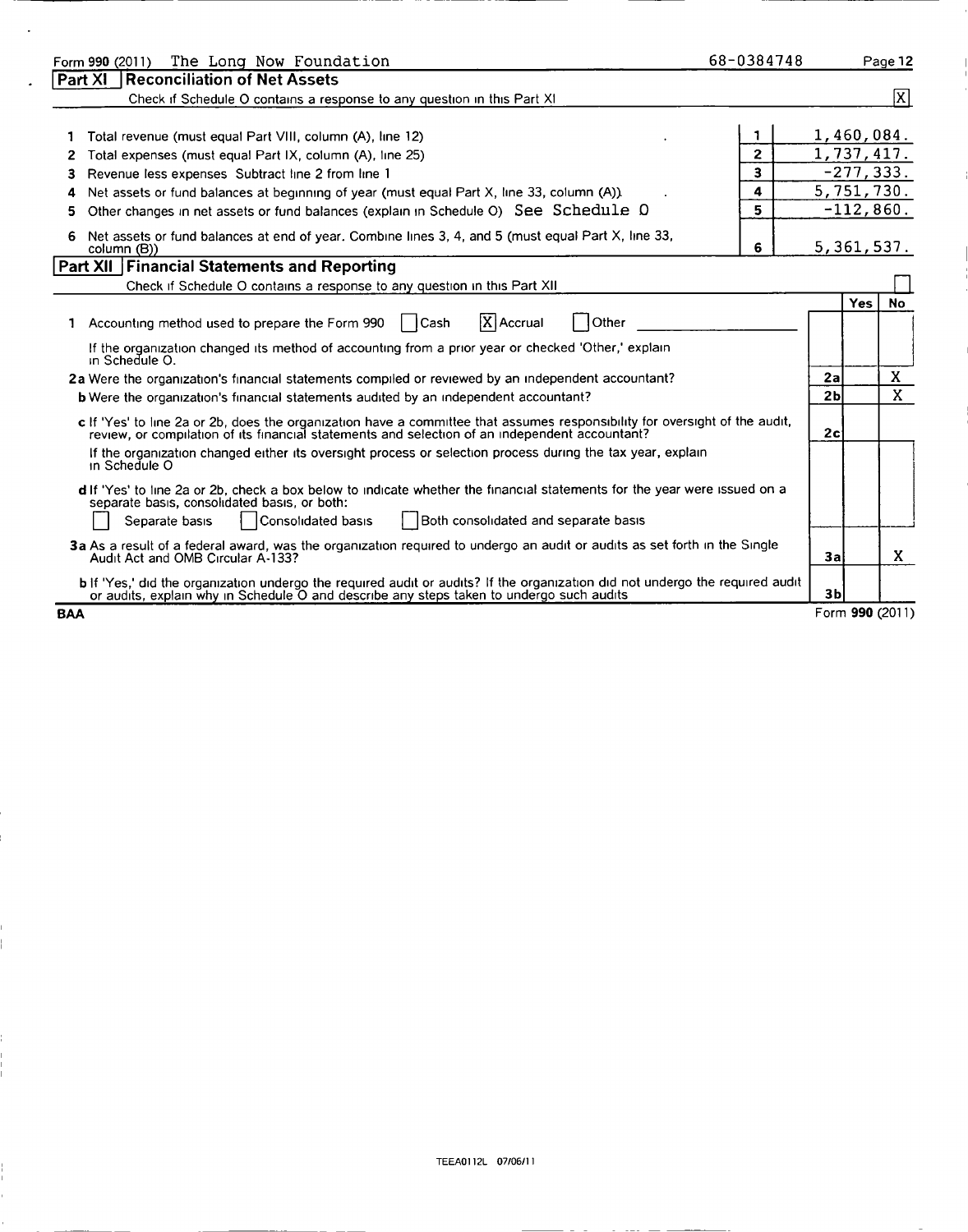| <b>SCHEDULE A</b>    |  |  |  |
|----------------------|--|--|--|
| (Form 990 or 990-EZ) |  |  |  |

## Public Charity Status and Public Support

Complete if the organization is a section 501 (cX3) organization or a section 4947(a)(1) nonexempt charitable trust.

OMB No 1545-0047 2011

| Open to Public |  |
|----------------|--|
| Inspection     |  |

| Attach to Form 990 or Form 990-EZ. > See separate instructions |  |
|----------------------------------------------------------------|--|
|----------------------------------------------------------------|--|

|              | Department of the Treasury<br>Internal Revenue Service                                                                                                                                                                                                                                                                                                                                                                                                                            |  |                                                     | Attach to Form 990 or Form 990-EZ. $\triangleright$ See separate instructions.                                                                                                                                                                                                                                                                                       |                                    |                                                                          |                                                      |                     |                        |                                                                  | ODCH ID FUDIIL                 | Inspection |    |
|--------------|-----------------------------------------------------------------------------------------------------------------------------------------------------------------------------------------------------------------------------------------------------------------------------------------------------------------------------------------------------------------------------------------------------------------------------------------------------------------------------------|--|-----------------------------------------------------|----------------------------------------------------------------------------------------------------------------------------------------------------------------------------------------------------------------------------------------------------------------------------------------------------------------------------------------------------------------------|------------------------------------|--------------------------------------------------------------------------|------------------------------------------------------|---------------------|------------------------|------------------------------------------------------------------|--------------------------------|------------|----|
|              | Name of the organization                                                                                                                                                                                                                                                                                                                                                                                                                                                          |  |                                                     |                                                                                                                                                                                                                                                                                                                                                                      |                                    |                                                                          |                                                      |                     |                        |                                                                  | Employer identification number |            |    |
|              | The Long Now Foundation                                                                                                                                                                                                                                                                                                                                                                                                                                                           |  |                                                     |                                                                                                                                                                                                                                                                                                                                                                      |                                    |                                                                          |                                                      |                     |                        | 68-0384748                                                       |                                |            |    |
|              |                                                                                                                                                                                                                                                                                                                                                                                                                                                                                   |  |                                                     | Part I Reason for Public Charity Status (All organizations must complete this part.) See instructions.                                                                                                                                                                                                                                                               |                                    |                                                                          |                                                      |                     |                        |                                                                  |                                |            |    |
|              |                                                                                                                                                                                                                                                                                                                                                                                                                                                                                   |  |                                                     | The organization is not a private foundation because it is: (For lines 1 through 11, check only one box.)                                                                                                                                                                                                                                                            |                                    |                                                                          |                                                      |                     |                        |                                                                  |                                |            |    |
| 1.           |                                                                                                                                                                                                                                                                                                                                                                                                                                                                                   |  |                                                     | A church, convention of churches or association of churches described in section 170(b)(1)(A)(i).                                                                                                                                                                                                                                                                    |                                    |                                                                          |                                                      |                     |                        |                                                                  |                                |            |    |
| 2            |                                                                                                                                                                                                                                                                                                                                                                                                                                                                                   |  |                                                     | A school described in section 170(b)(1)(A)(ii). (Attach Schedule E)                                                                                                                                                                                                                                                                                                  |                                    |                                                                          |                                                      |                     |                        |                                                                  |                                |            |    |
| З            |                                                                                                                                                                                                                                                                                                                                                                                                                                                                                   |  |                                                     | A hospital or a cooperative hospital service organization described in section 170(b)(1)(A)(iii).                                                                                                                                                                                                                                                                    |                                    |                                                                          |                                                      |                     |                        |                                                                  |                                |            |    |
| 4            | name, city, and state:                                                                                                                                                                                                                                                                                                                                                                                                                                                            |  |                                                     | A medical research organization operated in conjunction with a hospital described in section 170(b)(1)(A)(iii) Enter the hospital's                                                                                                                                                                                                                                  |                                    |                                                                          |                                                      |                     |                        |                                                                  |                                |            |    |
| 5            |                                                                                                                                                                                                                                                                                                                                                                                                                                                                                   |  | 170(b)(1)(A)(iv). (Complete Part II)                | An organization operated for the benefit of a college or university owned or operated by a governmental unit described in section                                                                                                                                                                                                                                    |                                    |                                                                          |                                                      |                     |                        |                                                                  |                                |            |    |
| 6            |                                                                                                                                                                                                                                                                                                                                                                                                                                                                                   |  |                                                     | A federal, state, or local government or governmental unit described in section 170(b)(1)(A)(v).                                                                                                                                                                                                                                                                     |                                    |                                                                          |                                                      |                     |                        |                                                                  |                                |            |    |
| 7            | ĺΧ                                                                                                                                                                                                                                                                                                                                                                                                                                                                                |  | in section 170(b)(1)(A)(vi). (Complete Part II.)    | An organization that normally receives a substantial part of its support from a governmental unit or from the general public described                                                                                                                                                                                                                               |                                    |                                                                          |                                                      |                     |                        |                                                                  |                                |            |    |
| 8            |                                                                                                                                                                                                                                                                                                                                                                                                                                                                                   |  |                                                     | A community trust described in section 170(b)(1)(A)(vi). (Complete Part II.)                                                                                                                                                                                                                                                                                         |                                    |                                                                          |                                                      |                     |                        |                                                                  |                                |            |    |
| 9            | An organization that normally receives: (1) more than 33-1/3% of its support from contributions, membership fees, and gross receipts<br>from activities related to its exempt functions – subject to certain exceptions, and (2) no more than 33-1/3% of its support from gross<br>investment income and unrelated business taxable income (less section 511 tax) from businesses acquired by the organization after<br>June 30, 1975 See section 509(a)(2). (Complete Part III ) |  |                                                     |                                                                                                                                                                                                                                                                                                                                                                      |                                    |                                                                          |                                                      |                     |                        |                                                                  |                                |            |    |
| 10           |                                                                                                                                                                                                                                                                                                                                                                                                                                                                                   |  |                                                     | An organization organized and operated exclusively to test for public safety. See section 509(a)(4).                                                                                                                                                                                                                                                                 |                                    |                                                                          |                                                      |                     |                        |                                                                  |                                |            |    |
| 11           |                                                                                                                                                                                                                                                                                                                                                                                                                                                                                   |  |                                                     | An organization organized and operated exclusively for the benefit of, to perform the functions of, or carry out the purposes of one or<br>more publicly supported organizations described in section 509(a)(1) or section 509(a)(2). See section 509(a)(3). Check the box that<br>describes the type of supporting organization and complete lines 11e through 11h. |                                    |                                                                          |                                                      |                     |                        |                                                                  |                                |            |    |
|              | Type I<br>a                                                                                                                                                                                                                                                                                                                                                                                                                                                                       |  | Type II<br>b.                                       | $c \mid$ $\mid$                                                                                                                                                                                                                                                                                                                                                      | Type III - Functionally integrated |                                                                          |                                                      |                     |                        |                                                                  | Type $III - Other$             |            |    |
| е            | section 509(a)(2).                                                                                                                                                                                                                                                                                                                                                                                                                                                                |  |                                                     | By checking this box, I certify that the organization is not controlled directly or indirectly by one or more disqualified persons<br>other than foundation managers and other than one or more publicly supported organizations described in section 509(a)(1) or                                                                                                   |                                    |                                                                          |                                                      |                     |                        |                                                                  |                                |            |    |
| f            | check this box                                                                                                                                                                                                                                                                                                                                                                                                                                                                    |  |                                                     | If the organization received a written determination from the IRS that is a Type I, Type II or Type III supporting organization,                                                                                                                                                                                                                                     |                                    |                                                                          |                                                      |                     |                        |                                                                  |                                |            |    |
| g            |                                                                                                                                                                                                                                                                                                                                                                                                                                                                                   |  |                                                     | Since August 17, 2006, has the organization accepted any gift or contribution from any of the following persons?                                                                                                                                                                                                                                                     |                                    |                                                                          |                                                      |                     |                        |                                                                  |                                |            |    |
|              | (i)                                                                                                                                                                                                                                                                                                                                                                                                                                                                               |  |                                                     | A person who directly or indirectly controls, either alone or together with persons described in (ii) and (iii)<br>below, the governing body of the supported organization?                                                                                                                                                                                          |                                    |                                                                          |                                                      |                     |                        |                                                                  | 11 g (i)                       | Yes        | No |
|              | (i)                                                                                                                                                                                                                                                                                                                                                                                                                                                                               |  | A family member of a person described in (i) above? |                                                                                                                                                                                                                                                                                                                                                                      |                                    |                                                                          |                                                      |                     |                        |                                                                  | 11 g (ii)                      |            |    |
|              |                                                                                                                                                                                                                                                                                                                                                                                                                                                                                   |  |                                                     | (iii) A 35% controlled entity of a person described in (i) or (ii) above?                                                                                                                                                                                                                                                                                            |                                    |                                                                          |                                                      |                     |                        |                                                                  | 11g (iii)                      |            |    |
| h            |                                                                                                                                                                                                                                                                                                                                                                                                                                                                                   |  |                                                     | Provide the following information about the supported organization(s)                                                                                                                                                                                                                                                                                                |                                    |                                                                          |                                                      |                     |                        |                                                                  |                                |            |    |
|              | (i) Name of supported<br>organization                                                                                                                                                                                                                                                                                                                                                                                                                                             |  | $(ii)$ EIN                                          | (III) Type of organization<br>(described on lines 1-9<br>above or IRC section<br>(see instructions))                                                                                                                                                                                                                                                                 |                                    | (iv) is the<br>organization in<br>column (i) listed in<br>your governing | (v) Did you notify<br>column (i) of<br>your support? | the organization in |                        | (vi) is the<br>organization in<br>column (I)<br>organized in the | (vii) Amount of support        |            |    |
|              |                                                                                                                                                                                                                                                                                                                                                                                                                                                                                   |  |                                                     |                                                                                                                                                                                                                                                                                                                                                                      | Yes                                | document?<br>No.                                                         | Yes                                                  | No                  | US <sub>2</sub><br>Yes | No                                                               |                                |            |    |
|              |                                                                                                                                                                                                                                                                                                                                                                                                                                                                                   |  |                                                     |                                                                                                                                                                                                                                                                                                                                                                      |                                    |                                                                          |                                                      |                     |                        |                                                                  |                                |            |    |
| (A)          |                                                                                                                                                                                                                                                                                                                                                                                                                                                                                   |  |                                                     |                                                                                                                                                                                                                                                                                                                                                                      |                                    |                                                                          |                                                      |                     |                        |                                                                  |                                |            |    |
|              |                                                                                                                                                                                                                                                                                                                                                                                                                                                                                   |  |                                                     |                                                                                                                                                                                                                                                                                                                                                                      |                                    |                                                                          |                                                      |                     |                        |                                                                  |                                |            |    |
| (B)          |                                                                                                                                                                                                                                                                                                                                                                                                                                                                                   |  |                                                     |                                                                                                                                                                                                                                                                                                                                                                      |                                    |                                                                          |                                                      |                     |                        |                                                                  |                                |            |    |
| (C)          |                                                                                                                                                                                                                                                                                                                                                                                                                                                                                   |  |                                                     |                                                                                                                                                                                                                                                                                                                                                                      |                                    |                                                                          |                                                      |                     |                        |                                                                  |                                |            |    |
| (D)          |                                                                                                                                                                                                                                                                                                                                                                                                                                                                                   |  |                                                     |                                                                                                                                                                                                                                                                                                                                                                      |                                    |                                                                          |                                                      |                     |                        |                                                                  |                                |            |    |
| (E)          |                                                                                                                                                                                                                                                                                                                                                                                                                                                                                   |  |                                                     |                                                                                                                                                                                                                                                                                                                                                                      |                                    |                                                                          |                                                      |                     |                        |                                                                  |                                |            |    |
| <b>Total</b> |                                                                                                                                                                                                                                                                                                                                                                                                                                                                                   |  |                                                     |                                                                                                                                                                                                                                                                                                                                                                      |                                    |                                                                          |                                                      |                     |                        |                                                                  |                                |            |    |

BAA For Paperwork Reduction Act Notice, see the Instructions for Form 990 or 990-EZ. Schedule A (Form 990 or 990-EZ) 2011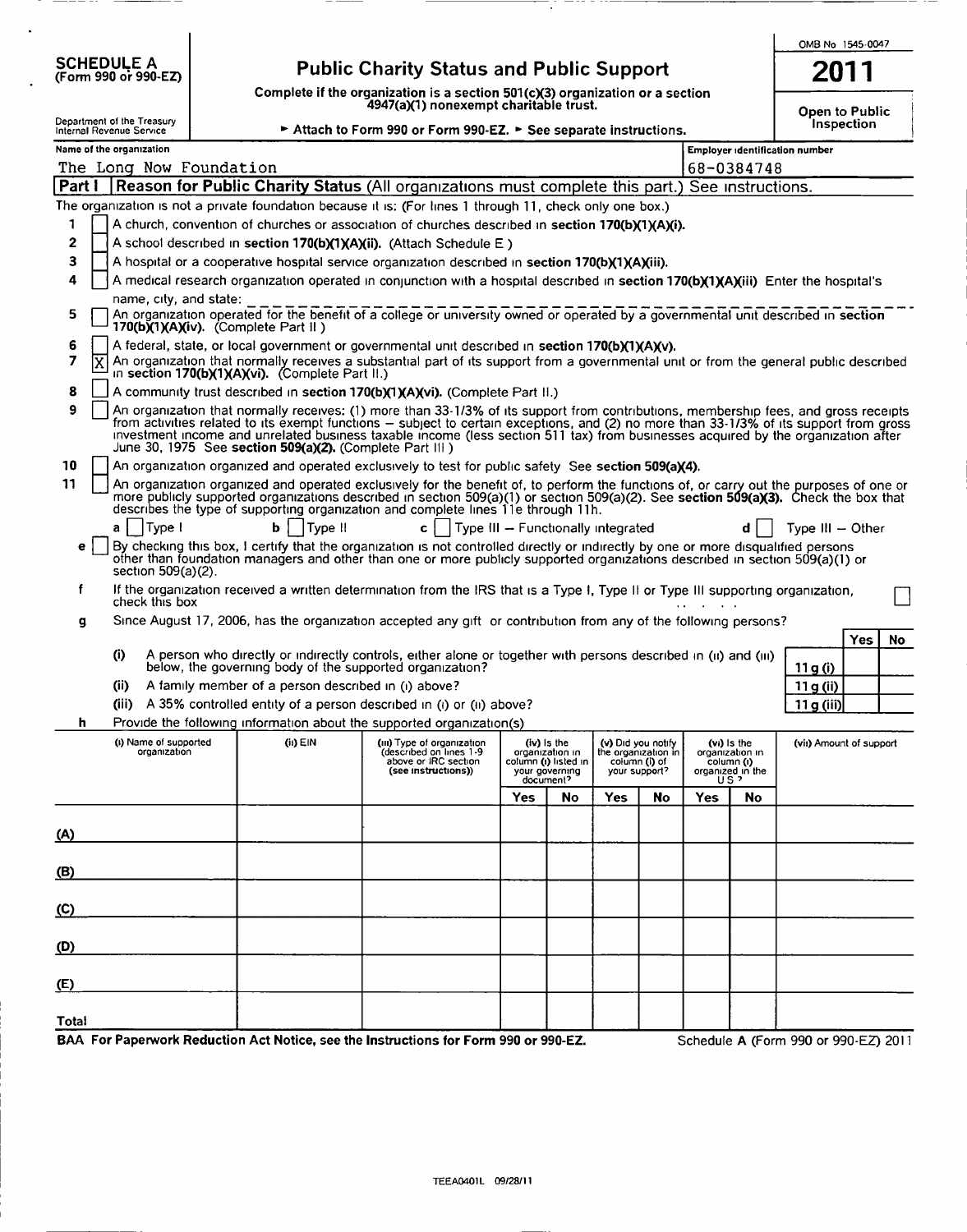#### Schedule A (Form 990 or 990-EZ) 2011 The Long Now Foundation 68-0384748

|Part ll ISupport Schedule for Organizations Described in Sections 170(b)(1)(A)(iv) and 170(b)(1)(A)(vi)

(Complete only if you checked the box on line 5, 7, or 8 of Part <sup>I</sup> or if the organization failed to qualify under Part III If the organization fails to qualify under the tests listed below, please complete Part Ill )

#### Section A. Public Support

|             | Secuon A. Fublic Support                                                                                                                                                                                                                                                                                                                                                                                    |            |          |            |            |            |                                      |
|-------------|-------------------------------------------------------------------------------------------------------------------------------------------------------------------------------------------------------------------------------------------------------------------------------------------------------------------------------------------------------------------------------------------------------------|------------|----------|------------|------------|------------|--------------------------------------|
|             | Calendar year (or fiscal year<br>beginning in) $\rightarrow$                                                                                                                                                                                                                                                                                                                                                | (a) 2007   | (b) 2008 | $(c)$ 2009 | (d) $2010$ | (e) $2011$ | (f) Total                            |
| $\mathbf 1$ | Gifts, grants, contributions, and<br>membership fees received. (Do not<br>include any 'unusual grants.')                                                                                                                                                                                                                                                                                                    | 451,553.   | 787,554. | 423,602.   | 488,202.   | 439,906.   | 2,590,817.                           |
|             | 2 Tax revenues levied for the<br>organization's benefit and<br>either paid to or expended<br>on its behalf                                                                                                                                                                                                                                                                                                  |            |          |            |            |            | 0.                                   |
|             | 3 The value of services or<br>facilities furnished by a<br>governmental unit to the<br>organization without charge                                                                                                                                                                                                                                                                                          |            |          |            |            |            | 0.                                   |
|             | 4 Total. Add lines 1 through 3                                                                                                                                                                                                                                                                                                                                                                              | 451,553.   | 787,554. | 423,602.   | 488,202.   | 439,906.   | 2,590,817.                           |
|             | 5 The portion of total<br>contributions by each person<br>(other than a governmental<br>unit or publicly supported<br>organization) included on line 1<br>that exceeds 2% of the amount<br>shown on line 11, column (f)                                                                                                                                                                                     |            |          |            |            |            | 449,915.                             |
|             | 6 Public support. Subtract line 5<br>from line 4                                                                                                                                                                                                                                                                                                                                                            |            |          |            |            |            | 2,140,902.                           |
|             | <b>Section B. Total Support</b>                                                                                                                                                                                                                                                                                                                                                                             |            |          |            |            |            |                                      |
|             | Calendar year (or fiscal year<br>beginning in) $\blacktriangleright$                                                                                                                                                                                                                                                                                                                                        | (a) $2007$ | (b) 2008 | $(c)$ 2009 | $(d)$ 2010 | (e) $2011$ | (f) Total                            |
|             | 7 Amounts from line 4                                                                                                                                                                                                                                                                                                                                                                                       | 451,553.   | 787,554. | 423,602.   | 488,202.   | 439,906.   | 2,590,817.                           |
| 8           | Gross income from interest,<br>dividends, payments received<br>on securities loans, rents,<br>royalties and income from<br>similar sources                                                                                                                                                                                                                                                                  | 166,609.   | 197,033. | 120,989.   | 161, 134.  | 144,126.   | 789,891.                             |
| 9           | Net income from unrelated<br>business activities, whether or<br>not the business is regularly<br>carried on                                                                                                                                                                                                                                                                                                 |            |          |            |            |            | 0.                                   |
|             | 10 Other income Do not include<br>gain or loss from the sale of<br>capital assets (Explain in<br>Part IV) See Part IV                                                                                                                                                                                                                                                                                       |            |          |            | 1,579.     | 85.        | 1,664.                               |
|             | 11 Total support. Add lines 7<br>through 10                                                                                                                                                                                                                                                                                                                                                                 |            |          |            |            |            | 3, 382, 372.                         |
|             | 12 Gross receipts from related activities, etc (see instructions).                                                                                                                                                                                                                                                                                                                                          |            |          |            |            | 12         | 4, 241, 442.                         |
|             | 13 First five years. If the Form 990 is for the organization's first, second, third, fourth, or fifth tax year as a section 501(c)(3)<br>organization, check this box and stop here                                                                                                                                                                                                                         |            |          |            |            |            | ►                                    |
|             | <b>Section C. Computation of Public Support Percentage</b>                                                                                                                                                                                                                                                                                                                                                  |            |          |            |            |            |                                      |
|             | 14 Public support percentage for 2011 (line 6, column (f) divided by line 11, column (f)).                                                                                                                                                                                                                                                                                                                  |            |          |            |            | 14         | 63.30%                               |
|             | 15 Public support percentage from 2010 Schedule A, Part II, line 14                                                                                                                                                                                                                                                                                                                                         |            |          |            |            | 15         | 58.24%                               |
|             | 16a 33-1/3% support test - 2011. If the organization did not check the box on line 13, and the line 14 is 33-1/3% or more, check this box<br>and stop here. The organization qualifies as a publicly supported organization                                                                                                                                                                                 |            |          |            |            |            | 冈                                    |
|             | <b>b 33-1/3% support test – 2010.</b> If the organization did not check a box on line 13 or 16a, and line 15 is 33-1/3% or more, check this box<br>and stop here. The organization qualifies as a publicly supported organization                                                                                                                                                                           |            |          |            |            |            |                                      |
|             | 17a 10%-facts-and-circumstances test - 2011. If the organization did not check a box on line 13, 16a, or 16b, and line 14 is 10%<br>or more, and if the organization meets the 'facts-and-circumstances' test, check this box and stop here. Explain in Part IV how<br>the organization meets the 'facts-and-circumstances' test. The organization qualifies as a publicly supported organization           |            |          |            |            |            |                                      |
|             | <b>b</b> 10%-facts-and-circumstances test – 2010. If the organization did not check a box on line 13, 16a, 16b, or 17a, and line 15 is 10%<br>or more, and if the organization meets the 'facts-and-circumstances' test, check this box and stop here. Explain in Part IV how the<br>organization meets the 'facts-and-circumstances' test. The organization qualifies as a publicly supported organization |            |          |            |            |            |                                      |
|             | 18 Private foundation. If the organization did not check a box on line 13, 16a, 16b, 17a, or 17b, check this box and see instructions                                                                                                                                                                                                                                                                       |            |          |            |            |            |                                      |
| BAA         |                                                                                                                                                                                                                                                                                                                                                                                                             |            |          |            |            |            | Schedule A (Form 990 or 990-EZ) 2011 |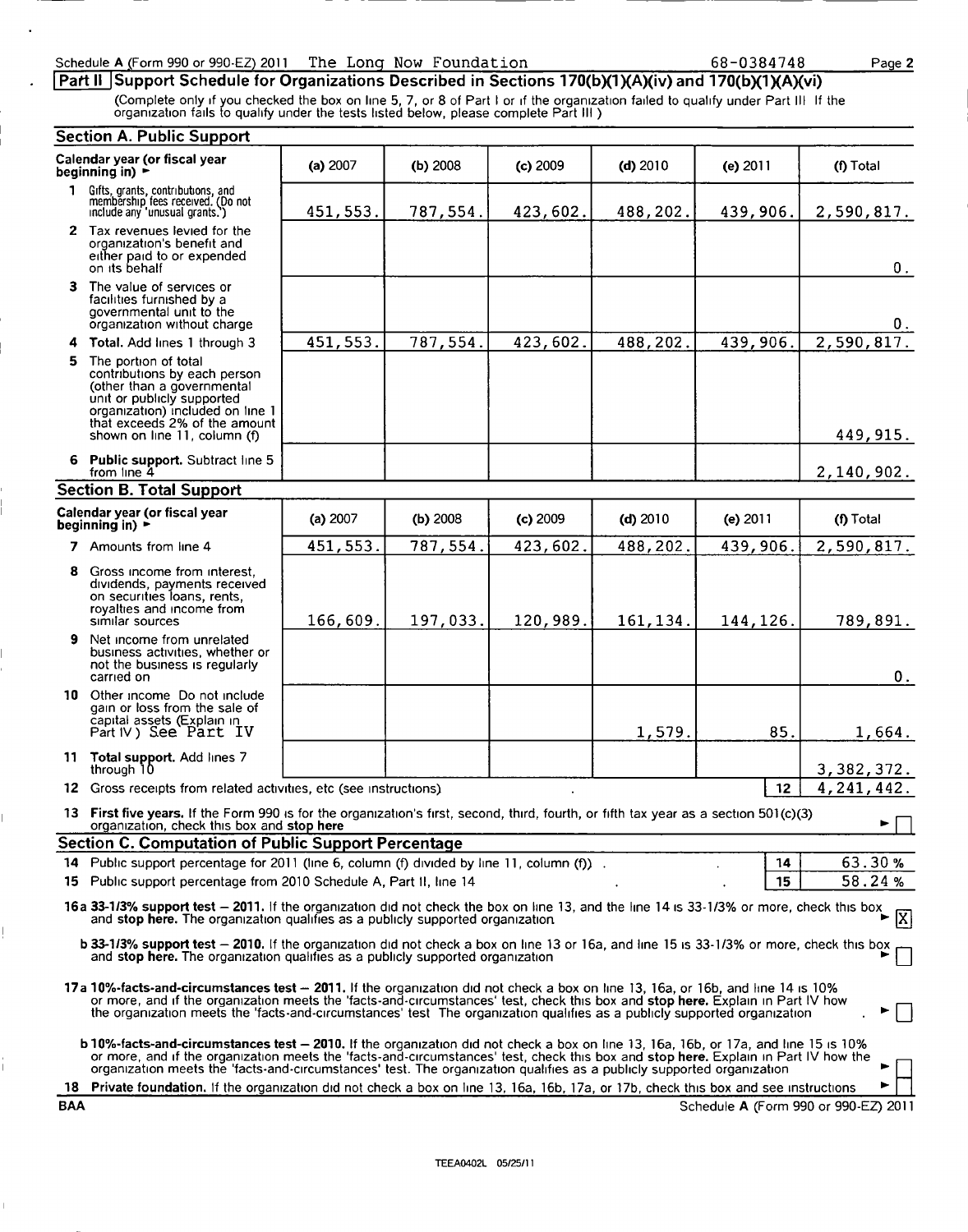#### Schedule A (Form <sup>990</sup> or 990-EZ) <sup>2011</sup> The Long Now Foundation

#### **Part III Support Schedule for Organizations Described in Section 509(a)(2)**

(Complete only if you checked the box on line 9 of Part <sup>I</sup> or if the organization failed to qualify under Part II. If the organization fails to qualify under the tests listed below, please complete Part II )

|     | <b>Section A. Public Support</b>                                                                                                                                                                                                                                        |          |            |            |            |            |    |           |
|-----|-------------------------------------------------------------------------------------------------------------------------------------------------------------------------------------------------------------------------------------------------------------------------|----------|------------|------------|------------|------------|----|-----------|
|     | Calendar year (or fiscal yr beginning in)                                                                                                                                                                                                                               | (a) 2007 | $(b)$ 2008 | $(c)$ 2009 | $(d)$ 2010 | (e) 2011   |    | (f) Total |
|     | 1 Gifts, grants, contributions<br>and membership fees<br>received. (Do not include                                                                                                                                                                                      |          |            |            |            |            |    |           |
|     | any 'unusual grants.')                                                                                                                                                                                                                                                  |          |            |            |            |            |    |           |
|     | 2 Gross receipts from admis-                                                                                                                                                                                                                                            |          |            |            |            |            |    |           |
|     | sions, merchandise sold or<br>services performed, or facilities                                                                                                                                                                                                         |          |            |            |            |            |    |           |
|     | furnished in any activity that is                                                                                                                                                                                                                                       |          |            |            |            |            |    |           |
|     | related to the organization's                                                                                                                                                                                                                                           |          |            |            |            |            |    |           |
|     | tax-exempt purpose                                                                                                                                                                                                                                                      |          |            |            |            |            |    |           |
| з.  | Gross receipts from activities                                                                                                                                                                                                                                          |          |            |            |            |            |    |           |
|     | that are not an unrelated trade                                                                                                                                                                                                                                         |          |            |            |            |            |    |           |
|     | or business under section 513                                                                                                                                                                                                                                           |          |            |            |            |            |    |           |
| 4   | Tax revenues levied for the<br>organization's benefit and                                                                                                                                                                                                               |          |            |            |            |            |    |           |
|     | either paid to or expended on                                                                                                                                                                                                                                           |          |            |            |            |            |    |           |
|     | its behalf                                                                                                                                                                                                                                                              |          |            |            |            |            |    |           |
|     | 5 The value of services or                                                                                                                                                                                                                                              |          |            |            |            |            |    |           |
|     | facilities furnished by a<br>governmental unit to the                                                                                                                                                                                                                   |          |            |            |            |            |    |           |
|     | organization without charge                                                                                                                                                                                                                                             |          |            |            |            |            |    |           |
|     | 6 Total. Add lines 1 through 5                                                                                                                                                                                                                                          |          |            |            |            |            |    |           |
|     | 7a Amounts included on lines 1.                                                                                                                                                                                                                                         |          |            |            |            |            |    |           |
|     | 2, and 3 received from                                                                                                                                                                                                                                                  |          |            |            |            |            |    |           |
|     | disqualified persons                                                                                                                                                                                                                                                    |          |            |            |            |            |    |           |
|     | <b>b</b> Amounts included on lines 2                                                                                                                                                                                                                                    |          |            |            |            |            |    |           |
|     | and 3 received from other than                                                                                                                                                                                                                                          |          |            |            |            |            |    |           |
|     | disqualified persons that<br>exceed the greater of \$5,000 or                                                                                                                                                                                                           |          |            |            |            |            |    |           |
|     | 1% of the amount on line 13                                                                                                                                                                                                                                             |          |            |            |            |            |    |           |
|     | for the year                                                                                                                                                                                                                                                            |          |            |            |            |            |    |           |
|     | c Add lines 7a and 7b                                                                                                                                                                                                                                                   |          |            |            |            |            |    |           |
| 8   | <b>Public support (Subtract line</b>                                                                                                                                                                                                                                    |          |            |            |            |            |    |           |
|     | 7c from line 6)                                                                                                                                                                                                                                                         |          |            |            |            |            |    |           |
|     | <b>Section B. Total Support</b>                                                                                                                                                                                                                                         |          |            |            |            |            |    |           |
|     | Calendar year (or fiscal yr beginning in) $\blacktriangleright$                                                                                                                                                                                                         | (a) 2007 | (b) 2008   | $(c)$ 2009 | $(d)$ 2010 | (e) $2011$ |    | (f) Total |
|     | <b>9</b> Amounts from line 6                                                                                                                                                                                                                                            |          |            |            |            |            |    |           |
|     | 10a Gross income from interest,                                                                                                                                                                                                                                         |          |            |            |            |            |    |           |
|     | dividends, payments received                                                                                                                                                                                                                                            |          |            |            |            |            |    |           |
|     | on securities loans, rents,                                                                                                                                                                                                                                             |          |            |            |            |            |    |           |
|     | royalties and income from<br>similar sources                                                                                                                                                                                                                            |          |            |            |            |            |    |           |
|     | <b>b</b> Unrelated business taxable                                                                                                                                                                                                                                     |          |            |            |            |            |    |           |
|     | income (less section 511)                                                                                                                                                                                                                                               |          |            |            |            |            |    |           |
|     | taxes) from businesses                                                                                                                                                                                                                                                  |          |            |            |            |            |    |           |
|     | acquired after June 30, 1975                                                                                                                                                                                                                                            |          |            |            |            |            |    |           |
|     | c Add lines 10a and 10b                                                                                                                                                                                                                                                 |          |            |            |            |            |    |           |
| 11. | Net income from unrelated business                                                                                                                                                                                                                                      |          |            |            |            |            |    |           |
|     | activities not included in line 10b,<br>whether or not the business is                                                                                                                                                                                                  |          |            |            |            |            |    |           |
|     | regularly carried on                                                                                                                                                                                                                                                    |          |            |            |            |            |    |           |
|     | 12 Other income Do not include                                                                                                                                                                                                                                          |          |            |            |            |            |    |           |
|     | gain or loss from the sale of                                                                                                                                                                                                                                           |          |            |            |            |            |    |           |
|     | čapital assets (Explain in<br>Part IV.)                                                                                                                                                                                                                                 |          |            |            |            |            |    |           |
|     | 13 Total support. (Add Ins 9, 10c, 11, and 12)                                                                                                                                                                                                                          |          |            |            |            |            |    |           |
|     |                                                                                                                                                                                                                                                                         |          |            |            |            |            |    |           |
| 14. | First five years. If the Form 990 is for the organization's first, second, third, fourth, or fifth tax year as a section 501(c)(3)<br>organization, check this box and stop here                                                                                        |          |            |            |            |            |    |           |
|     | <b>Section C. Computation of Public Support Percentage</b>                                                                                                                                                                                                              |          |            |            |            |            |    |           |
|     | 15 Public support percentage for 2011 (line 8, column (f) divided by line 13, column (f)).                                                                                                                                                                              |          |            |            |            |            | 15 | s,        |
|     |                                                                                                                                                                                                                                                                         |          |            |            |            |            |    |           |
|     | 16 Public support percentage from 2010 Schedule A, Part III, line 15                                                                                                                                                                                                    |          |            |            |            |            | 16 | ş         |
|     | Section D. Computation of Investment Income Percentage                                                                                                                                                                                                                  |          |            |            |            |            |    |           |
|     | 17 Investment income percentage for 2011 (line 10c, column (f) divided by line 13, column (f))                                                                                                                                                                          |          |            |            |            |            | 17 | န္        |
| 18  | Investment income percentage from 2010 Schedule A, Part III, line 17                                                                                                                                                                                                    |          |            |            |            |            | 18 | g         |
|     | 19a 33-1/3% support tests - 2011. If the organization did not check the box on line 14, and line 15 is more than 33-1/3%, and line 17                                                                                                                                   |          |            |            |            |            |    |           |
|     | is not more than 33-1/3%, check this box and stop here. The organization qualifies as a publicly supported organization<br><b>b 33-1/3% support tests - 2010.</b> If the organization did not check a box on line 14 or line 19a, and line 16 is more than 33-1/3%, and |          |            |            |            |            |    |           |
|     | line 18 is not more than 33-1/3%, check this box and stop here. The organization qualifies as a publicly supported organization                                                                                                                                         |          |            |            |            |            |    |           |
| 20  | Private foundation. If the organization did not check a box on line 14, 19a, or 19b, check this box and see instructions                                                                                                                                                |          |            |            |            |            |    |           |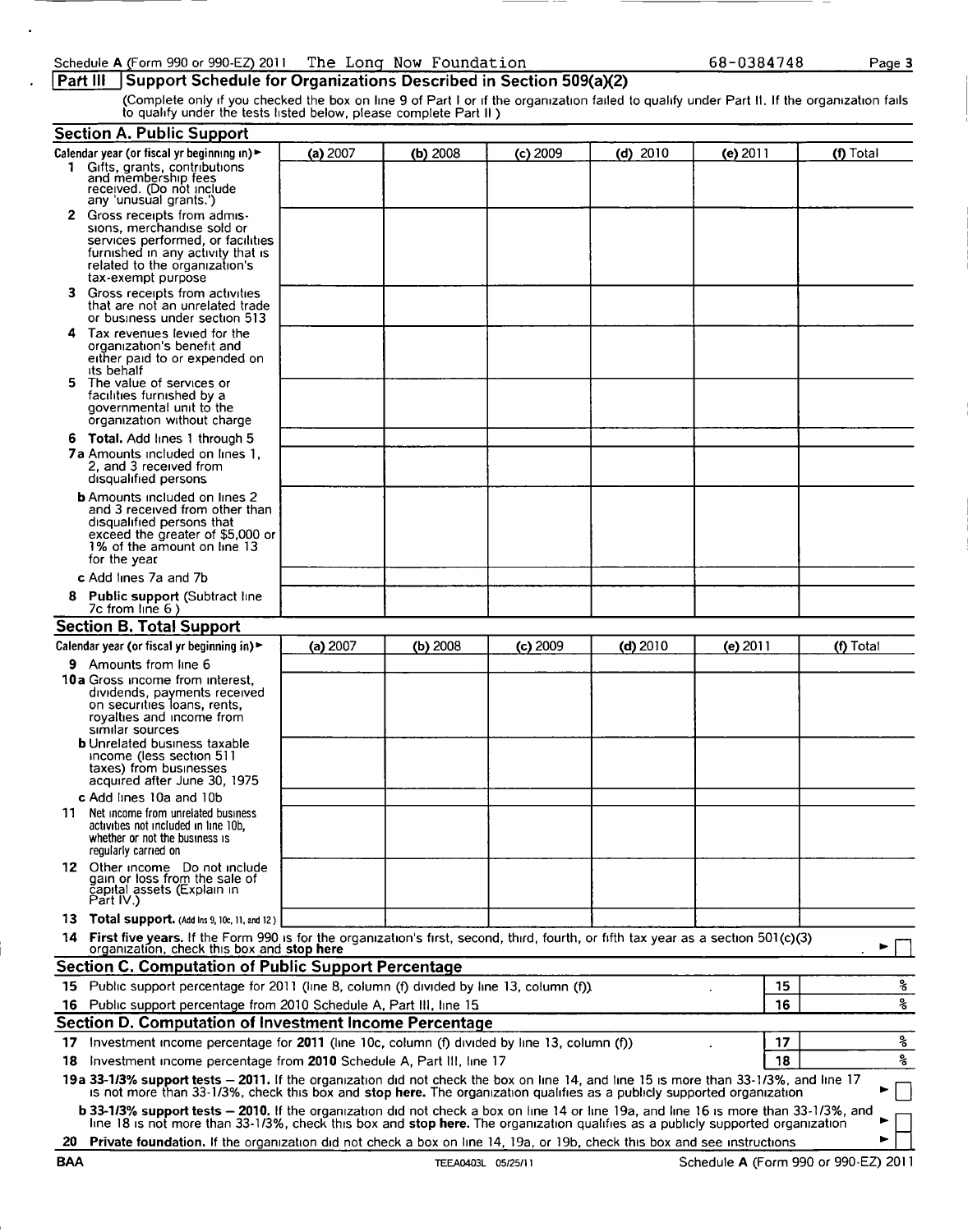| Schedule A (Form 990 or 990-EZ) 2011                                                                                                                                                                                                                    |                                      |
|---------------------------------------------------------------------------------------------------------------------------------------------------------------------------------------------------------------------------------------------------------|--------------------------------------|
| The Long Now Foundation<br>[Part IV] Supplemental Information. Complete this part to provide the explanations required by Part II, line 10;<br>Part II, line 17a or 17b; and Part III, line 12. Also complete this part for any additional information. | 68-0384748<br>Page 4                 |
| (See instructions).                                                                                                                                                                                                                                     |                                      |
|                                                                                                                                                                                                                                                         |                                      |
|                                                                                                                                                                                                                                                         |                                      |
|                                                                                                                                                                                                                                                         |                                      |
|                                                                                                                                                                                                                                                         |                                      |
|                                                                                                                                                                                                                                                         |                                      |
|                                                                                                                                                                                                                                                         |                                      |
|                                                                                                                                                                                                                                                         |                                      |
|                                                                                                                                                                                                                                                         |                                      |
|                                                                                                                                                                                                                                                         |                                      |
|                                                                                                                                                                                                                                                         |                                      |
|                                                                                                                                                                                                                                                         |                                      |
|                                                                                                                                                                                                                                                         |                                      |
|                                                                                                                                                                                                                                                         |                                      |
|                                                                                                                                                                                                                                                         |                                      |
|                                                                                                                                                                                                                                                         |                                      |
|                                                                                                                                                                                                                                                         |                                      |
|                                                                                                                                                                                                                                                         |                                      |
|                                                                                                                                                                                                                                                         |                                      |
|                                                                                                                                                                                                                                                         |                                      |
|                                                                                                                                                                                                                                                         |                                      |
|                                                                                                                                                                                                                                                         |                                      |
|                                                                                                                                                                                                                                                         |                                      |
|                                                                                                                                                                                                                                                         |                                      |
|                                                                                                                                                                                                                                                         |                                      |
| <b>BAA</b>                                                                                                                                                                                                                                              | Schedule A (Form 990 or 990-EZ) 2011 |
| TEEA0404L 05/25/11                                                                                                                                                                                                                                      |                                      |
|                                                                                                                                                                                                                                                         |                                      |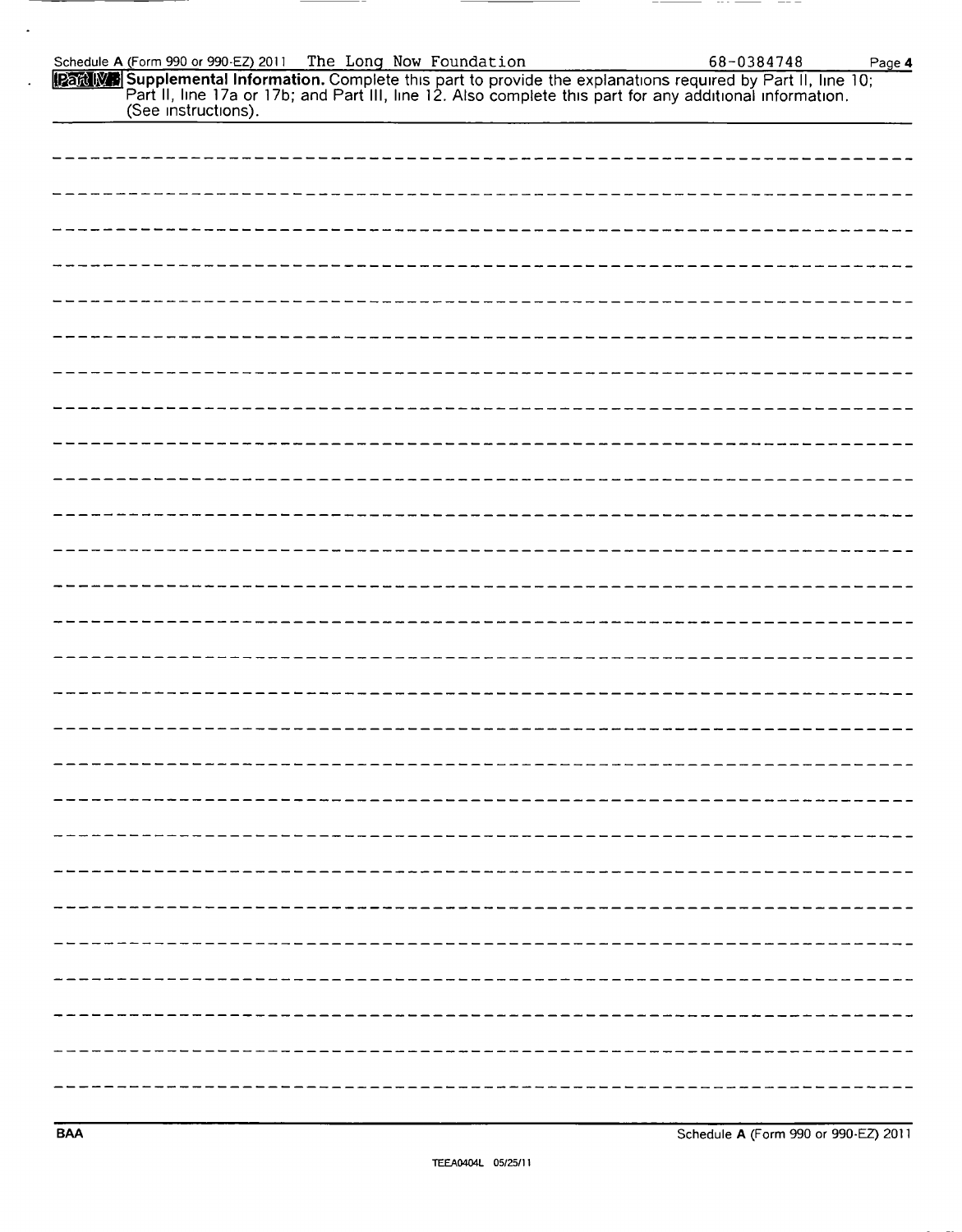| <b>SCHEDULE D</b>                                                                                                                                                                                                                                                                                                                                                                             | OMB No 1545-0047                                                                                                                                                                                                                                                                       |  |  |  |  |  |  |
|-----------------------------------------------------------------------------------------------------------------------------------------------------------------------------------------------------------------------------------------------------------------------------------------------------------------------------------------------------------------------------------------------|----------------------------------------------------------------------------------------------------------------------------------------------------------------------------------------------------------------------------------------------------------------------------------------|--|--|--|--|--|--|
| <b>Supplemental Financial Statements</b><br>(Form 990)                                                                                                                                                                                                                                                                                                                                        | 20 L I                                                                                                                                                                                                                                                                                 |  |  |  |  |  |  |
| ► Complete if the organization answered 'Yes,' to Form 990,<br>Part IV, lines 6, 7, 8, 9, 10, 11a, 11b, 11c, 11d, 11e, 11f, 12a, or 12b.<br>Department of the Treasury<br>Attach to Form 990. > See separate instructions.<br>Internal Revenue Service                                                                                                                                        | Open fol Public AS<br>msocalion 1999.                                                                                                                                                                                                                                                  |  |  |  |  |  |  |
| Name of the organization                                                                                                                                                                                                                                                                                                                                                                      | <b>Employer identification number</b>                                                                                                                                                                                                                                                  |  |  |  |  |  |  |
|                                                                                                                                                                                                                                                                                                                                                                                               |                                                                                                                                                                                                                                                                                        |  |  |  |  |  |  |
| The Long Now Foundation                                                                                                                                                                                                                                                                                                                                                                       | 68-0384748                                                                                                                                                                                                                                                                             |  |  |  |  |  |  |
| ·Parte in Creanizations Maintaining Donor Advised Funds or Other Similar Funds or Accounts. Complete if<br>the organization answered 'Yes' to Form 990, Part IV, line 6.                                                                                                                                                                                                                      |                                                                                                                                                                                                                                                                                        |  |  |  |  |  |  |
| (a) Donor advised funds                                                                                                                                                                                                                                                                                                                                                                       | (b) Funds and other accounts                                                                                                                                                                                                                                                           |  |  |  |  |  |  |
| Total number at end of year.                                                                                                                                                                                                                                                                                                                                                                  |                                                                                                                                                                                                                                                                                        |  |  |  |  |  |  |
| Aggregate contributions to (during year).<br>2                                                                                                                                                                                                                                                                                                                                                |                                                                                                                                                                                                                                                                                        |  |  |  |  |  |  |
| Aggregate grants from (during year)                                                                                                                                                                                                                                                                                                                                                           |                                                                                                                                                                                                                                                                                        |  |  |  |  |  |  |
| Aggregate value at end of year                                                                                                                                                                                                                                                                                                                                                                |                                                                                                                                                                                                                                                                                        |  |  |  |  |  |  |
| 5<br>Did the organization inform all donors and donor advisors in writing that the assets held in donor advised<br>funds are the organization's property, subject to the organization's exclusive legal control?<br>Yes<br>No                                                                                                                                                                 |                                                                                                                                                                                                                                                                                        |  |  |  |  |  |  |
| Did the organization inform all grantees, donors, and donor advisors in writing that grant funds can be<br>6<br>used only for charitable purposes and not for the benefit of the donor or donor advisor, or for any other<br>purpose conferring impermissible private benefit?<br>Yes<br>No                                                                                                   |                                                                                                                                                                                                                                                                                        |  |  |  |  |  |  |
| icantill Conservation Easements. Complete if the organization answered 'Yes' to Form 990, Part IV, line 7.                                                                                                                                                                                                                                                                                    |                                                                                                                                                                                                                                                                                        |  |  |  |  |  |  |
| 1 Purpose(s) of conservation easements held by the organization (check all that apply)                                                                                                                                                                                                                                                                                                        |                                                                                                                                                                                                                                                                                        |  |  |  |  |  |  |
| Preservation of land for public use (e g, recreation or education)<br>Preservation of an historically important land area                                                                                                                                                                                                                                                                     |                                                                                                                                                                                                                                                                                        |  |  |  |  |  |  |
| Protection of natural habitat<br>Preservation of a certified historic structure                                                                                                                                                                                                                                                                                                               |                                                                                                                                                                                                                                                                                        |  |  |  |  |  |  |
| Preservation of open space<br>Complete lines 2a through 2d if the organization held a qualified conservation contribution in the form of a conservation easement on the<br>2                                                                                                                                                                                                                  |                                                                                                                                                                                                                                                                                        |  |  |  |  |  |  |
| last day of the tax year.<br>Held at the End of the Tax Year                                                                                                                                                                                                                                                                                                                                  |                                                                                                                                                                                                                                                                                        |  |  |  |  |  |  |
| 2a<br>a Total number of conservation easements.                                                                                                                                                                                                                                                                                                                                               |                                                                                                                                                                                                                                                                                        |  |  |  |  |  |  |
| 2 <sub>b</sub><br><b>b</b> Total acreage restricted by conservation easements                                                                                                                                                                                                                                                                                                                 |                                                                                                                                                                                                                                                                                        |  |  |  |  |  |  |
| 2c<br>c Number of conservation easements on a certified historic structure included in (a)                                                                                                                                                                                                                                                                                                    |                                                                                                                                                                                                                                                                                        |  |  |  |  |  |  |
| d Number of conservation easements included in (c) acquired after 8/17/06, and not on a historic<br>structure listed in the National Register<br>2d                                                                                                                                                                                                                                           |                                                                                                                                                                                                                                                                                        |  |  |  |  |  |  |
| з<br>tax year $\blacktriangleright$                                                                                                                                                                                                                                                                                                                                                           | Number of conservation easements modified, transferred, released, extinguished, or terminated by the organization during the                                                                                                                                                           |  |  |  |  |  |  |
| Number of states where property subject to conservation easement is located ▶                                                                                                                                                                                                                                                                                                                 |                                                                                                                                                                                                                                                                                        |  |  |  |  |  |  |
| Does the organization have a written policy regarding the periodic monitoring, inspection, handling of violations,<br>and enforcement of the conservation easements it holds?                                                                                                                                                                                                                 | Yes<br>No                                                                                                                                                                                                                                                                              |  |  |  |  |  |  |
| Staff and volunteer hours devoted to monitoring, inspecting, and enforcing conservation easements during the year                                                                                                                                                                                                                                                                             |                                                                                                                                                                                                                                                                                        |  |  |  |  |  |  |
| Amount of expenses incurred in monitoring, inspecting, and enforcing conservation easements during the year<br>7<br>►S                                                                                                                                                                                                                                                                        |                                                                                                                                                                                                                                                                                        |  |  |  |  |  |  |
| 8<br>Does each conservation easement reported on line 2(d) above satisfy the requirements of section<br>170(h)(4)(B)(i) and section 170(h)(4)(B)(ii)?                                                                                                                                                                                                                                         | No<br>Yes                                                                                                                                                                                                                                                                              |  |  |  |  |  |  |
| 9<br>conservation easements                                                                                                                                                                                                                                                                                                                                                                   | In Part XIV, describe how the organization reports conservation easements in its revenue and expense statement, and balance sheet, and<br>include, if applicable, the text of the footnote to the organization's financial statements that describes the organization's accounting for |  |  |  |  |  |  |
| [Part]]] Organizations Maintaining Collections of Art, Historical Treasures, or Other Similar Assets.<br>Complete if the organization answered 'Yes' to Form 990, Part IV, line 8.                                                                                                                                                                                                            |                                                                                                                                                                                                                                                                                        |  |  |  |  |  |  |
| 1a If the organization elected, as permitted under SFAS 116 (ASC 958), not to report in its revenue statement and balance sheet works of<br>art, historical treasures, or other similar assets held for public exhibition, education, or research in furtherance of public service, provide,<br>in Part XIV, the text of the footnote to its financial statements that describes these items. |                                                                                                                                                                                                                                                                                        |  |  |  |  |  |  |
| <b>b</b> If the organization elected, as permitted under SFAS 116 (ASC 958), to report in its revenue statement and balance sheet works of art,<br>historical treasures, or other similar assets held for public exhibition, education, or research in furtherance of public service, provide the<br>following amounts relating to these items                                                |                                                                                                                                                                                                                                                                                        |  |  |  |  |  |  |
| (i) Revenues included in Form 990, Part VIII, line 1                                                                                                                                                                                                                                                                                                                                          |                                                                                                                                                                                                                                                                                        |  |  |  |  |  |  |
| (ii) Assets included in Form 990, Part X                                                                                                                                                                                                                                                                                                                                                      |                                                                                                                                                                                                                                                                                        |  |  |  |  |  |  |
| 2 If the organization received or held works of art, historical treasures, or other similar assets for financial gain, provide the following<br>amounts required to be reported under SFAS 116 (ASC 958) relating to these items:                                                                                                                                                             |                                                                                                                                                                                                                                                                                        |  |  |  |  |  |  |
| a Revenues included in Form 990, Part VIII, line 1                                                                                                                                                                                                                                                                                                                                            | ►\$                                                                                                                                                                                                                                                                                    |  |  |  |  |  |  |
| <b>b</b> Assets included in Form 990, Part X<br>BAA For Paperwork Reduction Act Notice, see the Instructions for Form 990.<br>TEEA3301L 05/25/11                                                                                                                                                                                                                                              | ►s<br>Schedule D (Form 990) 2011                                                                                                                                                                                                                                                       |  |  |  |  |  |  |

 $\ddot{\phantom{0}}$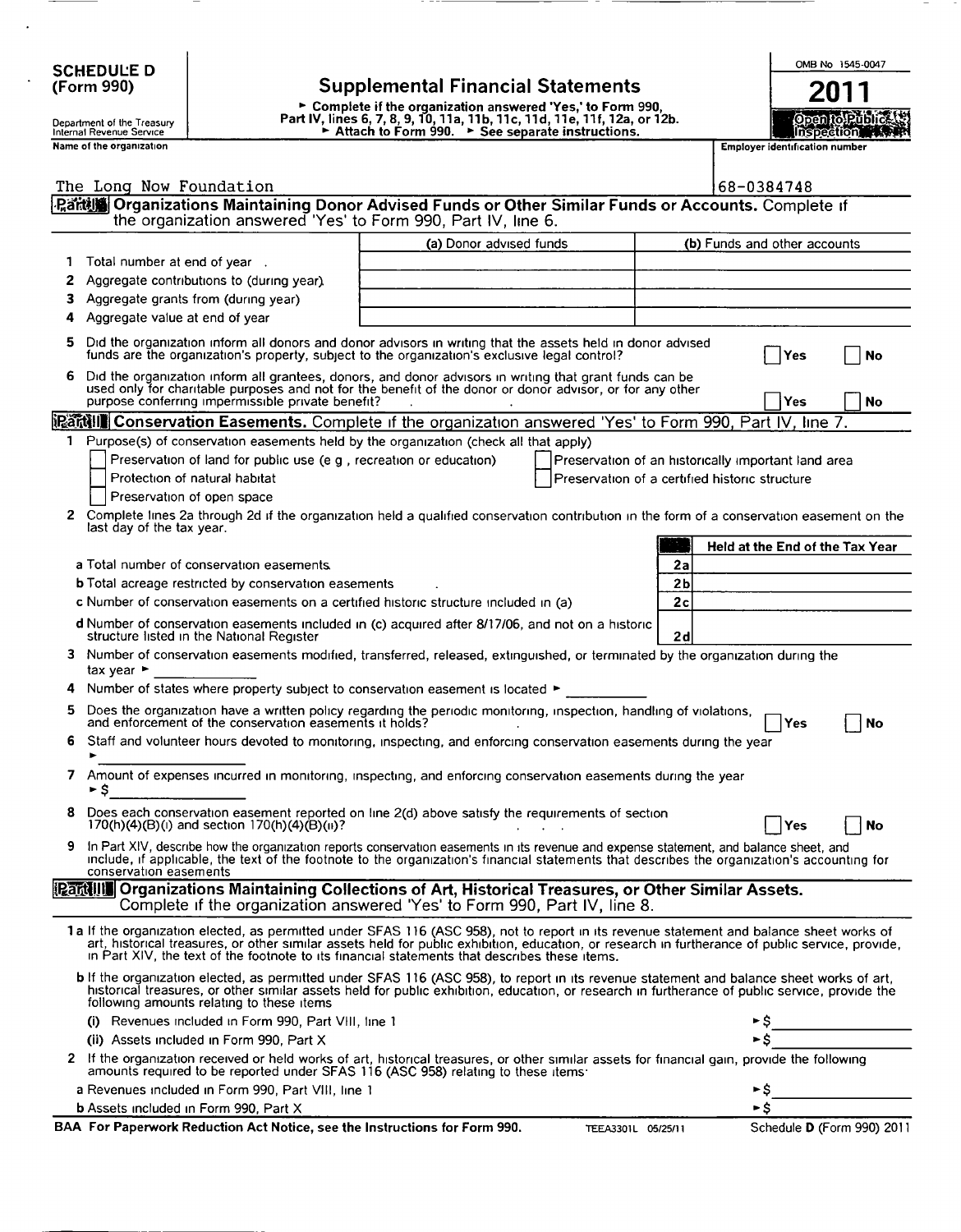| Schedule D (Form 990) 2011 The Long Now Foundation<br>Part III<br>Organizations Maintaining Collections of Art, Historical Treasures, or Other Similar Assets (continued)                                                          |                                                              |                                         |                                    | 68-0384748                      |                            |                     | Page 2   |
|------------------------------------------------------------------------------------------------------------------------------------------------------------------------------------------------------------------------------------|--------------------------------------------------------------|-----------------------------------------|------------------------------------|---------------------------------|----------------------------|---------------------|----------|
| 3<br>Using the organization's acquisition, accession, and other records, check any of the following that are a significant use of its collection<br>items (check all that apply):                                                  |                                                              |                                         |                                    |                                 |                            |                     |          |
| Public exhibition<br>a                                                                                                                                                                                                             |                                                              | d                                       | Loan or exchange programs          |                                 |                            |                     |          |
| Scholarly research<br>b                                                                                                                                                                                                            |                                                              | Other<br>е                              |                                    |                                 |                            |                     |          |
| Preservation for future generations<br>c                                                                                                                                                                                           |                                                              |                                         |                                    |                                 |                            |                     |          |
| Provide a description of the organization's collections and explain how they further the organization's exempt purpose in<br>4<br>Part XIV                                                                                         |                                                              |                                         |                                    |                                 |                            |                     |          |
| During the year, did the organization solicit or receive donations of art, historical treasures, or other similar<br>5.<br>assets to be sold to raise funds rather than to be maintained as part of the organization's collection? |                                                              |                                         |                                    |                                 | Yes                        |                     | No       |
| Part IV   Escrow and Custodial Arrangements. Complete if the organization answered 'Yes' to Form 990, Part IV,<br>line 9, or reported an amount on Form 990, Part X, line 21.                                                      |                                                              |                                         |                                    |                                 |                            |                     |          |
| 1 a is the organization an agent, trustee, custodian, or other intermediary for contributions or other assets not<br>included on Form 990, Part X?                                                                                 |                                                              |                                         |                                    |                                 | Yes                        |                     | No       |
| b if 'Yes,' explain the arrangement in Part XIV and complete the following table:                                                                                                                                                  |                                                              |                                         |                                    |                                 |                            |                     |          |
|                                                                                                                                                                                                                                    |                                                              |                                         |                                    |                                 | Amount                     |                     |          |
| c Beginning balance                                                                                                                                                                                                                |                                                              |                                         |                                    | 1с                              |                            |                     |          |
| d Additions during the year                                                                                                                                                                                                        |                                                              |                                         |                                    | 1 d                             |                            |                     |          |
| e Distributions during the year                                                                                                                                                                                                    |                                                              |                                         |                                    | 1e                              |                            |                     |          |
| f Ending balance<br>1f                                                                                                                                                                                                             |                                                              |                                         |                                    |                                 |                            |                     |          |
| 2a Did the organization include an amount on Form 990, Part X, line 21?<br>Yes<br>No                                                                                                                                               |                                                              |                                         |                                    |                                 |                            |                     |          |
| bif 'Yes,' explain the arrangement in Part XIV                                                                                                                                                                                     |                                                              |                                         |                                    |                                 |                            |                     |          |
| <b>Part V Endowment Funds.</b> Complete if the organization answered 'Yes' to Form 990, Part IV, line 10.                                                                                                                          |                                                              |                                         |                                    |                                 |                            |                     |          |
|                                                                                                                                                                                                                                    | (a) Current year                                             | (b) Prior year                          | (c) Two years back                 | (d) Three years back            |                            | (e) Four years back |          |
| 1 a Beginning of year balance.                                                                                                                                                                                                     |                                                              |                                         |                                    |                                 |                            |                     |          |
| <b>b</b> Contributions                                                                                                                                                                                                             |                                                              |                                         |                                    |                                 |                            |                     |          |
| c Net investment earnings, gains,<br>and losses                                                                                                                                                                                    |                                                              |                                         |                                    |                                 |                            |                     |          |
| d Grants or scholarships                                                                                                                                                                                                           |                                                              |                                         |                                    |                                 |                            |                     |          |
| e Other expenditures for facilities<br>and programs                                                                                                                                                                                |                                                              |                                         |                                    |                                 |                            |                     |          |
| f Administrative expenses                                                                                                                                                                                                          |                                                              |                                         |                                    |                                 |                            |                     |          |
| g End of year balance                                                                                                                                                                                                              |                                                              |                                         |                                    |                                 |                            |                     |          |
| 2 Provide the estimated percentage of the current year end balance (line 1g, column (a)) held as:                                                                                                                                  |                                                              |                                         |                                    |                                 |                            |                     |          |
| a Board designated or quasi-endowment ><br>န္                                                                                                                                                                                      |                                                              |                                         |                                    |                                 |                            |                     |          |
| နွ<br><b>b</b> Permanent endowment $\blacktriangleright$                                                                                                                                                                           |                                                              |                                         |                                    |                                 |                            |                     |          |
| c Temporarily restricted endowment ►<br>႙                                                                                                                                                                                          |                                                              |                                         |                                    |                                 |                            |                     |          |
| The percentages in lines 2a, 2b, and 2c should equal 100%.                                                                                                                                                                         |                                                              |                                         |                                    |                                 |                            |                     |          |
| 3a Are there endowment funds not in the possession of the organization that are held and administered for the<br>organization by.<br>Yes<br><b>No</b>                                                                              |                                                              |                                         |                                    |                                 |                            |                     |          |
|                                                                                                                                                                                                                                    | (i) unrelated organizations<br>3a(i)<br>$\ddot{\phantom{1}}$ |                                         |                                    |                                 |                            |                     |          |
| (ii) related organizations                                                                                                                                                                                                         |                                                              |                                         |                                    |                                 | 3a(ii)                     |                     |          |
| b If 'Yes' to 3a(ii), are the related organizations listed as required on Schedule R?                                                                                                                                              |                                                              |                                         |                                    |                                 | Зb                         |                     |          |
| 4 Describe in Part XIV the intended uses of the organization's endowment funds                                                                                                                                                     |                                                              |                                         |                                    |                                 |                            |                     |          |
| Part VI Land, Buildings, and Equipment. See Form 990, Part X, line 10.                                                                                                                                                             |                                                              |                                         |                                    |                                 |                            |                     |          |
| Description of property                                                                                                                                                                                                            |                                                              | (a) Cost or other basis<br>(investment) | (b) Cost or other<br>basis (other) | (c) Accumulated<br>depreciation |                            | (d) Book value      |          |
| 1 a Land                                                                                                                                                                                                                           |                                                              |                                         | 295,800.                           |                                 |                            |                     | 295,800. |
| <b>b</b> Buildings.                                                                                                                                                                                                                |                                                              |                                         |                                    |                                 |                            |                     |          |
| c Leasehold improvements.                                                                                                                                                                                                          |                                                              |                                         |                                    |                                 |                            |                     |          |
| d Equipment                                                                                                                                                                                                                        |                                                              |                                         |                                    |                                 |                            |                     |          |
| e Other                                                                                                                                                                                                                            |                                                              |                                         |                                    |                                 |                            |                     |          |
| Total. Add lines 1a through 1e. (Column (d) must equal Form 990, Part X, column (B), line 10(c))                                                                                                                                   |                                                              |                                         |                                    | ▶                               |                            |                     | 295,800. |
| <b>BAA</b>                                                                                                                                                                                                                         |                                                              |                                         |                                    |                                 | Schedule D (Form 990) 2011 |                     |          |

 $\gamma \rightarrow \gamma$ 

 $\sim$ 

 $- \overline{\phantom{a}}$   $\sim$   $\sim$   $\sim$   $\sim$ 

 $\sim$   $\sim$ 

 $\sim$   $\sim$ 

 $-- -$ 

 $\mathcal{A}$ 

. . <del>. . . . . .</del> . . .

 $\sim$   $\sim$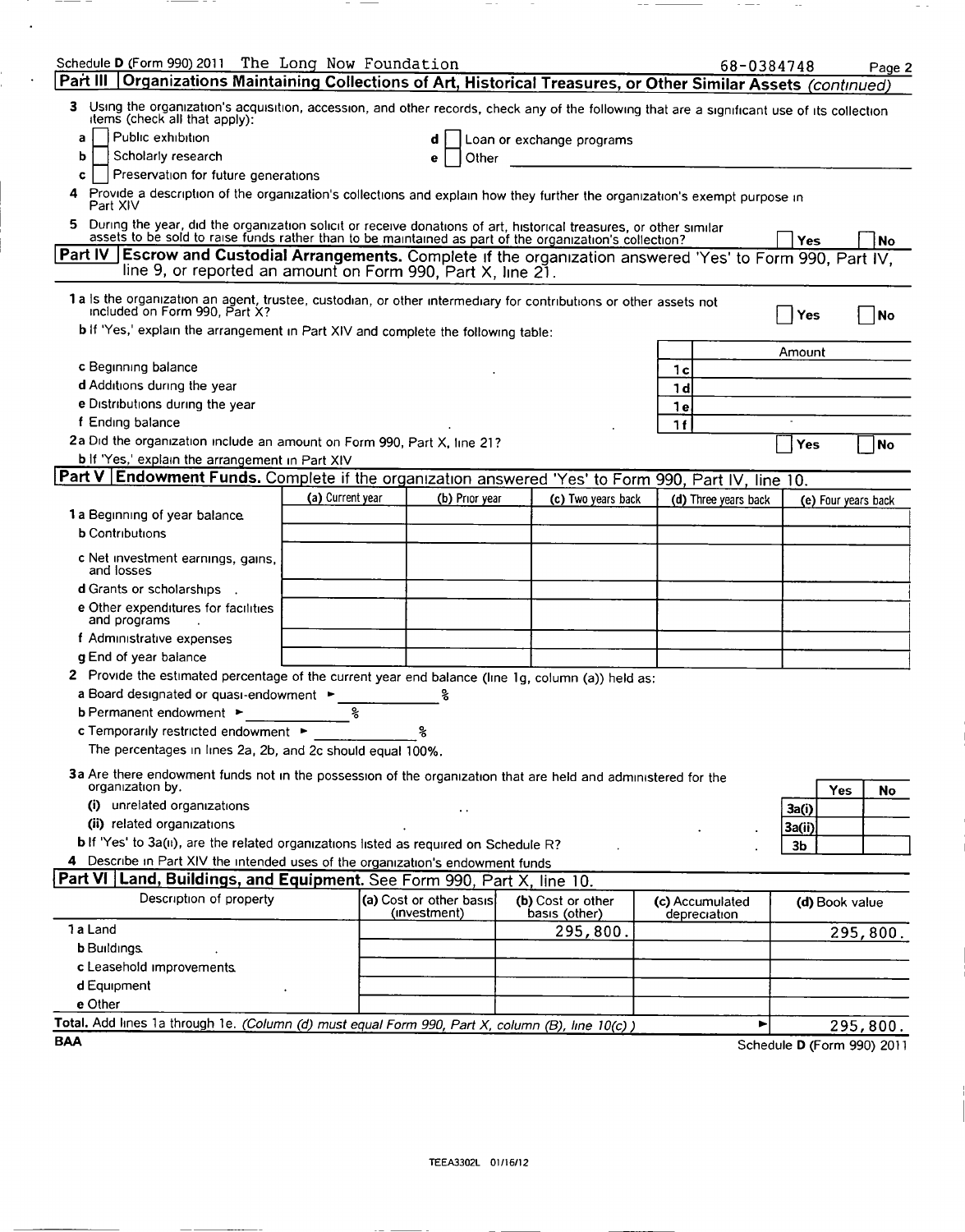|  | Schedule D (Form 990) 2011 The Long Now Foundation | 68-0384748 |
|--|----------------------------------------------------|------------|
|  |                                                    |            |

| 58-0384748 | Page 3 |
|------------|--------|
|            |        |

|                        | Part VII   Investments -- Other Securities. See Form 990, Part X, line 12.                                          |                 | N/A                                                          |                |
|------------------------|---------------------------------------------------------------------------------------------------------------------|-----------------|--------------------------------------------------------------|----------------|
|                        | (a) Description of security or category<br>(including name of security)                                             | (b) Book value  | (c) Method of valuation:<br>Cost or end-of-year market value |                |
|                        | (1) Financial derivatives                                                                                           |                 |                                                              |                |
|                        | (2) Closely-held equity interests                                                                                   |                 |                                                              |                |
| (3) Other              | and the contract of the contract of the contract of the contract of the contract of the contract of the contract of |                 |                                                              |                |
| <u>(A)</u>             |                                                                                                                     |                 |                                                              |                |
| <u>(β) _</u>           |                                                                                                                     |                 |                                                              |                |
| $\mathcal{L}$ $\Omega$ |                                                                                                                     |                 |                                                              |                |
| (D)                    |                                                                                                                     |                 |                                                              |                |
| (E) _ _ _              |                                                                                                                     |                 |                                                              |                |
| <u>(F) _</u>           |                                                                                                                     |                 |                                                              |                |
| <u>(G)</u>             |                                                                                                                     |                 |                                                              |                |
| <u>(H)</u>             |                                                                                                                     |                 |                                                              |                |
| _(I)                   |                                                                                                                     |                 |                                                              |                |
|                        | Total. (Column (b) must equal Form 990 Part X, column (B) line 12.)<br>►                                            |                 |                                                              |                |
|                        | Part VIII Investments - Program Related. See Form 990, Part X, line 13.                                             |                 | N/A                                                          |                |
|                        | (a) Description of investment type                                                                                  | (b) Book value  | (c) Method of valuation:<br>Cost or end-of-year market value |                |
| (1)                    |                                                                                                                     |                 |                                                              |                |
| (2)                    |                                                                                                                     |                 |                                                              |                |
| (3)                    |                                                                                                                     |                 |                                                              |                |
| (4)                    |                                                                                                                     |                 |                                                              |                |
| (5)                    |                                                                                                                     |                 |                                                              |                |
| (6)                    |                                                                                                                     |                 |                                                              |                |
| (7)                    |                                                                                                                     |                 |                                                              |                |
| (8)                    |                                                                                                                     |                 |                                                              |                |
| (9)                    |                                                                                                                     |                 |                                                              |                |
| (10)                   |                                                                                                                     |                 |                                                              |                |
|                        | Total. (Column (b) must equal Form 990, Part X, column (B) line 13)<br>►∣                                           |                 |                                                              |                |
|                        |                                                                                                                     |                 |                                                              |                |
| <b>Part IX</b>         | Other Assets. See Form 990, Part X, line 15.                                                                        | N/A             |                                                              |                |
|                        |                                                                                                                     | (a) Description |                                                              | (b) Book value |
| (1)                    |                                                                                                                     |                 |                                                              |                |
| (2)                    |                                                                                                                     |                 |                                                              |                |
| (3)                    |                                                                                                                     |                 |                                                              |                |
| (4)                    |                                                                                                                     |                 |                                                              |                |
| (5)                    |                                                                                                                     |                 |                                                              |                |
| (6)                    |                                                                                                                     |                 |                                                              |                |
| $\Omega$               |                                                                                                                     |                 |                                                              |                |
| (8)                    |                                                                                                                     |                 |                                                              |                |
| (9)                    |                                                                                                                     |                 |                                                              |                |
| (10)                   |                                                                                                                     |                 |                                                              |                |
|                        | Total. (Column (b) must equal Form 990, Part X, column (B), line 15.)                                               |                 | ►                                                            |                |
| Part X                 | Other Liabilities. See Form 990, Part X, line 25.                                                                   |                 |                                                              |                |
|                        | (a) Description of liability                                                                                        | (b) Book value  |                                                              |                |
|                        | (1) Federal income taxes                                                                                            |                 |                                                              |                |
| (2)                    |                                                                                                                     |                 |                                                              |                |
| (3)                    |                                                                                                                     |                 |                                                              |                |
| (4)                    |                                                                                                                     |                 |                                                              |                |
| (5)                    |                                                                                                                     |                 |                                                              |                |
| (6)                    |                                                                                                                     |                 |                                                              |                |
| (7)                    |                                                                                                                     |                 |                                                              |                |
| (8)                    |                                                                                                                     |                 |                                                              |                |
| (9)                    |                                                                                                                     |                 |                                                              |                |
| (10)                   |                                                                                                                     |                 |                                                              |                |
| (11)                   |                                                                                                                     |                 |                                                              |                |

**2** FIN 48 (ASC 740) Footnote In Part XIV, provide the text of the footnote to the organization's financial statements that reports the<br>organization's liability for uncertain tax positions under FIN 48 (ASC 740)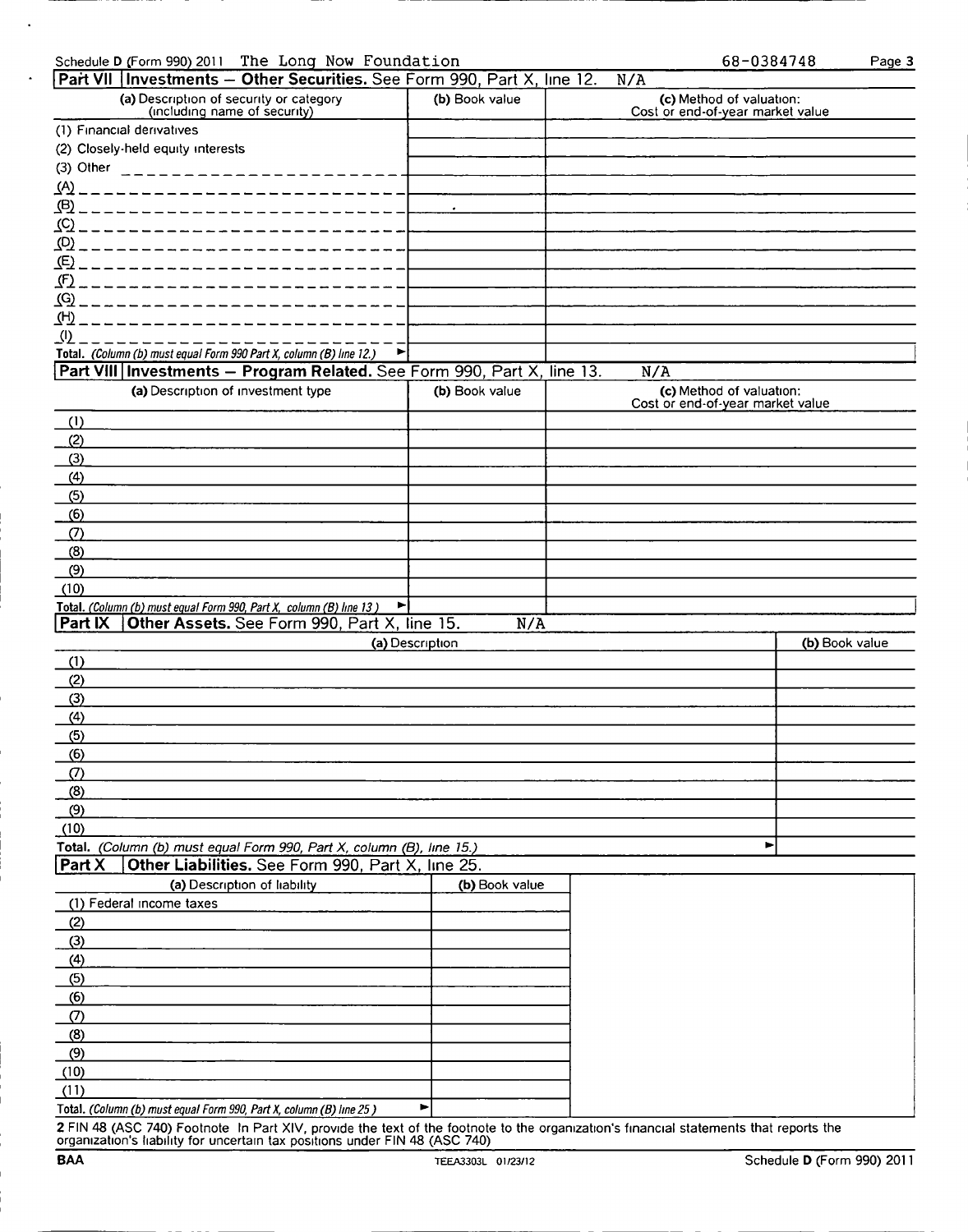| Schedule D (Form 990) 2011 The Long Now Foundation                                  |                                                                                                                                                                                                                                                                                              |                | 68-0384748 | Page 4 |
|-------------------------------------------------------------------------------------|----------------------------------------------------------------------------------------------------------------------------------------------------------------------------------------------------------------------------------------------------------------------------------------------|----------------|------------|--------|
| <b>Part XI</b>                                                                      | Reconciliation of Change in Net Assets from Form 990 to Audited Financial Statements                                                                                                                                                                                                         |                | N/A        |        |
| Total revenue (Form 990, Part VIII, column (A), line 12)<br>1                       |                                                                                                                                                                                                                                                                                              |                |            |        |
| Total expenses (Form 990, Part IX, column (A), line 25).<br>$\mathbf{z}$            |                                                                                                                                                                                                                                                                                              |                |            |        |
| Excess or (deficit) for the year. Subtract line 2 from line 1<br>з                  |                                                                                                                                                                                                                                                                                              |                |            |        |
| Net unrealized gains (losses) on investments<br>4                                   |                                                                                                                                                                                                                                                                                              |                |            |        |
| Donated services and use of facilities<br>5                                         |                                                                                                                                                                                                                                                                                              |                |            |        |
| Investment expenses<br>6                                                            |                                                                                                                                                                                                                                                                                              |                |            |        |
| Prior period adjustments<br>7                                                       |                                                                                                                                                                                                                                                                                              |                |            |        |
| Other (Describe in Part XIV)<br>8                                                   |                                                                                                                                                                                                                                                                                              |                |            |        |
| Total adjustments (net) Add lines 4 through 8<br>9                                  |                                                                                                                                                                                                                                                                                              |                |            |        |
| 10                                                                                  | Excess or (deficit) for the year per audited financial statements. Combine lines 3 and 9                                                                                                                                                                                                     |                |            |        |
|                                                                                     | Part XII   Reconciliation of Revenue per Audited Financial Statements With Revenue per Return                                                                                                                                                                                                |                | N/A        |        |
| Т.                                                                                  | Total revenue, gains, and other support per audited financial statements                                                                                                                                                                                                                     |                | 1.         |        |
| Amounts included on line 1 but not on Form 990, Part VIII, line 12:<br>$\mathbf{z}$ |                                                                                                                                                                                                                                                                                              |                |            |        |
| a Net unrealized gains on investments                                               |                                                                                                                                                                                                                                                                                              | 2a             |            |        |
| <b>b</b> Donated services and use of facilities                                     |                                                                                                                                                                                                                                                                                              | 2 <sub>b</sub> |            |        |
| c Recoveries of prior year grants                                                   |                                                                                                                                                                                                                                                                                              | 2c             |            |        |
| d Other (Describe in Part XIV.)                                                     |                                                                                                                                                                                                                                                                                              | 2d             |            |        |
| e Add lines 2a through 2d                                                           |                                                                                                                                                                                                                                                                                              |                | 2e         |        |
| Subtract line 2e from line 1<br>3.                                                  |                                                                                                                                                                                                                                                                                              |                | 3          |        |
| Amounts included on Form 990, Part VIII, line 12, but not on line 1:<br>4           |                                                                                                                                                                                                                                                                                              |                |            |        |
| a Investment expenses not included on Form 990, Part VIII, line 7b.                 |                                                                                                                                                                                                                                                                                              | 4a             |            |        |
| <b>b</b> Other (Describe in Part XIV)                                               |                                                                                                                                                                                                                                                                                              | 4 <sub>b</sub> |            |        |
| c Add lines 4a and 4b                                                               |                                                                                                                                                                                                                                                                                              |                | 4с         |        |
|                                                                                     | 5 Total revenue Add lines 3 and 4c. (This must equal Form 990, Part I, line 12.)                                                                                                                                                                                                             |                | 5.         |        |
|                                                                                     | Part XIII   Reconciliation of Expenses per Audited Financial Statements With Expenses per Return N/A                                                                                                                                                                                         |                |            |        |
| Total expenses and losses per audited financial statements<br>1.                    |                                                                                                                                                                                                                                                                                              |                | 1.         |        |
| 2 Amounts included on line 1 but not on Form 990, Part IX, line 25                  |                                                                                                                                                                                                                                                                                              |                |            |        |
| a Donated services and use of facilities.                                           |                                                                                                                                                                                                                                                                                              | 2a             |            |        |
| <b>b</b> Prior year adjustments                                                     |                                                                                                                                                                                                                                                                                              | 2 <sub>b</sub> |            |        |
| c Other losses                                                                      |                                                                                                                                                                                                                                                                                              | 2c             |            |        |
| d Other (Describe in Part XIV.)                                                     |                                                                                                                                                                                                                                                                                              | 2d             |            |        |
| e Add lines 2a through 2d.                                                          |                                                                                                                                                                                                                                                                                              |                | 2е         |        |
| Subtract line 2e from line 1<br>з.                                                  |                                                                                                                                                                                                                                                                                              |                | 3          |        |
| Amounts included on Form 990, Part IX, line 25, but not on line 1:                  |                                                                                                                                                                                                                                                                                              |                |            |        |
| a Investment expenses not included on Form 990, Part VIII, line 7b.                 |                                                                                                                                                                                                                                                                                              | 4a             |            |        |
| <b>b</b> Other (Describe in Part XIV)                                               |                                                                                                                                                                                                                                                                                              | 4Ы             |            |        |
| c Add lines 4a and 4b                                                               |                                                                                                                                                                                                                                                                                              |                | 4с         |        |
|                                                                                     | 5 Total expenses Add lines 3 and 4c. (This must equal Form 990, Part I, line 18)                                                                                                                                                                                                             |                | 5          |        |
| Part XIV Supplemental Information                                                   |                                                                                                                                                                                                                                                                                              |                |            |        |
| any additional information                                                          | Complete this part to provide the descriptions required for Part II, lines 3, 5, and 9; Part III, lines 1a and 4, Part IV, lines 1b and 2b;<br>Part V, line 4; Part X, line 2, Part XI, line 8, Part XII, lines 2d and 4b, and Part XIII, lines 2d and 4b Also complete this part to provide |                |            |        |
|                                                                                     |                                                                                                                                                                                                                                                                                              |                |            |        |
|                                                                                     |                                                                                                                                                                                                                                                                                              |                |            |        |
|                                                                                     |                                                                                                                                                                                                                                                                                              |                |            |        |
|                                                                                     |                                                                                                                                                                                                                                                                                              |                |            |        |
|                                                                                     |                                                                                                                                                                                                                                                                                              |                |            |        |
|                                                                                     |                                                                                                                                                                                                                                                                                              |                |            |        |
|                                                                                     |                                                                                                                                                                                                                                                                                              |                |            |        |
|                                                                                     |                                                                                                                                                                                                                                                                                              |                |            |        |
|                                                                                     |                                                                                                                                                                                                                                                                                              |                |            |        |
|                                                                                     |                                                                                                                                                                                                                                                                                              |                |            |        |
|                                                                                     |                                                                                                                                                                                                                                                                                              |                |            |        |
|                                                                                     |                                                                                                                                                                                                                                                                                              |                |            |        |
|                                                                                     |                                                                                                                                                                                                                                                                                              |                |            |        |

 $\ddot{\phantom{a}}$ 

 $\overline{a}$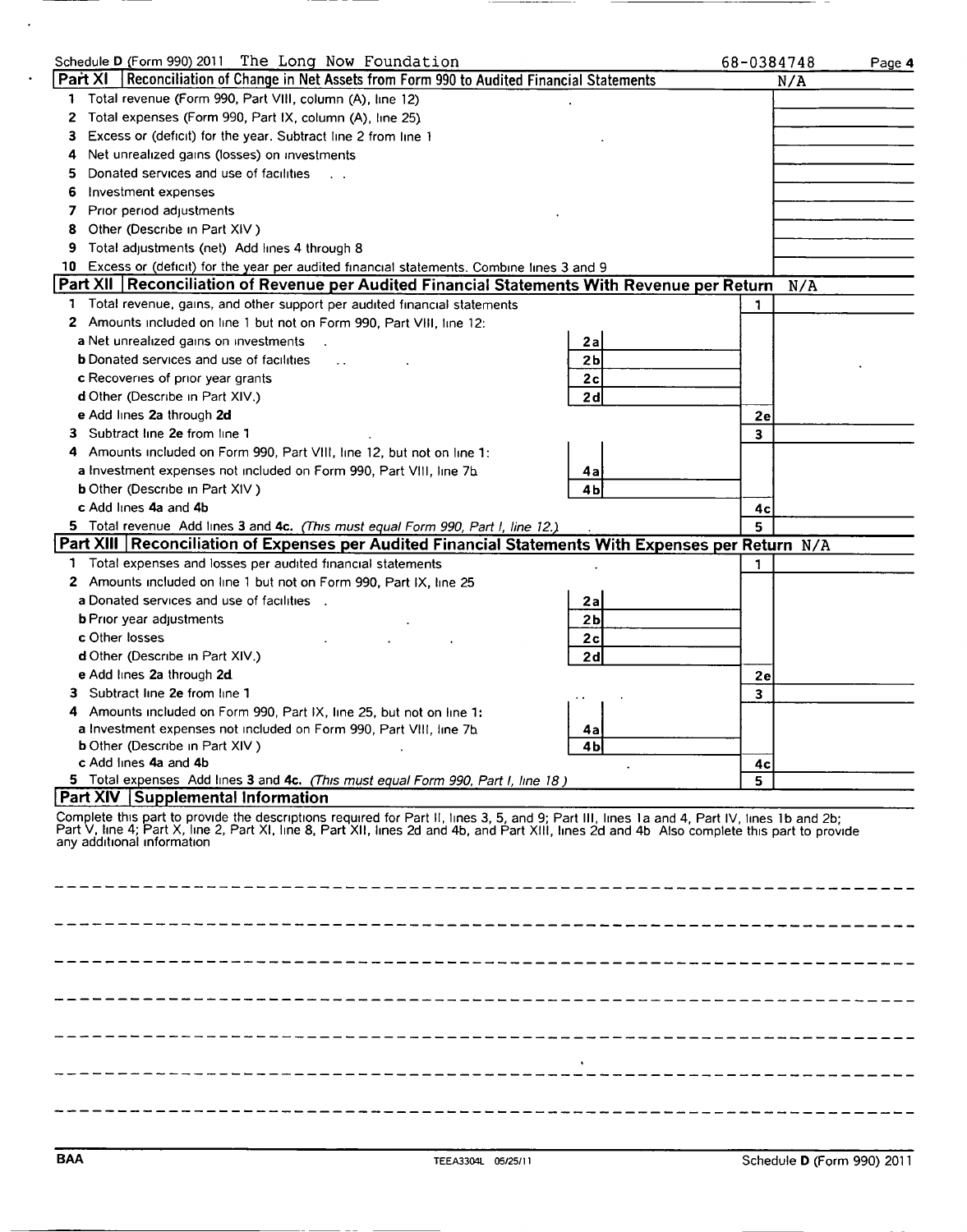|  | Part XIV   Supplemental Information <i>(continued)</i> |  |
|--|--------------------------------------------------------|--|
|  |                                                        |  |

 $\sim$ 

 $\cdot$ 

.

— —

 $\hspace{1.0cm} \cdots \hspace{1.0cm} \cdots$ 

— ——

 $- - -$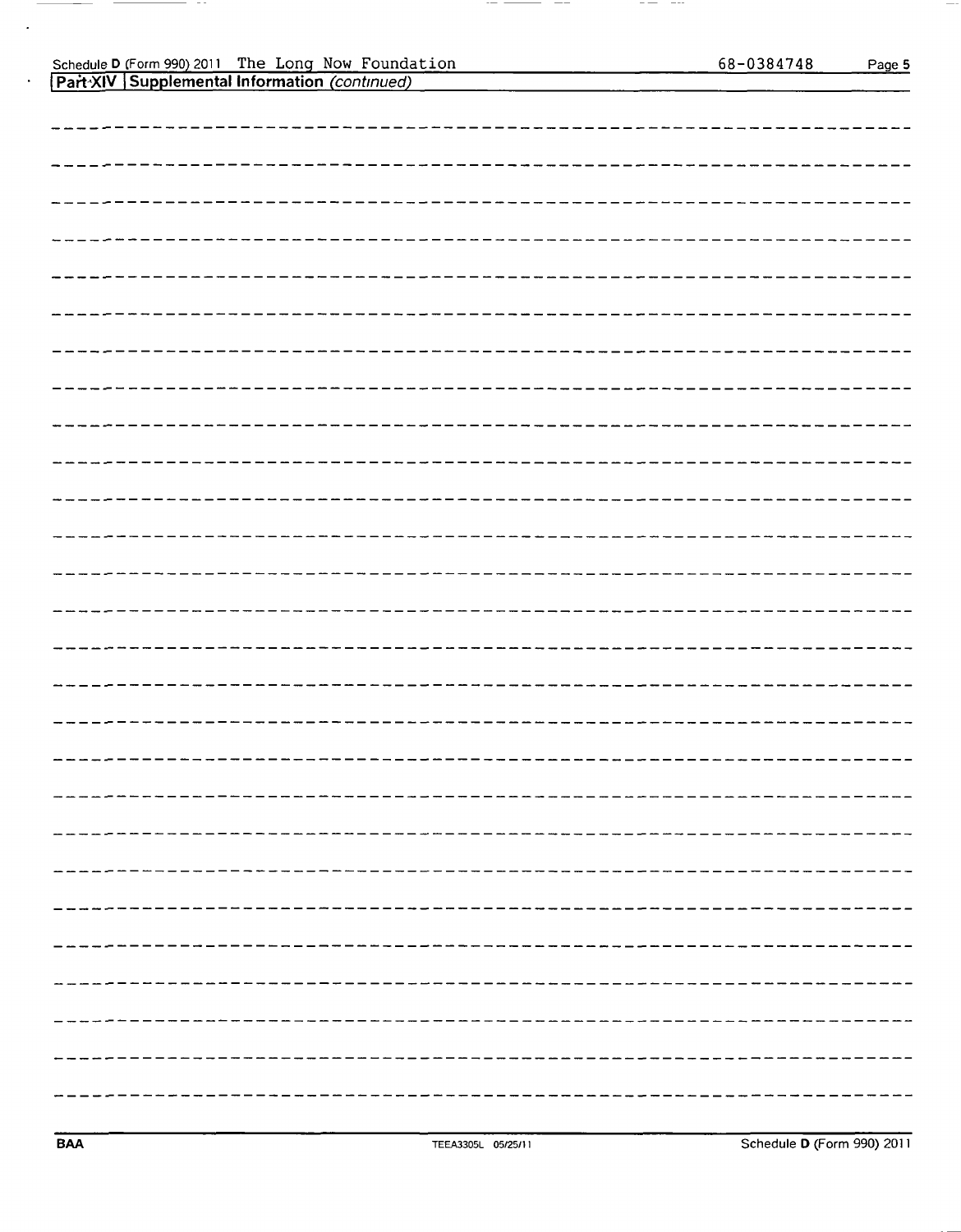| SCHEDULE I<br>(Form 990)                                                                                                        |                                                          |                                                                                                                                             |                                  | <b>Grants and Other Assistance to Organizations,<br/>Governments, and Individuals in the United States</b>                                                                                                                                                                                                                                                                                       |                                      |                                                             |                                              | OMB No 1545-0047<br><b>201</b>                                                     |
|---------------------------------------------------------------------------------------------------------------------------------|----------------------------------------------------------|---------------------------------------------------------------------------------------------------------------------------------------------|----------------------------------|--------------------------------------------------------------------------------------------------------------------------------------------------------------------------------------------------------------------------------------------------------------------------------------------------------------------------------------------------------------------------------------------------|--------------------------------------|-------------------------------------------------------------|----------------------------------------------|------------------------------------------------------------------------------------|
| Department of the Treasury<br>Internal Revenue Service                                                                          |                                                          |                                                                                                                                             |                                  | Complete if the organization answered 'Yes' to Form 990, Part IV, lines 21 or 22.<br>► Attatch to Form 990.                                                                                                                                                                                                                                                                                      |                                      |                                                             |                                              | $\frac{\partial \mathbf{p}(\mathbf{q})}{\partial \mathbf{p}(\mathbf{q})}$<br>ššeni |
| Long Now<br>Name of the organization<br><u>ne</u>                                                                               | Foundation                                               |                                                                                                                                             |                                  |                                                                                                                                                                                                                                                                                                                                                                                                  |                                      |                                                             | Employer identification number<br>68-0384748 |                                                                                    |
| <b>Fact</b>                                                                                                                     |                                                          | General Information on Grants and Assistance                                                                                                |                                  |                                                                                                                                                                                                                                                                                                                                                                                                  |                                      |                                                             |                                              |                                                                                    |
| $\overline{ }$                                                                                                                  |                                                          |                                                                                                                                             |                                  | Does the organization maintain records to substantiate the amount of the grants or assistance, the grantees' eligibility for the grants or assistance, and<br>the selection criteria used to award the grants or assistance?                                                                                                                                                                     |                                      |                                                             |                                              | $rac{6}{\pi}$<br>$\sqrt{\frac{X}{1}}$ Yes                                          |
| Part<br>Ν                                                                                                                       |                                                          | Part II can be duplicated if additional space is needed                                                                                     |                                  | Form 990, Part IV, line 21 for any recipient that received more than \$5,000. Check this box if no one recipient received more than \$5,000<br>Grants and Other Assistance to Governments and Organizations in the United States. Complete if the organization answered 'Yes' to<br>Describe in Part IV the organization's procedures for monitoring the use of grant funds in the United States | See Part IV                          |                                                             |                                              |                                                                                    |
| (a) Name and address of organization<br>or government                                                                           |                                                          | (b) EIN                                                                                                                                     | (c) IRC section<br>if applicable | (d) Amount of cash grant                                                                                                                                                                                                                                                                                                                                                                         | (e) Amount of non-cash<br>assistance | (f) Method of valuation<br>(book, FMV, appraisal,<br>other) | (g) Description of<br>non cash assistance    | (h) Purpose of grant                                                               |
| One East First St #1007<br>The Nature Conservancy<br>Reno, NV 89501                                                             | $\mathbf{I}$<br>$\mathbf{I}$<br>$\overline{\phantom{a}}$ | 53-0242652 501 (c) (3)                                                                                                                      |                                  | 125,000                                                                                                                                                                                                                                                                                                                                                                                          | $\overline{\phantom{a}}$             | N/A                                                         | $\sum_{i=1}^{n}$                             | Conservation<br><b>Work</b>                                                        |
| L<br>$\mathbf{I}$<br>I<br>1<br>1<br>$\mathbf{1}$<br>$\mathbf{I}$<br>1<br>ı<br>1<br>1<br>J<br>I<br>ł<br>ŧ<br>$\mathbf{I}$<br>ଟ୍ର | -1<br>1                                                  |                                                                                                                                             |                                  |                                                                                                                                                                                                                                                                                                                                                                                                  |                                      |                                                             |                                              |                                                                                    |
| 1<br>ତ୍ର                                                                                                                        | 1<br>1                                                   |                                                                                                                                             |                                  |                                                                                                                                                                                                                                                                                                                                                                                                  |                                      |                                                             |                                              |                                                                                    |
| $\blacksquare$<br><u>କ୍</u>                                                                                                     |                                                          |                                                                                                                                             |                                  |                                                                                                                                                                                                                                                                                                                                                                                                  |                                      |                                                             |                                              |                                                                                    |
| ı<br>ı<br>ı<br>ł<br>ତ୍ର<br>ı                                                                                                    | ı                                                        |                                                                                                                                             |                                  |                                                                                                                                                                                                                                                                                                                                                                                                  |                                      |                                                             |                                              |                                                                                    |
| 1<br>1<br>ł<br>ତ୍ର୍                                                                                                             | 1<br>-1<br>1<br>D                                        |                                                                                                                                             |                                  |                                                                                                                                                                                                                                                                                                                                                                                                  |                                      |                                                             |                                              |                                                                                    |
| $\overline{\phantom{a}}$<br>ଟ୍ର                                                                                                 | ı<br>$\mathbf{I}$                                        |                                                                                                                                             |                                  |                                                                                                                                                                                                                                                                                                                                                                                                  |                                      |                                                             |                                              |                                                                                    |
| L<br>1<br>ı<br>$\mathbf{I}$<br>ଞ୍ଜ୍                                                                                             | $\frac{1}{1}$<br>t<br>I<br>ı<br>I<br>1<br>ı              |                                                                                                                                             |                                  |                                                                                                                                                                                                                                                                                                                                                                                                  |                                      |                                                             |                                              |                                                                                    |
| $\boldsymbol{\epsilon}$<br>2                                                                                                    |                                                          | Enter total number of section 501(c)(3) and government organization<br>Enter total number of other organizations listed in the line 1 table |                                  | is listed in the line 1 table                                                                                                                                                                                                                                                                                                                                                                    |                                      |                                                             | A                                            | 0                                                                                  |
| BAA For Paperwork Reduction Act Notice, see the Instructions for Form                                                           |                                                          |                                                                                                                                             | 990.                             |                                                                                                                                                                                                                                                                                                                                                                                                  | TEEA3901L 06/01/11                   |                                                             |                                              | Schedule I (Form 990) (2011)                                                       |

 $\overline{\phantom{a}}$ 

i<br>Linda

 $\overline{\phantom{a}}$ 

 $\overline{\phantom{a}}$ 

 $\overline{\phantom{a}}$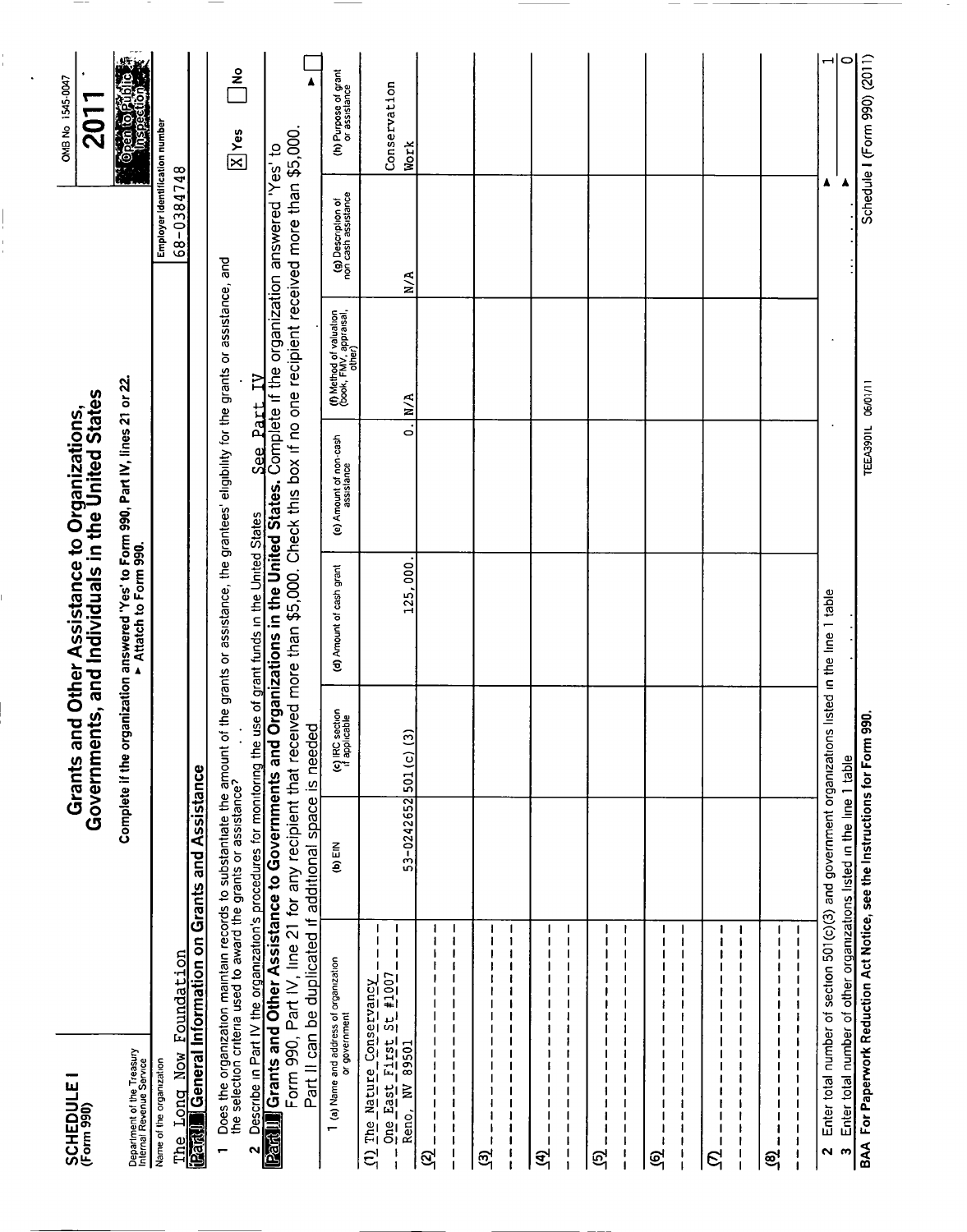| The Long Now Foundation                                                                                                                                                                                                        |                                                                                |                             |                                                        |                                                          | Page 2<br>68-0384748                   |
|--------------------------------------------------------------------------------------------------------------------------------------------------------------------------------------------------------------------------------|--------------------------------------------------------------------------------|-----------------------------|--------------------------------------------------------|----------------------------------------------------------|----------------------------------------|
| Grants and Other Assistance to Individuals in th<br>Part III can be duplicated if additional space is ne<br>Schedule I (Form 990) (2011)<br>Part∰lll∻ Grants and Ot                                                            |                                                                                | eded.                       | e United States. Complete if the organization answered |                                                          | 'Yes' to Form 990, Part IV, line 22    |
| (a) Type of grant or assistance                                                                                                                                                                                                | (b) Number of<br>recipients                                                    | (c) Amount of<br>cash grant | (d) Amount of<br>non-cash assistance                   | (e) Method of valuation (book,<br>FMV, appraisal, other) | (f) Description of non-cash assistance |
|                                                                                                                                                                                                                                |                                                                                |                             |                                                        |                                                          |                                        |
| N                                                                                                                                                                                                                              |                                                                                |                             |                                                        |                                                          |                                        |
| m                                                                                                                                                                                                                              |                                                                                |                             |                                                        |                                                          |                                        |
| 4                                                                                                                                                                                                                              |                                                                                |                             |                                                        |                                                          |                                        |
| m                                                                                                                                                                                                                              |                                                                                |                             |                                                        |                                                          |                                        |
| ဖ                                                                                                                                                                                                                              |                                                                                |                             |                                                        |                                                          |                                        |
| r                                                                                                                                                                                                                              |                                                                                |                             |                                                        |                                                          |                                        |
| RartilWel Supplemental Information. Complete this part to                                                                                                                                                                      |                                                                                |                             | provide the information required in Part               | other<br>any<br>and<br>$\sim$<br>line                    | additional information                 |
| Part J. Line 2 - Procedures for Monitoring Use of Grani                                                                                                                                                                        |                                                                                | $ts$ Funds in U.S.          |                                                        |                                                          |                                        |
| The Long Now Foundation made one subaward                                                                                                                                                                                      |                                                                                | this year:                  |                                                        |                                                          |                                        |
| $\mathbf{I}$<br>$\mathbf{l}$<br>$\begin{array}{c} 1 \\ 1 \\ 1 \end{array}$<br>$\begin{array}{c} 1 \\ 1 \\ 1 \end{array}$<br>$\begin{array}{c} 1 \\ 1 \\ 1 \\ 1 \end{array}$<br>$\mathbf I$<br>$\mathbf{I}$<br>ł<br>ł<br>ł<br>I | $\frac{1}{1}$<br>$\frac{1}{1}$<br>$\frac{1}{1}$<br>$\mathbf{I}$<br>$\mathbf I$ |                             |                                                        |                                                          |                                        |
| \$125,000 to the Nature Conservancy for its                                                                                                                                                                                    |                                                                                | conservation                | Nevada<br>$\vec{a}$<br>$rac{WOEK}{1}$                  |                                                          |                                        |
|                                                                                                                                                                                                                                |                                                                                |                             |                                                        |                                                          |                                        |
| The Long Now Foundation reguires proposals                                                                                                                                                                                     |                                                                                |                             | and budgets for how grants will be used,               |                                                          |                                        |
| as well as reports that detail how funds were spent at the conclusion of the program                                                                                                                                           |                                                                                |                             |                                                        |                                                          |                                        |
| supported by the grant                                                                                                                                                                                                         |                                                                                |                             |                                                        |                                                          |                                        |
|                                                                                                                                                                                                                                |                                                                                |                             |                                                        |                                                          |                                        |
|                                                                                                                                                                                                                                |                                                                                |                             |                                                        |                                                          |                                        |
|                                                                                                                                                                                                                                |                                                                                |                             |                                                        |                                                          |                                        |
| BAA                                                                                                                                                                                                                            |                                                                                |                             |                                                        |                                                          | Schedule I (Form 990) (2011)           |

 $\ddot{\phantom{0}}$ 

**TEEA3902L 01/25/12**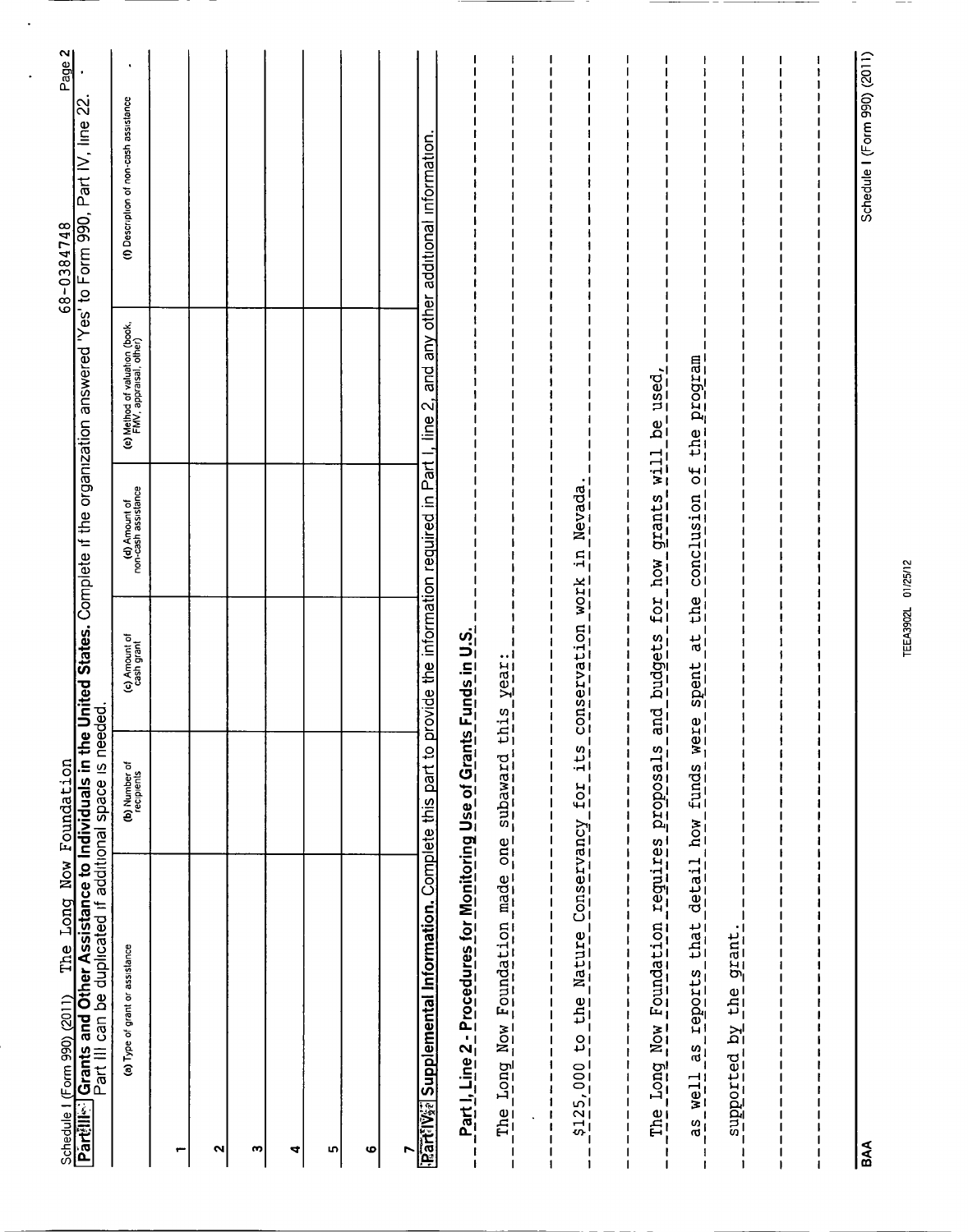#### **Noncash Contributions**

OMB No 1545-0047 2011

> Complete if the organizations answered 'Yes'

on Form 990, Part IV, lines 29 or 30.

Department of the Treasury Internal Revenue Service Internal Revenue Service Internal Revenue Service

Open To Public Inspection Employer identification number

68-0384748

Name of the organization

#### The Long Now Foundation

| Part I | Types of Property                                                                                                                                                                                                                                                                                 |                               |                                                           |                                                                                                                     |    |      |                       |    |
|--------|---------------------------------------------------------------------------------------------------------------------------------------------------------------------------------------------------------------------------------------------------------------------------------------------------|-------------------------------|-----------------------------------------------------------|---------------------------------------------------------------------------------------------------------------------|----|------|-----------------------|----|
|        |                                                                                                                                                                                                                                                                                                   | (a)<br>Check if<br>applicable | (b)<br>Number of<br>contributions or<br>items contributed | (c)<br>Noncash contribution<br>amounts reported on Inoncash contribution amounts<br>Form 990.<br>Part VIII, line 1g |    | (d)  | Method of determining |    |
| 1.     | Art - Works of art                                                                                                                                                                                                                                                                                |                               |                                                           |                                                                                                                     |    |      |                       |    |
| 2      | Art - Historical treasures<br>$\ddot{\phantom{0}}$                                                                                                                                                                                                                                                |                               |                                                           |                                                                                                                     |    |      |                       |    |
| 3      | Art - Fractional interests                                                                                                                                                                                                                                                                        |                               |                                                           |                                                                                                                     |    |      |                       |    |
| 4      | Books and publications                                                                                                                                                                                                                                                                            |                               |                                                           |                                                                                                                     |    |      |                       |    |
| 5      | Clothing and household goods                                                                                                                                                                                                                                                                      |                               |                                                           |                                                                                                                     |    |      |                       |    |
| 6      | Cars and other vehicles                                                                                                                                                                                                                                                                           |                               |                                                           |                                                                                                                     |    |      |                       |    |
| 7      | Boats and planes                                                                                                                                                                                                                                                                                  |                               |                                                           |                                                                                                                     |    |      |                       |    |
| 8      | Intellectual property                                                                                                                                                                                                                                                                             |                               |                                                           |                                                                                                                     |    |      |                       |    |
| 9      | Securities - Publicly traded                                                                                                                                                                                                                                                                      | X                             | 4                                                         | 101,326.                                                                                                            |    |      |                       |    |
| 10     | Securities - Closely held stock                                                                                                                                                                                                                                                                   |                               |                                                           |                                                                                                                     |    |      |                       |    |
| 11     | Securities - Partnership, LLC, or trust interests                                                                                                                                                                                                                                                 |                               |                                                           |                                                                                                                     |    |      |                       |    |
| 12     | Securities - Miscellaneous                                                                                                                                                                                                                                                                        |                               |                                                           |                                                                                                                     |    |      |                       |    |
| 13.    | Qualified conservation contribution -<br>Historic structures                                                                                                                                                                                                                                      |                               |                                                           |                                                                                                                     |    |      |                       |    |
| 14     | Qualified conservation contribution - Other                                                                                                                                                                                                                                                       |                               |                                                           |                                                                                                                     |    |      |                       |    |
| 15.    | Real estate - Residential                                                                                                                                                                                                                                                                         |                               |                                                           |                                                                                                                     |    |      |                       |    |
| 16     | Real estate - Commercial                                                                                                                                                                                                                                                                          |                               |                                                           |                                                                                                                     |    |      |                       |    |
| 17     | Real estate - Other                                                                                                                                                                                                                                                                               |                               |                                                           |                                                                                                                     |    |      |                       |    |
| 18     | Collectibles                                                                                                                                                                                                                                                                                      |                               |                                                           |                                                                                                                     |    |      |                       |    |
| 19     | Food inventory                                                                                                                                                                                                                                                                                    |                               |                                                           |                                                                                                                     |    |      |                       |    |
| 20     | Drugs and medical supplies                                                                                                                                                                                                                                                                        |                               |                                                           |                                                                                                                     |    |      |                       |    |
| 21     | Taxidermy                                                                                                                                                                                                                                                                                         |                               |                                                           |                                                                                                                     |    |      |                       |    |
| 22     | <b>Historical artifacts</b>                                                                                                                                                                                                                                                                       |                               |                                                           |                                                                                                                     |    |      |                       |    |
| 23     | Scientific specimens                                                                                                                                                                                                                                                                              |                               |                                                           |                                                                                                                     |    |      |                       |    |
| 24     | Archeological artifacts                                                                                                                                                                                                                                                                           |                               |                                                           |                                                                                                                     |    |      |                       |    |
| 25     | Other $\blacktriangleright$ (<br>_______________)                                                                                                                                                                                                                                                 |                               |                                                           |                                                                                                                     |    |      |                       |    |
| 26     | Other $\blacktriangleright$<br>______________                                                                                                                                                                                                                                                     |                               |                                                           |                                                                                                                     |    |      |                       |    |
| 27     | Other $\blacktriangleright$<br>_ _ _ _ _ _ _ _ _ _ _ _                                                                                                                                                                                                                                            |                               |                                                           |                                                                                                                     |    |      |                       |    |
| 28     | Other $\blacktriangleright$                                                                                                                                                                                                                                                                       |                               |                                                           |                                                                                                                     |    |      |                       |    |
|        | 29 Number of Forms 8283 received by the organization during the tax year for contributions for which the organization completed Form 8283, Part IV, Donee Acknowledgement                                                                                                                         |                               |                                                           |                                                                                                                     | 29 |      |                       |    |
|        |                                                                                                                                                                                                                                                                                                   |                               |                                                           |                                                                                                                     |    |      | Yes                   | No |
|        |                                                                                                                                                                                                                                                                                                   |                               |                                                           |                                                                                                                     |    |      |                       |    |
|        | 30a During the year, did the organization receive by contribution any property reported in Part I, lines 1-28 that it must<br>hold for at least three years from the date of the initial contribution, and which is not required to be used for exempt<br>purposes for the entire holding period? |                               |                                                           |                                                                                                                     |    | 30 a |                       | X  |
|        | <b>b</b> if 'Yes,' describe the arrangement in Part II.                                                                                                                                                                                                                                           |                               |                                                           |                                                                                                                     |    |      |                       |    |
|        | 31 Does the organization have a gift acceptance policy that requires the review of any non-standard contributions?                                                                                                                                                                                |                               |                                                           |                                                                                                                     |    | 31   |                       | X  |
|        | 32a Does the organization hire or use third parties or related organizations to solicit, process, or sell<br>noncash contributions?                                                                                                                                                               |                               |                                                           |                                                                                                                     |    |      |                       | X  |
|        | b If 'Yes,' describe in Part II                                                                                                                                                                                                                                                                   |                               |                                                           |                                                                                                                     |    | 32 a |                       |    |
|        | 33 If the organization did not report an amount in column (c) for a type of property for which column (a) is checked,                                                                                                                                                                             |                               |                                                           |                                                                                                                     |    |      |                       |    |
|        | describe in Part II.                                                                                                                                                                                                                                                                              |                               |                                                           |                                                                                                                     |    |      |                       |    |

BAA For Paperwork Reduction Act Notice, see the Instructions for Form 990.

Schedule M (Form 990) 2011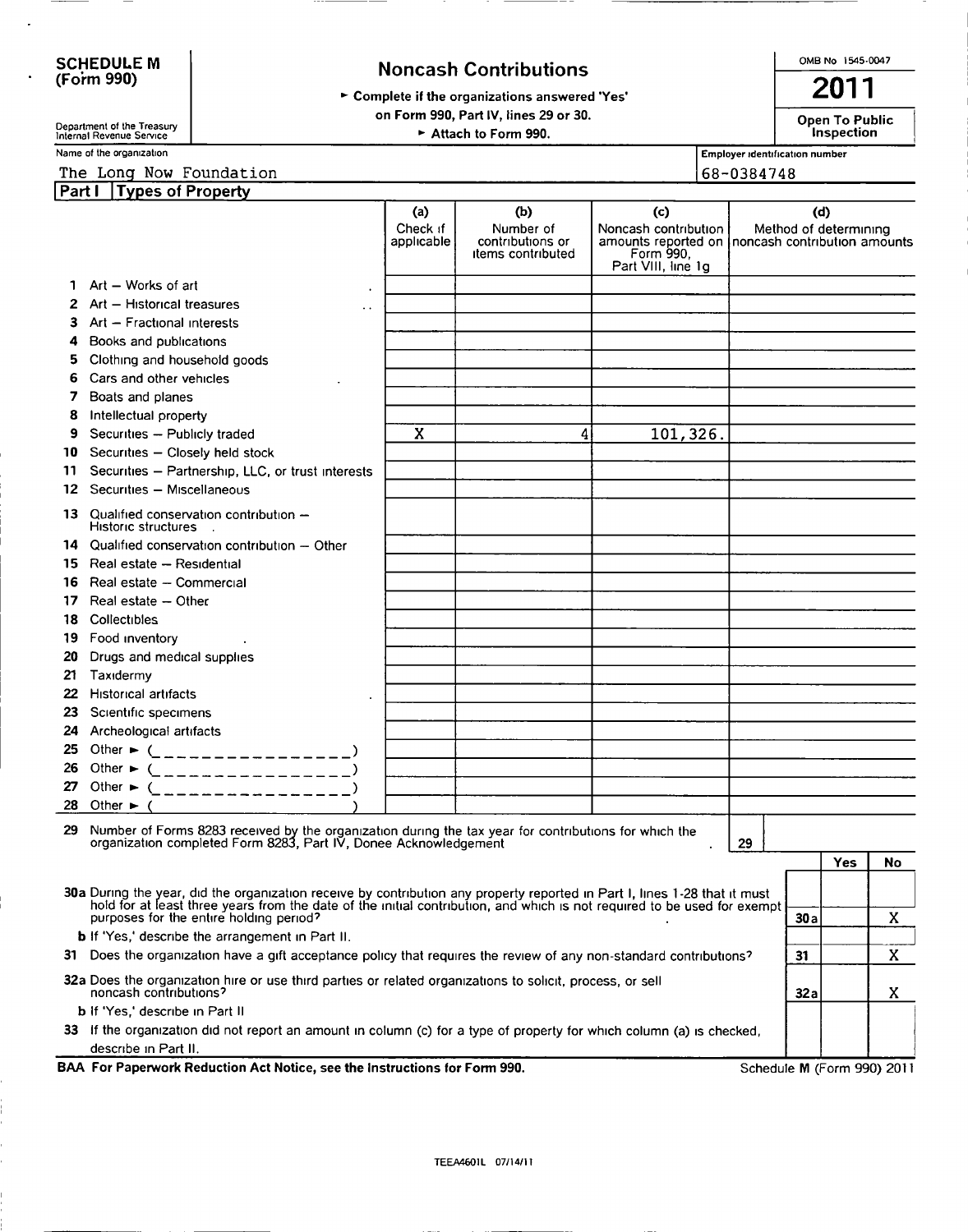# Schedule M.(Form 990) 2011<br>Schedule M.(Form 990) 2011<br>Partills Supplemental Info Schedule M.(Form 990) <sup>2011</sup> The Long Now Foundation 68-0384748 PageZ

| Schedule M.(Form 990) 2011 The Long Now Foundation                                                                                                                                                                                |                    | 68-0384748<br>Page 2                                                                                        |
|-----------------------------------------------------------------------------------------------------------------------------------------------------------------------------------------------------------------------------------|--------------------|-------------------------------------------------------------------------------------------------------------|
| [Part] 8 Supplemental Information. Complete this part to provide the information required by Part I, lines 30b, 32b,<br>and 33, and whether the organization is reporting in Part I, column (b), the number of contributions, the |                    | number of items received, or a combination of both. Also complete this part for any additional information. |
|                                                                                                                                                                                                                                   |                    |                                                                                                             |
|                                                                                                                                                                                                                                   |                    |                                                                                                             |
|                                                                                                                                                                                                                                   |                    |                                                                                                             |
|                                                                                                                                                                                                                                   |                    |                                                                                                             |
|                                                                                                                                                                                                                                   |                    |                                                                                                             |
|                                                                                                                                                                                                                                   |                    |                                                                                                             |
|                                                                                                                                                                                                                                   |                    |                                                                                                             |
|                                                                                                                                                                                                                                   |                    |                                                                                                             |
|                                                                                                                                                                                                                                   |                    |                                                                                                             |
|                                                                                                                                                                                                                                   |                    |                                                                                                             |
|                                                                                                                                                                                                                                   |                    |                                                                                                             |
|                                                                                                                                                                                                                                   |                    |                                                                                                             |
|                                                                                                                                                                                                                                   |                    |                                                                                                             |
|                                                                                                                                                                                                                                   |                    |                                                                                                             |
|                                                                                                                                                                                                                                   |                    |                                                                                                             |
|                                                                                                                                                                                                                                   |                    |                                                                                                             |
|                                                                                                                                                                                                                                   |                    |                                                                                                             |
|                                                                                                                                                                                                                                   |                    |                                                                                                             |
|                                                                                                                                                                                                                                   |                    |                                                                                                             |
|                                                                                                                                                                                                                                   |                    |                                                                                                             |
|                                                                                                                                                                                                                                   |                    |                                                                                                             |
| <b>BAA</b>                                                                                                                                                                                                                        | TEEA4602L 07/14/11 | Schedule M (Form 990) 2011                                                                                  |
|                                                                                                                                                                                                                                   |                    |                                                                                                             |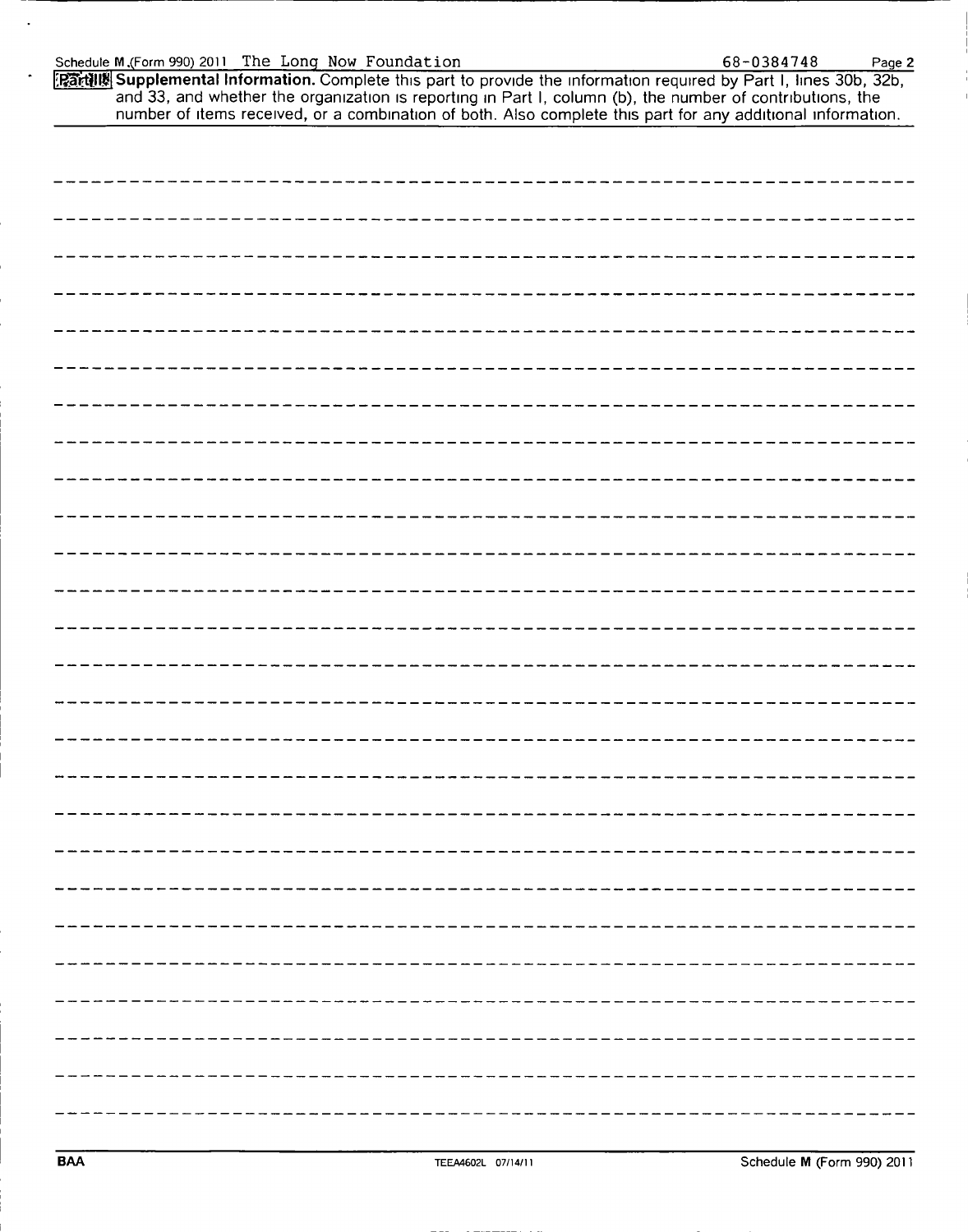| Supplemental Information to Form 990 or 990-EZ |  |  |  |  |
|------------------------------------------------|--|--|--|--|
|------------------------------------------------|--|--|--|--|

Complete to provide information for responses to specific questions on<br>Form 990 or 990-EZ or to provide any additional information.<br>Attach to Form 990 or 990-EZ.

 $2011$  $\overline{a}$  Dubliz

OMB No 1545-0047

| <b>Open to Public</b> |  |  |
|-----------------------|--|--|
| Inspection            |  |  |

| Department of the Treasury<br>Internal Revenue Service |
|--------------------------------------------------------|
| Name of the organization                               |

The Long Now Foundation

SCHEDULE O<br>(Form 990 or 990-EZ)

 $\overline{a}$ 

Employer identification number 68-0384748

| <u> Form 990, Part III, Line 1 - Organization Mission</u><br>____________                                                                          |
|----------------------------------------------------------------------------------------------------------------------------------------------------|
| The Long Now Foundation was established to develop the Clock and Library projects,                                                                 |
| as well as to become the seed of a very long term cultural institution. The Long Now                                                               |
| Foundation works to promote long-term thinking and creatively foster responsibility                                                                |
| in the framework of the next 10,000 years.<br>_____________________                                                                                |
| Form 990, Part III, Line 2 - New Services<br>______________________________                                                                        |
| The Innovation project was discontinued.<br>--------------------------                                                                             |
|                                                                                                                                                    |
| The "PanLex" project was initiated with initial donations that came in at the end of                                                               |
| December 2011. The project got officially underway in January 2012. As a                                                                           |
| contribution to long-term diversity, the PanLex project makes every language on                                                                    |
| Earth more viable by facilitating the translation of any word from any language into                                                               |
| any other language.                                                                                                                                |
| Form 990, Part VI, Line 11b - Form 990 Review Process<br>-----------------------                                                                   |
| The Executive Director and board review the 990 before filing.                                                                                     |
| Form 990, Part VI, Line 12c - Explanation of Monitoring and Enforcement of Conflicts                                                               |
| All TDOKEs are required to sign a Conflict of Interest policy: It is the policy of                                                                 |
| the board that the existence of any interests that give rise to conflict be                                                                        |
| disclosed on a timely basis and always before any transaction is consummated. It                                                                   |
| shall be the continuing responsibility of the board, officers, and management                                                                      |
| employees to scrutinize their transactions and outside business interests and                                                                      |
| relationships for potential conflicts and to immediately make such disclosures.                                                                    |
| Board member disclosures should be made to a board officer and staff disclosures                                                                   |
| should be made to the chief executive. The board shall determine whether a conflict                                                                |
| exists and is material, and in the presence of an existing material conflict,                                                                      |
| whether the contemplated transaction may be authorized as just, fair, and reasonable                                                               |
| BAA For Paperwork Reduction Act Notice, see the Instructions for Form 990 or 990-EZ.<br>Schedule O (Form 990 or 990-EZ) 2011<br>TEEA4901L 07/14/11 |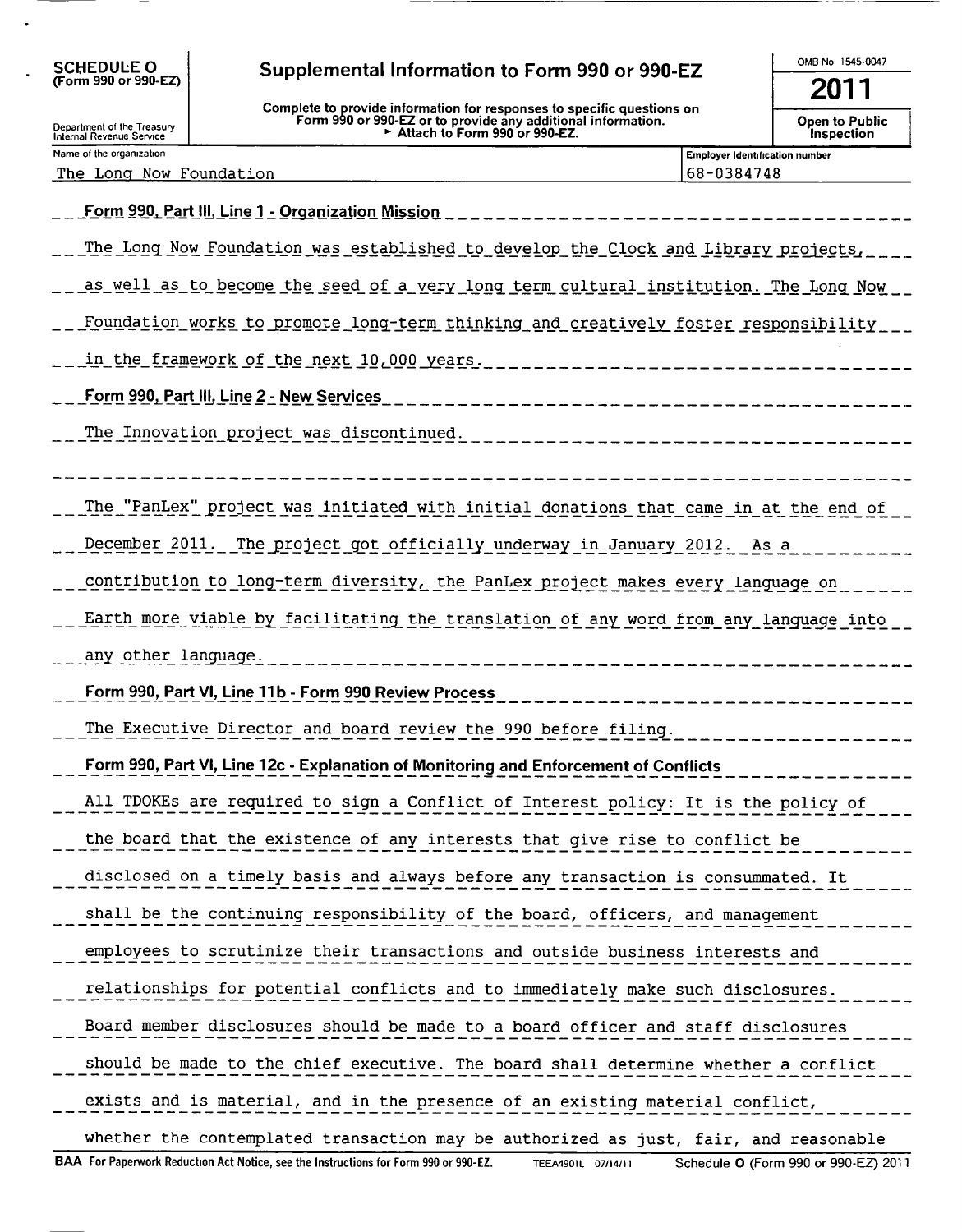| Schedule O (Form 990 or 990-EZ) 2011                                                                     |                                                     | Page 2 |
|----------------------------------------------------------------------------------------------------------|-----------------------------------------------------|--------|
| Name of the organization<br>The Long Now Foundation                                                      | <b>Employer Identification number</b><br>68-0384748 |        |
| Form 990, Part VI, Line 12c - Explanation of Monitoring and Enforcement of Conflicts (continued)         |                                                     |        |
| to Long Now. The decision of the board on these matters will rest in their sole                          |                                                     |        |
| discretion, and their concern must be the welfare of Long Now and the advancement of                     |                                                     |        |
| its purpose.                                                                                             |                                                     |        |
| Form 990, Part VI, Line 15a - Compensation Review & Approval Process for CEO, Exec. Dir., or Top Mgtment |                                                     |        |
| The Executive Director compensation is based on board review and comparison data                         |                                                     |        |
| with other Northern California nonprofit organizations.                                                  |                                                     |        |
| Form 990, Part VI, Line 15b - Compensation Review & Approval Process for Officers & Key Employees        |                                                     |        |
| Board members do not receive financial compensation. Compensation for key employees                      |                                                     |        |
| is recommended by the executive director and reviewed by the board of directors.                         |                                                     |        |
| Form 990, Part VI, Line 19 - Other Organization Documents Publicly Available                             |                                                     |        |
| The Long Now Foundation's 990s are available through Guidestar (www.guidestar.org).                      |                                                     |        |
| All other governing documents are available by request as per applicable laws.                           |                                                     |        |
|                                                                                                          |                                                     |        |
|                                                                                                          |                                                     |        |
|                                                                                                          |                                                     |        |
|                                                                                                          |                                                     |        |
|                                                                                                          |                                                     |        |
|                                                                                                          |                                                     |        |
|                                                                                                          |                                                     |        |
|                                                                                                          |                                                     |        |
|                                                                                                          |                                                     |        |
|                                                                                                          |                                                     |        |
|                                                                                                          |                                                     |        |
|                                                                                                          |                                                     |        |
|                                                                                                          |                                                     |        |
|                                                                                                          |                                                     |        |
|                                                                                                          |                                                     |        |

 $\frac{1}{2} \left( \frac{1}{2} \right) \frac{1}{2} \left( \frac{1}{2} \right) \frac{1}{2} \left( \frac{1}{2} \right) \frac{1}{2} \left( \frac{1}{2} \right) \frac{1}{2} \left( \frac{1}{2} \right) \frac{1}{2} \left( \frac{1}{2} \right) \frac{1}{2} \left( \frac{1}{2} \right) \frac{1}{2} \left( \frac{1}{2} \right) \frac{1}{2} \left( \frac{1}{2} \right) \frac{1}{2} \left( \frac{1}{2} \right) \frac{1}{2} \left( \frac{1}{2} \right)$ 

 $\overbrace{\hspace{25mm}}^{}$ 

 $\bullet$ 

 $\frac{1}{2} \left( \frac{1}{2} \right) \left( \frac{1}{2} \right) \left( \frac{1}{2} \right) \left( \frac{1}{2} \right) \left( \frac{1}{2} \right) \left( \frac{1}{2} \right) \left( \frac{1}{2} \right) \left( \frac{1}{2} \right) \left( \frac{1}{2} \right) \left( \frac{1}{2} \right) \left( \frac{1}{2} \right) \left( \frac{1}{2} \right) \left( \frac{1}{2} \right) \left( \frac{1}{2} \right) \left( \frac{1}{2} \right) \left( \frac{1}{2} \right) \left( \frac$ 

 $\overline{\phantom{a}}$ 

 $- -$ 

- -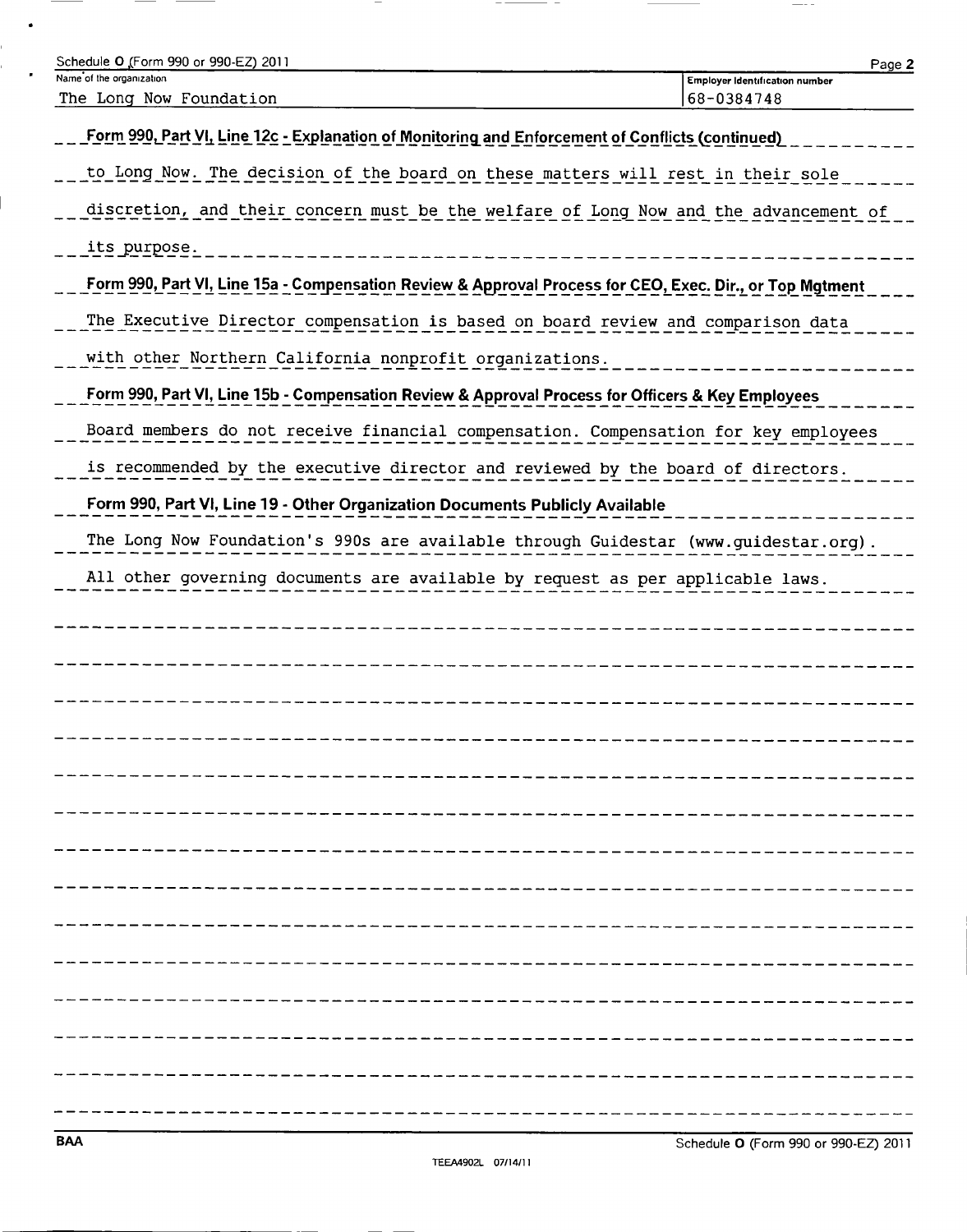# 2011 **Schedule O - Supplemental Information** Page 1

The Long Now Foundation and the Congress of the Congress of the Congress of the Congress of the Congress of the Congress of the Congress of the Congress of the Congress of the Congress of the Congress of the Congress of th

Form 990, Part XI, Line 5 Other Changes in Net Assets or Fund Balances

FMV Adjustment of Investments  $\frac{S}{S}$ 

 $-112,860.$ <br> $-112,860.$ 

 $\bullet$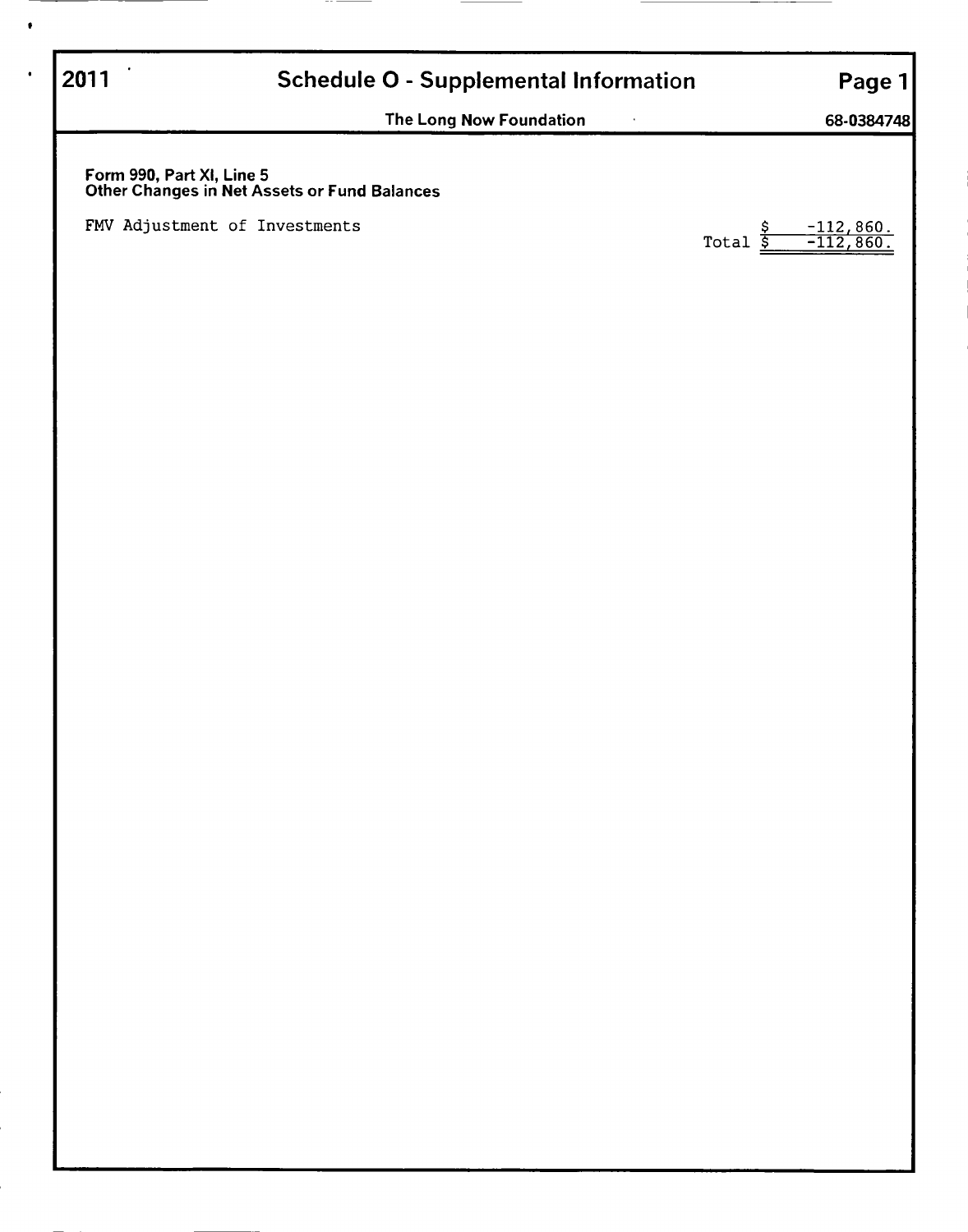| 2011                            | Schedule A, Part IV - Supplemental Information |                               |                                     |             |              |                 |  |
|---------------------------------|------------------------------------------------|-------------------------------|-------------------------------------|-------------|--------------|-----------------|--|
|                                 |                                                |                               | The Long Now Foundation             |             |              | 68-0384748      |  |
| Part II, Line 10 - Other Income |                                                |                               |                                     |             |              |                 |  |
| Nature and Source               |                                                | 2011                          | 2010                                | 2009        | 2008         | 2007            |  |
| Royalty                         |                                                |                               |                                     |             |              |                 |  |
|                                 | Total $\overline{\underline{s}}$               | $\frac{85}{85}$ $\frac{8}{5}$ | $\frac{1,579}{1,579}$ $\frac{5}{1}$ | <u>০. হ</u> | <u>o. s </u> | $\overline{0.}$ |  |
|                                 |                                                |                               |                                     |             |              |                 |  |
|                                 |                                                |                               |                                     |             |              |                 |  |
|                                 |                                                |                               |                                     |             |              |                 |  |
|                                 |                                                |                               |                                     |             |              |                 |  |
|                                 |                                                |                               |                                     |             |              |                 |  |
|                                 |                                                |                               |                                     |             |              |                 |  |
|                                 |                                                |                               |                                     |             |              |                 |  |
|                                 |                                                |                               |                                     |             |              |                 |  |
|                                 |                                                |                               |                                     |             |              |                 |  |
|                                 |                                                |                               |                                     |             |              |                 |  |
|                                 |                                                |                               |                                     |             |              |                 |  |
|                                 |                                                |                               |                                     |             |              |                 |  |
|                                 |                                                |                               |                                     |             |              |                 |  |
|                                 |                                                |                               |                                     |             |              |                 |  |
|                                 |                                                |                               |                                     |             |              |                 |  |
|                                 |                                                |                               |                                     |             |              |                 |  |
|                                 |                                                |                               |                                     |             |              |                 |  |
|                                 |                                                |                               |                                     |             |              |                 |  |
|                                 |                                                |                               |                                     |             |              |                 |  |
|                                 |                                                |                               |                                     |             |              |                 |  |
|                                 |                                                |                               |                                     |             |              |                 |  |
|                                 |                                                |                               |                                     |             |              |                 |  |
|                                 |                                                |                               |                                     |             |              |                 |  |
|                                 |                                                |                               |                                     |             |              |                 |  |
|                                 |                                                |                               |                                     |             |              |                 |  |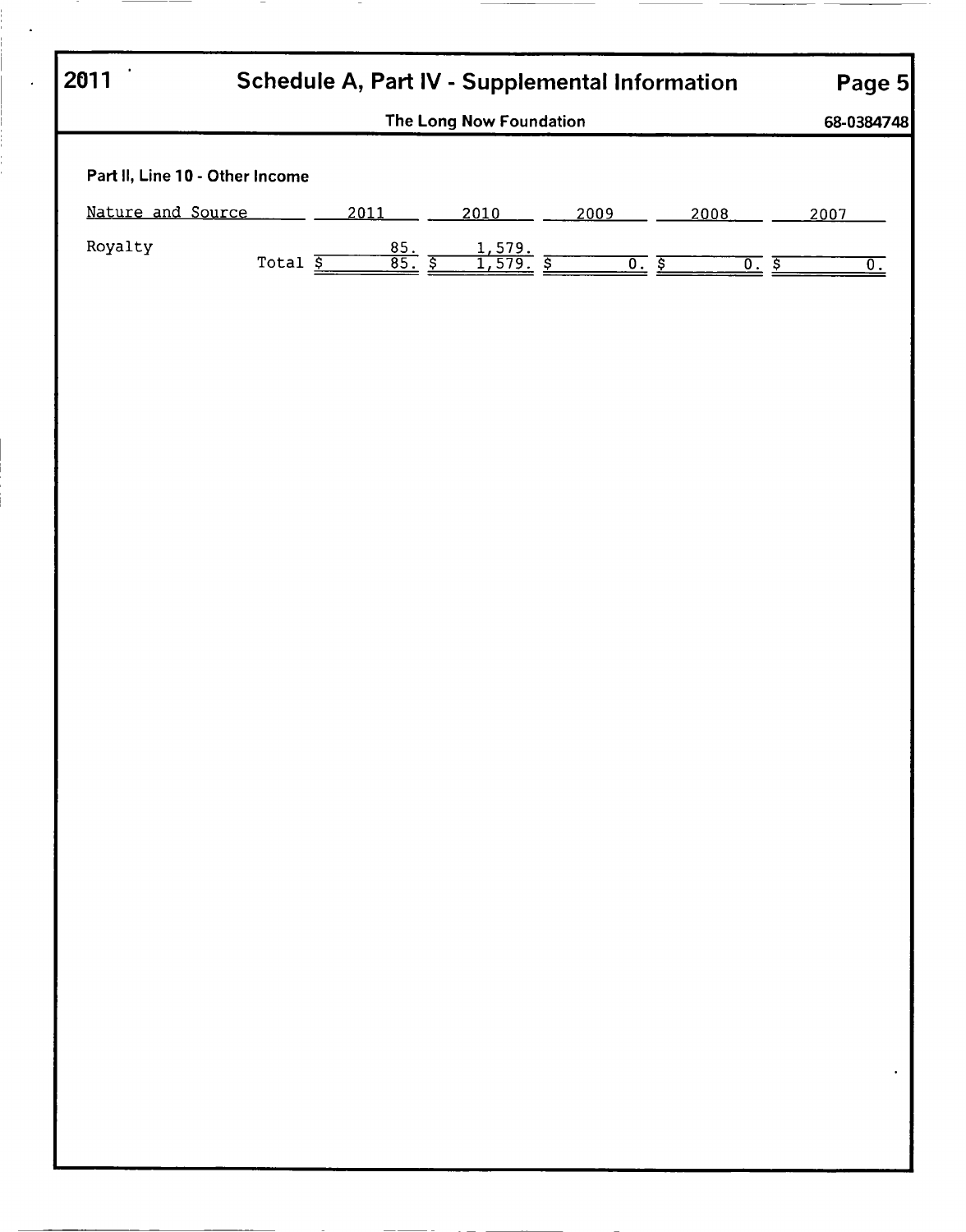#### Application for Extension of Time To File an Form  $\overline{O}$   $\overline{O}$   $\overline{O}$   $\overline{O}$   $\overline{O}$   $\overline{O}$   $\overline{O}$   $\overline{O}$   $\overline{O}$   $\overline{O}$   $\overline{O}$   $\overline{O}$   $\overline{O}$   $\overline{O}$   $\overline{O}$   $\overline{O}$   $\overline{O}$   $\overline{O}$   $\overline{O}$   $\overline{O}$   $\overline{O}$   $\overline{O}$   $\overline{O}$   $\overline{O}$

Department of the Treasury **Internal Revenue Service 3 File a separate application for each return.** 

 $\bullet$  If you are filing for an Automatic 3-Month Extension, complete only Part I and check this box  $\triangleright$ 

0 If you are filing for an Additional (Not Automatic) 3—Month Extension, complete only Part II (on page 2 of this form)

Do not complete Part II unless you have already been granted an automatic 3-month extension on a previously filed Form 8868

Electronic filing (e-file). You can electronically file Form 8868 if you need a 3-month automatic extension of time to file (6 months for a corporation required to file Form 990-T), or an additional (not automatic) 3-month extension of time You can electronically file Form 8868 to request an extension of time to file any of the forms listed in Part 1 or Part II with the exception of Form 8870, Information Return for Transfers Associated With Certain Personal Benefit Contracts, which must be sent to the IRS in paper format (see instructions). For more details on the<br>electronic filing of this form, visit *www irs.gov/efile* and click on *e-file f* 

#### **Part I''** Automatic 3-Month Extension of Time. Only submit original (no copies needed).

A corporation required to file Form 990-T and requesting an automatic 6-month extension – check this box and complete Part I only

All other corporations (including 1120-C filers), partnerships, REMICS, and trusts must use Form 7004 to request an extension of time to file Income tax returns

Enter filer's identifying number, see instructions

|                             | Name of exempt organization or other filer, see instructions                            | Employer identification number (EIN) or |
|-----------------------------|-----------------------------------------------------------------------------------------|-----------------------------------------|
| Type or<br>print            |                                                                                         |                                         |
|                             | The Long Now Foundation                                                                 | $ X $ 68-0384748                        |
| File by the<br>due date for | Number, street, and room or suite number If a P O box, see instructions                 | Social security number (SSN)            |
| filing your<br>return See   | Fort Mason Center, Landmark Bldg A                                                      |                                         |
| instructions                | City, town or post office, state, and ZIP code. For a foreign address, see instructions |                                         |
|                             | San Francisco, CA 94123                                                                 |                                         |

Enter the Return code for the return that this application Is for (file a separate application for each return)

| Application<br><b>Is For</b>                | Return<br>Code | <b>Application</b><br>l is For | Return<br>Code |
|---------------------------------------------|----------------|--------------------------------|----------------|
| Form 990                                    | 01             | Form 990-T (corporation)       | 07             |
| Form 990-BL                                 | 02             | Form 1041-A                    | 08             |
| Form 990-EZ                                 | 01             | Form 4720                      | 09             |
| Form 990-PF                                 | 04             | Form 5227                      | 10             |
| Form 990-T (section 401(a) or 408(a) trust) | 05             | Form 6069                      |                |
| Form 990-T (trust other than above)         | 06             | Form 8870                      | 12             |

| $\bullet$ The books are in the care of $\bullet$ Logan & Associates                                                                                                                                                                                                                                                                                                                                                                                                                                                                      |       |    |
|------------------------------------------------------------------------------------------------------------------------------------------------------------------------------------------------------------------------------------------------------------------------------------------------------------------------------------------------------------------------------------------------------------------------------------------------------------------------------------------------------------------------------------------|-------|----|
| Telephone No $\triangleright$ (415) 592-8151<br>If the organization does not have an office or place of business in the United States, check this box<br>If this is for a Group Return, enter the organization's four digit Group Exemption Number (GEN) _____ If this is for the whole group,<br>$\blacktriangleright \lceil \cdot \rceil$ If it is for part of the group, check this box $\blacktriangleright \lceil \cdot \rceil$ and attach a list with the names and EINs of all members<br>check this box<br>the extension is for. |       |    |
| 1 I request an automatic 3-month (6 months for a corporation required to file Form 990-T) extension of time                                                                                                                                                                                                                                                                                                                                                                                                                              |       |    |
| until $8/15$ , 20 12, to file the exempt organization return for the organization named above.                                                                                                                                                                                                                                                                                                                                                                                                                                           |       |    |
| The extension is for the organization's return for:                                                                                                                                                                                                                                                                                                                                                                                                                                                                                      |       |    |
|                                                                                                                                                                                                                                                                                                                                                                                                                                                                                                                                          |       |    |
| $\boxed{\text{X}}$ calendar year 20 $\boxed{11}$ or<br>tax year beginning $\boxed{11}$ = $\boxed{20}$ = $\boxed{30}$ = $\boxed{30}$ = $\boxed{30}$ = $\boxed{40}$ = $\boxed{20}$ = $\boxed{40}$ = $\boxed{40}$                                                                                                                                                                                                                                                                                                                           |       |    |
| 2 If the tax year entered in line 1 is for less than 12 months, check reason:     Initial return<br>Final return<br>Change in accounting period                                                                                                                                                                                                                                                                                                                                                                                          |       |    |
| 3a If this application is for Form 990-BL, 990-PF, 990-T, 4720, or 6069, enter the tentative tax, less any<br>nonrefundable credits See instructions                                                                                                                                                                                                                                                                                                                                                                                     | 3a∣\$ | 0. |
| <b>b</b> If this application is for Form 990-PF, 990-T, 4720, or 6069, enter any refundable credits and estimated tax<br>payments made Include any prior year overpayment allowed as a credit                                                                                                                                                                                                                                                                                                                                            | 3Ы\$  | 0. |
| c Balance due. Subtract line 3b from line 3a Include your payment with this form, if required, by using<br>EFTPS (Electronic Federal Tax Payment System). See instructions                                                                                                                                                                                                                                                                                                                                                               | 3cl\$ | 0. |
| Caution. If you are going to make an electronic fund withdrawal with this Form 8868, see Form 8453-FO and Form 8879-FO for                                                                                                                                                                                                                                                                                                                                                                                                               |       |    |

Caution. If you are gomg to make an electronic fund Withdrawal With this Form 8868, see Form 8453-EO and Form 8879-EO for payment instructions

BAA For Paperwork Reduction Act Notice, see Instructions. The example of the state of the SSS (Rev 1-2012)

|X

01